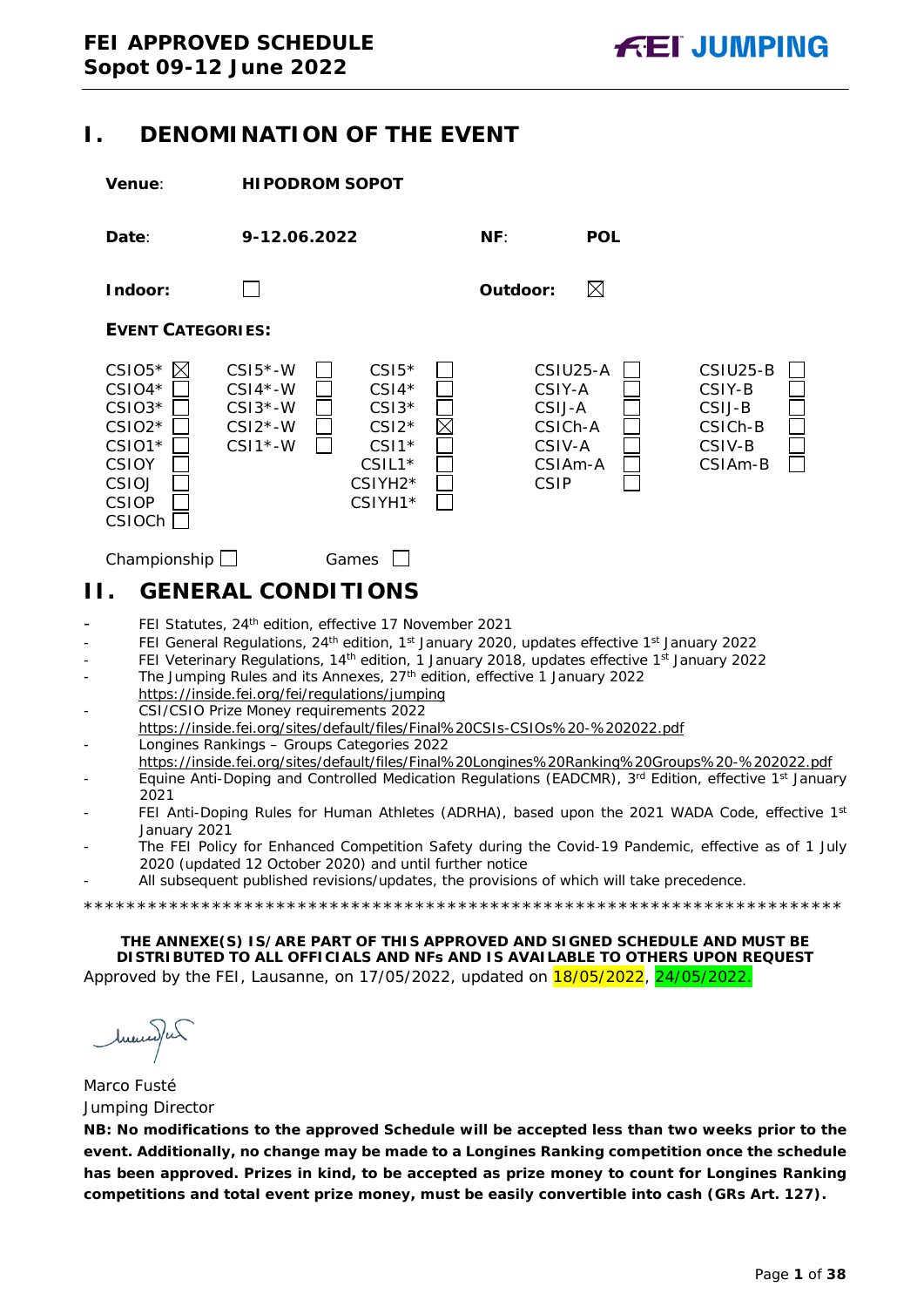## FEI APPROVED SCHEDULE Sopot 09-12 June 2022



## **TABLE OF CONTENTS**

| $\mathbf{I}$ . |                                                                                                    |  |
|----------------|----------------------------------------------------------------------------------------------------|--|
| Ш.             |                                                                                                    |  |
| III.           |                                                                                                    |  |
| IV.            |                                                                                                    |  |
| 1.             |                                                                                                    |  |
| 2.             |                                                                                                    |  |
| 3.             |                                                                                                    |  |
| 4.             |                                                                                                    |  |
| 5.             |                                                                                                    |  |
| V.             |                                                                                                    |  |
| VI.            |                                                                                                    |  |
| 1.             |                                                                                                    |  |
| VII.           |                                                                                                    |  |
| 1.             |                                                                                                    |  |
| 2.             |                                                                                                    |  |
| 3.             |                                                                                                    |  |
| VIII.          |                                                                                                    |  |
| IX.            |                                                                                                    |  |
| Х.             |                                                                                                    |  |
| 1.             |                                                                                                    |  |
| 2.             |                                                                                                    |  |
| XI.            |                                                                                                    |  |
| 1.             |                                                                                                    |  |
| 2.             |                                                                                                    |  |
| 3.             |                                                                                                    |  |
| 4.             |                                                                                                    |  |
| 5.             |                                                                                                    |  |
| 6.             |                                                                                                    |  |
| 7.             |                                                                                                    |  |
| 8.<br>9.       |                                                                                                    |  |
| 10.            |                                                                                                    |  |
| 11.            |                                                                                                    |  |
|                | 12.                                                                                                |  |
| 13.            |                                                                                                    |  |
| 14.            |                                                                                                    |  |
| 15.            |                                                                                                    |  |
| 16.            |                                                                                                    |  |
| 17.            |                                                                                                    |  |
| XII.           |                                                                                                    |  |
| 1.             |                                                                                                    |  |
| 2.             |                                                                                                    |  |
| 3.             |                                                                                                    |  |
| 4.             |                                                                                                    |  |
| 5.             |                                                                                                    |  |
| 6.<br>7.       |                                                                                                    |  |
|                | EQUINE ANTI-DOPING AND CONTROLLED MEDICATION PROGRAMME (EADCMP). FEI VETERINARY REGULATIONS,<br>8. |  |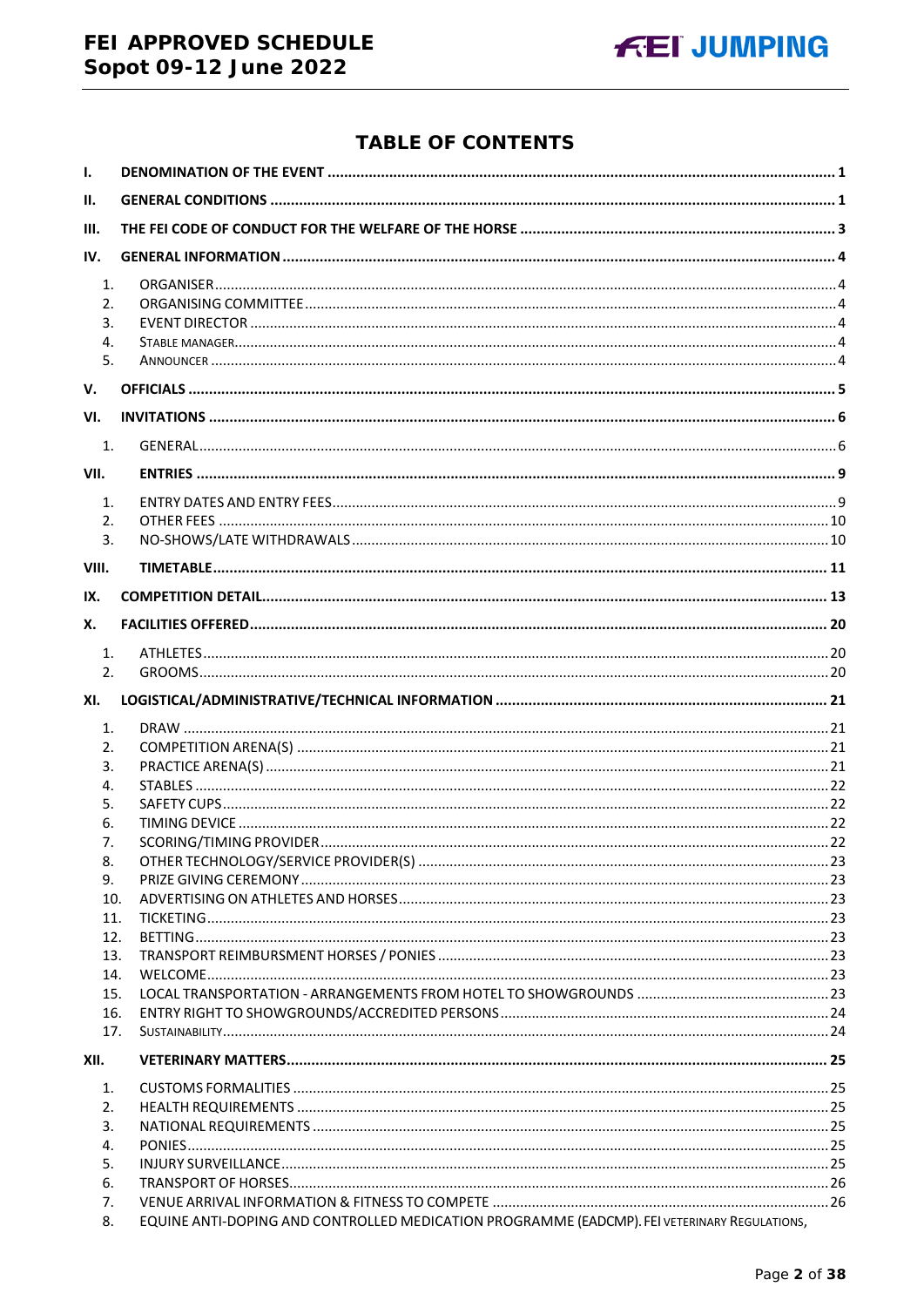| XIII.          |  |
|----------------|--|
| XIV.           |  |
| $\mathbf{1}$   |  |
| $\mathfrak{D}$ |  |
| 3.             |  |
| 4.             |  |
| 5.             |  |
| 6.             |  |
| 7 <sub>1</sub> |  |
| 8.             |  |
| 9.             |  |
| 10.            |  |
| 11.            |  |
| XV.            |  |

# <span id="page-2-0"></span>**III. THE FEI CODE OF CONDUCT FOR THE WELFARE OF THE HORSE**

The Fédération Equestre Internationale (FEI) expects all those involved in international equestrian sport to adhere to the FEI's Code of Conduct and to acknowledge and accept that at all times the welfare of the horse must be paramount and must never be subordinated to competitive or commercial influences.

- 1. At all stages during the preparation and training of competition horses, welfare must take precedence over all other demands. This includes good horse management, training methods, farriery and tack, and transportation.
- 2. Horses and Athletes must be fit, competent and in good health before they are allowed to compete. This encompasses medication use, surgical procedures that threaten welfare or safety, pregnancy in mares and the misuse of aids.
- 3. Events must not prejudice horse welfare. This involves paying careful attention to the competition areas, ground surfaces, weather conditions, stabling, site safety and fitness of the horse for onward travel after the event.
- 4. Every effort must be made to ensure that horses receive proper attention after they have competed and that they are treated humanely when their competition careers are over. This covers proper veterinary care, competition injuries, euthanasia and retirement.
- 5. The FEI urges all involved with the sport to attain the highest levels of education in their areas of expertise.

The Long version of this Code can be obtained from the Fédération Equestre Internationale, HM King Hussein I Building, Chemin de la Joliette 8, 1006 Lausanne, Switzerland. Telephone: +41 21 310 47 47. The Code is available in English. The Code is also available on the FEI's website: [http://inside.fei.org/.](http://inside.fei.org/)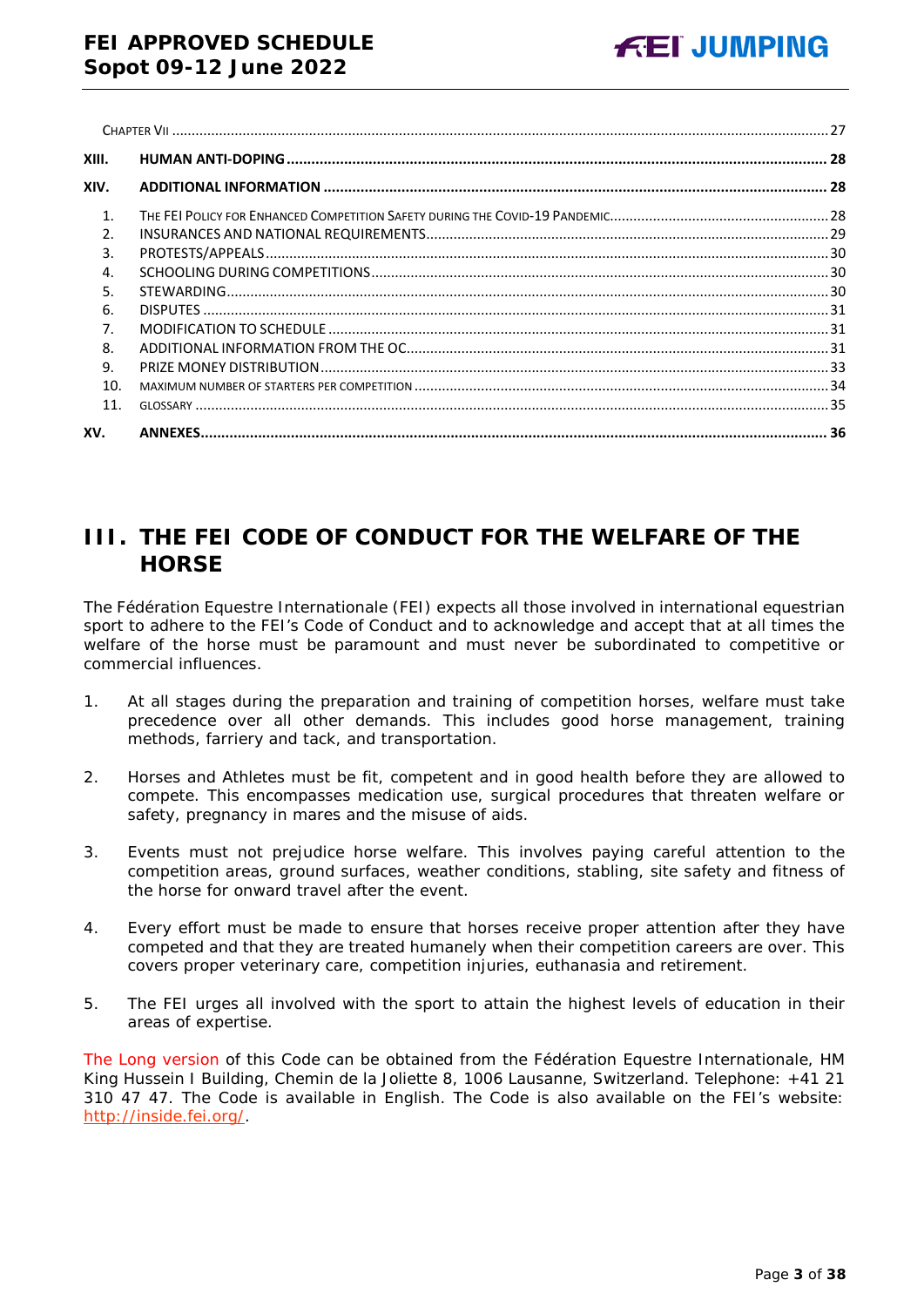## <span id="page-3-0"></span>**IV. GENERAL INFORMATION**

#### <span id="page-3-1"></span>**1. ORGANISER**

| Name:      | Hipodrom Sopot Sp. z o.o. |
|------------|---------------------------|
| Address:   | PL 81-745 Sopot, Polna 1  |
| Telephone: | +48 58 551 78 96          |
| Email:     | zawody@hipodrom.sopot.pl  |
| Website:   | www.csio.sopot.pl         |

#### Contact Details Show Ground:

| Address:                | Main gate – Łokietka Street (opposite to Ergo Arena) |
|-------------------------|------------------------------------------------------|
| Telephone:              | +48 58 551 78 96                                     |
| <b>GPS Coordinates:</b> | N 54.42606, E 18.57483                               |
| Nearest airport:        | Gdańsk - Lech Walesa Airport (www.airport.gdansk.pl) |
| Train station:          | International - Gdańsk Główny (www.pkp.pl)           |
|                         | Local – Sopot Wyścigi                                |

#### <span id="page-3-2"></span>**2. ORGANISING COMMITTEE**

| Honorary President:     | Jacek Karnowski, Mayor of Sopot |
|-------------------------|---------------------------------|
| President of the Event: | Kaja Koczurowska Wawrzkiewicz   |
| Show Secretary:         | Anna Kniejska                   |
| Press Officer:          | Agnieszka Maziarka              |

#### <span id="page-3-3"></span>**3. EVENT DIRECTOR**

| Name:      |  |
|------------|--|
| Telephone: |  |
| Email:     |  |

Leszek Pawlak +48 667 540 540 leszekpawlak@icloud.com

#### **4. SPORT DIRECTOR**

Name: Rudiger Wassibauer Telephone: +48 530 729 055<br>Email: + wassibauer@wp.c wassibauer@wp.pl

#### <span id="page-3-4"></span>**5. STABLE MANAGER**

Name: Marcin Wantke Telephone: +48 607 996 575 Email: marcinwantke@gmail.com

#### <span id="page-3-5"></span>**6. ANNOUNCER (ENG)**

Name: Dorothy Sabova Email: dorothy.sabova@gmail.com

# **7. ANNOUNCER (POL)**

Name: Andrzej Cieślak<br>
Email: Cieslakowie@po cieslakowie@poczta.onet.pl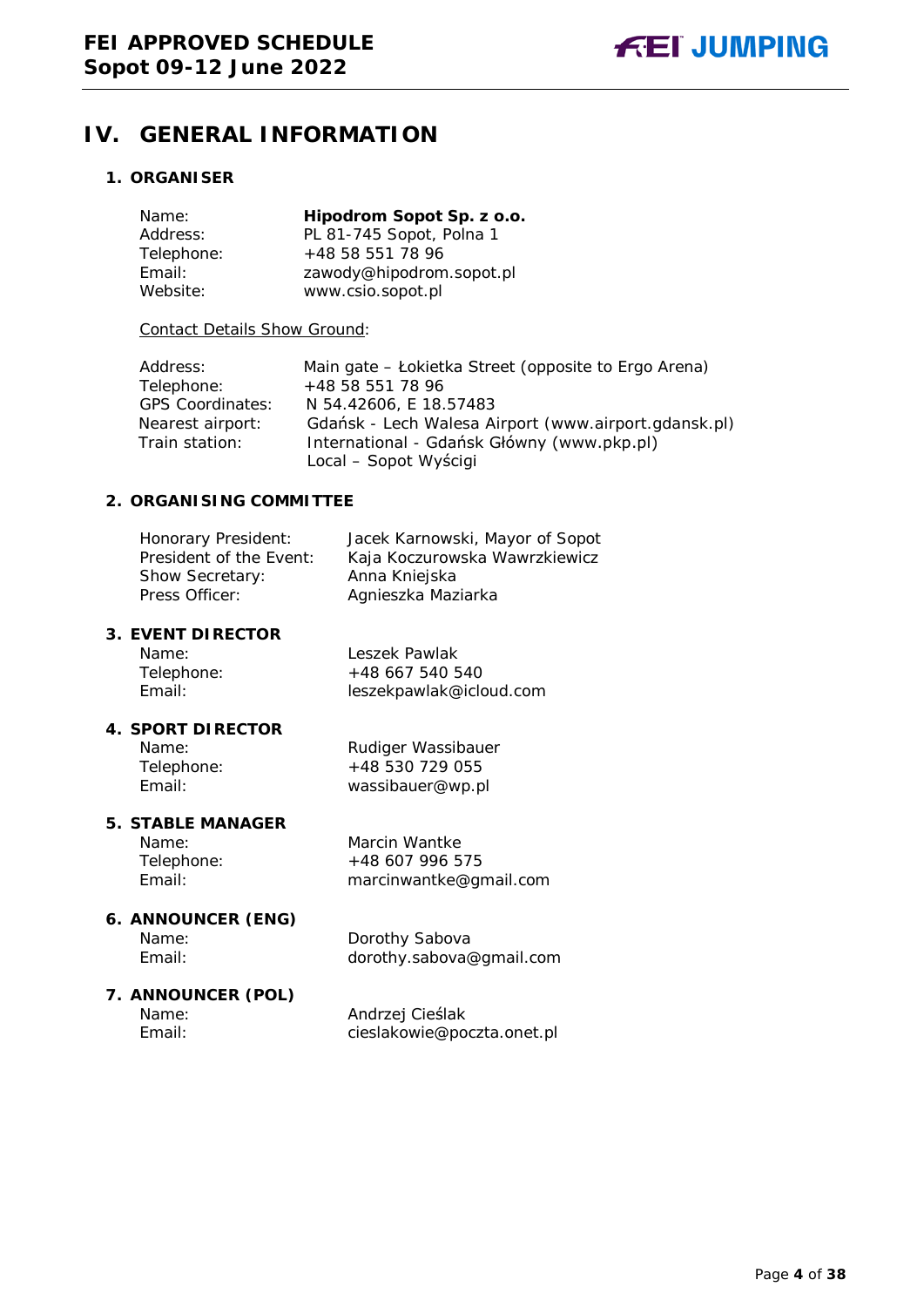## **V. OFFICIALS**

| Ref.           | Panel                                           | <b>Function</b>                 | <b>FEI ID</b>                     | <b>Name</b>                           | <b>NF</b>  | Level           | <b>E-mail &amp; Mobile</b>         |
|----------------|-------------------------------------------------|---------------------------------|-----------------------------------|---------------------------------------|------------|-----------------|------------------------------------|
|                |                                                 |                                 | 10053797                          | Karoly Fugli                          | <b>HUN</b> | $\overline{4}$  | +36 30 957 802                     |
|                |                                                 | <b>Ground Jury President</b>    |                                   |                                       |            |                 | karolyfugli@t-email.hu             |
| -1             | <b>Ground Jury</b>                              |                                 | 10083948                          | Agata Komorowska                      | POL        | 3               | agatajarzycka@gmail.com            |
|                |                                                 | Ground Jury Member              | 10053152                          | Anna Skabard                          | <b>UKR</b> | 3               | askabard@ukr.net                   |
|                |                                                 |                                 | 10048773                          | Tomasz Mossakowski                    | POL        | 3               | tomasz.mossakowski52@gmail.com     |
|                |                                                 |                                 | 10149409                          | Małgorzata Chajęcka                   | POL        | $\overline{2}$  | m.chajecka@gmail.com               |
| $\overline{2}$ | Foreign Judge                                   | Foreign Judge                   | 10048837                          | <b>Bruno Laubscher</b>                | <b>SUI</b> |                 | bruno@b-laubscher.ch               |
|                |                                                 | <b>Course Designer</b>          | 10052103                          | Szymon Tarant                         | POL        | 3               | tarantevents@gmail.com             |
|                |                                                 |                                 | 10147414                          | Arkadiusz Weckwert                    | POL        |                 | arek.w@poczta.onet.pl              |
| 3              | <b>Course Designer</b>                          | Assistant Course Designer       | 10079834                          | Renee Nüüd                            | <b>EST</b> | $\overline{2}$  | reneenyyd@gmail.com                |
|                |                                                 |                                 | 10260532                          | Bartosz Skrzypczyk                    | POL        | $\overline{2}$  | office@cottonshop.com.pl           |
|                |                                                 |                                 |                                   | Maciej Pekaniec                       | POL        | <b>NAT</b>      |                                    |
| 4              | <b>Chief Steward</b>                            | <b>Chief Steward</b>            | 10052984<br><b>Zbigniew Seibt</b> | POL                                   | 3          | +48 783 872 616 |                                    |
|                |                                                 |                                 |                                   |                                       |            |                 | zas.s@interia.pl                   |
| 5              | <b>Foreign Steward</b>                          | Foreign Steward                 | 10066334                          | Charles Maudlin                       | <b>IRL</b> | $\overline{A}$  | charlesmaudlin@yahoo.ie            |
|                |                                                 | <b>Assistant Steward</b>        | 10052979                          | Sylwia Bogacz                         | POL        | 3               | garbaczs@interia.pl                |
|                |                                                 | <b>Assistant Steward</b>        | 10108473                          | Małgorzata Szkudlarek                 | POL        | 3               | malgorzata.szkudlarek2@gmail.com   |
| 6              | <b>Assistants Stewards</b>                      | <b>Assistant Steward</b>        | 10116083                          | Anna Bojarczuk                        | POL        | $\overline{2}$  | abojarczuk@poczta.onet.pl          |
|                |                                                 | <b>Assistant Steward</b>        | 10140023                          | Anna Bosiacka                         | POL        | $\overline{2}$  | ania.bosiacka@gmial.com            |
|                |                                                 | <b>Assistant Steward</b>        | 10119851                          | Justyna Olszak                        | POL        | $\overline{2}$  | justyna.olszak@interia.pl          |
|                |                                                 | Assistant Steward CSI2*         | 10169756                          | Alina Talik                           | POL        | $\overline{1}$  | alina.talik@gmail.com              |
|                | <b>FEI Veterinary Delegate</b>                  | FEI Veterinary Delegate CSI2*   | 10048907                          | Michał Grundwald                      | POL        | 3               | grundwald@op.pl                    |
| 7              | <b>Veterinary Commission</b><br>$CSIO5*$        | Veterinary Commission President | 10051661                          | Grzegorz Chajecki                     | POL        | 3               | gchajecki@poczta.onet.pl           |
|                |                                                 | Foreign Veterinary Delegate     | 10050347                          | Guido Castellano                      | <b>ITA</b> | 3               | quidocastellano@libero.it          |
|                |                                                 | Assistant FEI Delegate          | 10049846                          | Janusz Okoński                        | POL        | 3               | Jokon1@o2.pl                       |
| 8              | <b>Veterinary Service</b><br>Manager / Treating | Veterinary Service Manager      | 10103570                          | Michał Kaczorowski                    | <b>POL</b> |                 | +48 512 220 703                    |
|                | Veterinarian                                    | Permitted Treating Veterinarian | 10194667                          | Wojciech Dymek                        | POL        |                 |                                    |
| 9              | <b>Medical Doctor</b>                           | <b>Medical Doctor</b>           |                                   | NORDAMBULANSE                         | POL        |                 | sadowski@nordambulanse.pl          |
| 10             | Farrier                                         | Farrier                         |                                   | Adam Potrykus<br>Przemysław Paskudzki | POL        |                 | +48 695 516 342<br>+48 518 372 964 |

<span id="page-4-0"></span>**A minimum of one VD must be appointed for every 400 horses. The FEI Veterinary Department reserves the right to request AVDs.** Please note that the schedule has been approved under the provision that all appointed Officials have successfully passed the on-line FEI Competency Evaluation Test.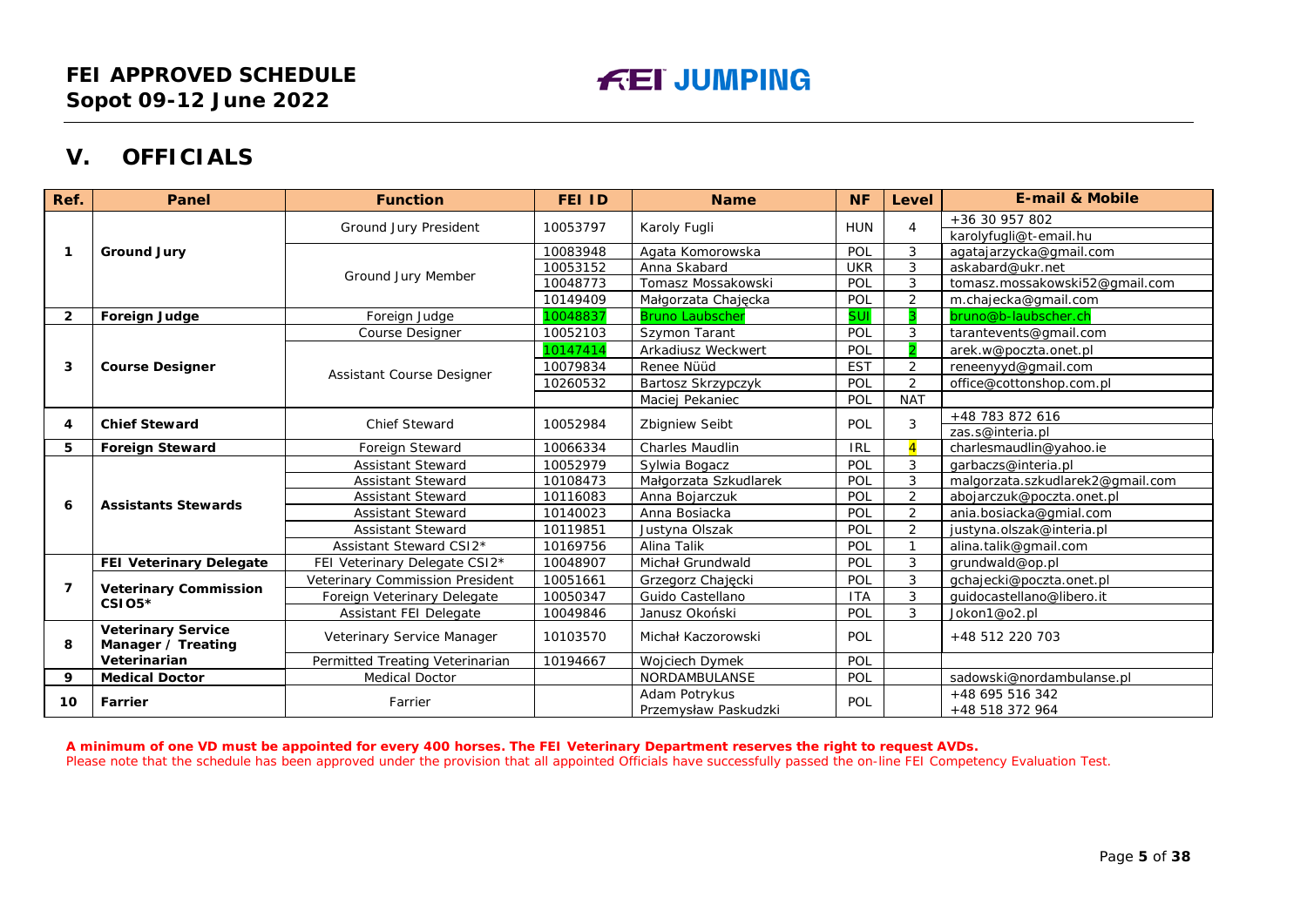## <span id="page-5-0"></span>**VI. INVITATIONS**

#### <span id="page-5-1"></span>**1. GENERAL**

Horses entered in one CSI star level/category may not enter another CSI star level/category at the same Show.

Horses may take part in national Competitions and international Competitions at the same Show only under the following conditions:

- Horses may take part in national Events up to two hours prior to the start of the international Event's Horse Inspection;
- If the national Event includes Competitions after the international Event ends, either on the same day or on the following day(s), horses having taken part in the international Event may take part in national Competitions only, following the conclusion of the international Event.

#### **Invitations**

For all Events at which the CSI Invitation Rules apply, a certain percentage of Athletes must be invited in descending order of the Longines Ranking, a certain percentage of Athletes will be home Athletes selected by the host NF and a certain percentage will be Athletes invited by the Organising Committee (OC); the percentages for each invitation group are established for each star level as follows:

| <b>Event Level</b>                                                                                                           | <b>Athletes</b><br>from the<br>Longines<br>Ranking                                                                    | <b>Athletes</b><br>selected by<br>the host NF | OC.<br><b>Invitations</b> |
|------------------------------------------------------------------------------------------------------------------------------|-----------------------------------------------------------------------------------------------------------------------|-----------------------------------------------|---------------------------|
| $CSI5*$                                                                                                                      | 60%                                                                                                                   | 20%                                           | 20%                       |
| $CSI4*$                                                                                                                      | 50%                                                                                                                   | 25%                                           | 25%                       |
| $CSI3*$                                                                                                                      | 40%                                                                                                                   | 30%                                           | 30%                       |
| $CSI2*$                                                                                                                      | 30%                                                                                                                   | 30%                                           | 40%                       |
| CSI2* Open, option with no Longines Ranking<br>Competitions if the number of invited Athletes is<br>restricted               | $0\%$                                                                                                                 | 20%                                           | 80%                       |
| CSI2 <sup>*</sup> Open, option with no Longines Ranking<br>Competitions if the number of invited Athletes is<br>unrestricted | N/A, CSI Invitation Rules do not apply to CSI<br>Events at which the number of Athletes<br>invited is not restricted. |                                               |                           |

#### **Longines Rankings**

The Longines Rankings number 254, established three (3) months prior to this Event will be used for the invitation of Athletes. Athletes are invited through the FEI online Invitation System for Jumping in accordance with the CSI Invitation Rules (refer to Jumping Rules, Annex V)

#### **CSI 2\*:**

Maximum number of Athletes to be invited: 50 Maximum number of Horses that may be entered: 100 Maximum number of Horses per Athlete: 2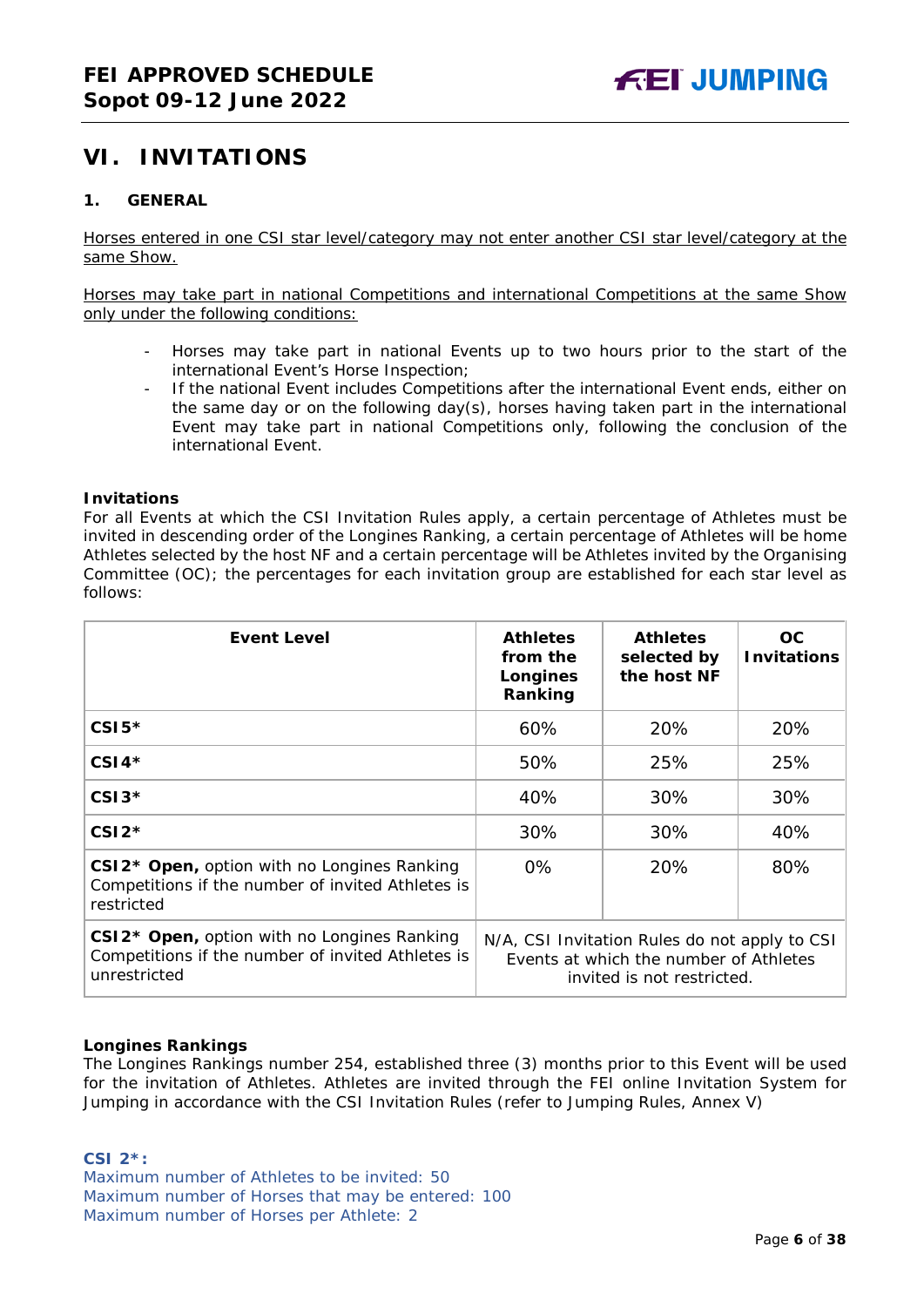

| <b>Maximum number of Athletes</b><br>invited | <b>No. of Athletes</b><br>from the<br><b>Longines</b><br>Ranking | <b>No. of Athletes</b><br>selected by the<br>host NF | No. of OC<br><b>Invitations</b> |
|----------------------------------------------|------------------------------------------------------------------|------------------------------------------------------|---------------------------------|
| 50                                           | 15                                                               | 15                                                   | 20                              |

(OCs will be permitted to invite a limited number of additional Athletes, if, at the closing of entries, the maximum number of Horses that may be entered has not been reached. For details, please refer to Jumping Rules, Art. 251.9.2.)

#### **FEI Wild Cards:**

CSI5\*: 1 CSI4\*/CSI3\*/CSI2\*: 2

#### **Connected Events:**

There are no connected Events in this show  $\boxtimes$ 

#### **Section 1: Compulsory Invitations**

Athletes can choose Events for which they wish to receive an information from the Monday eight weeks prior to the week of the Event until midnight GMT on the 4<sup>th</sup> Sunday prior to the Event.

#### **Section 2: Home Athletes selected by the host NF**

Entries for home Athletes in this section must be made through the FEI Entry System between the Monday eight weeks prior to the week of the Event until midnight GMT on the 3<sup>rd</sup> Wednesday prior to the week of the Event.

#### **Section 3: OC Invitations**

Entries in the OC Invitation Quota can be made in the FEI Entry System from the Monday eight weeks prior to the week of the Event up until the closing date for regular entries (the closing date for regular entries cannot be earlier than the 3rd Thursday prior to the week of the Event, and no later than four days prior to the Event) as indicated in the Schedule.

Events for which the Schedule states that overseas air transportation of Horses will be provided/organised by the OC are, for logistical reasons, authorised to establish the closing date for entries at the earliest on the 5<sup>th</sup> Sunday prior to the event.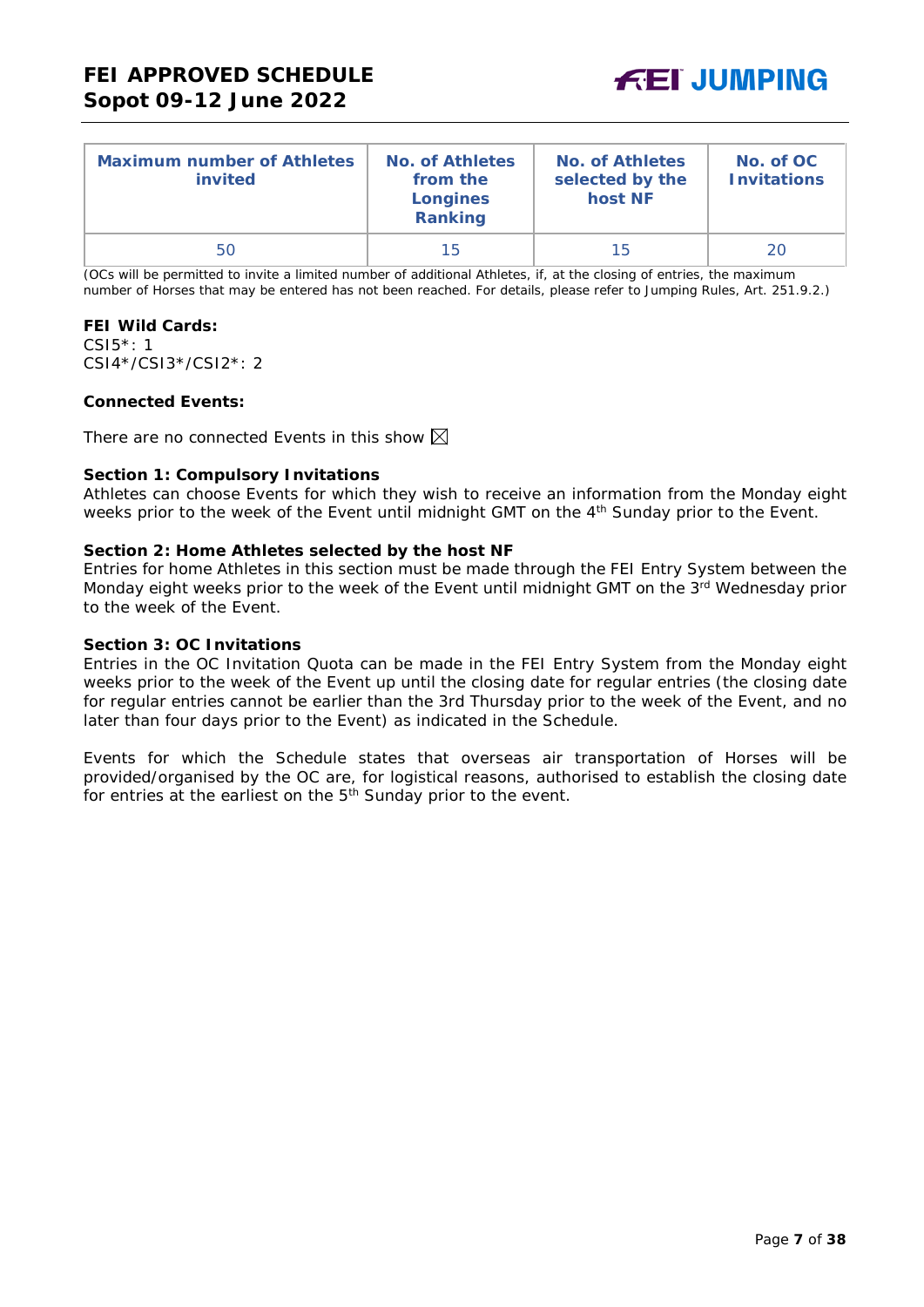#### *For all other Events, please use the template below:*

| CSI $2^*$ :                               |                                           |
|-------------------------------------------|-------------------------------------------|
| NF's invited:                             | <b>ALL</b>                                |
| Total number of athletes:                 | 50                                        |
| Number of home athletes:                  | not limited                               |
| Number of foreign athletes:               | not limited                               |
| Number of horses per athlete:             | 2                                         |
| CSIO $5$ <sup>*</sup> :                   |                                           |
| NF's invited with a Team:                 | DEN, FRA, GER, IRL, NOR, SUI,<br>SWE, POL |
| Reserve NFs for Teams:                    | BRA, COL, ITA                             |
| Total number of athletes:                 | $65 + 3$ for small tour only              |
| Number of Individual home athletes:<br>30 | to fulfil quota up to a maximum of        |
| Number of horses per athlete:             | 3                                         |
| Number of Teams:                          | 8                                         |
| Number of athletes per team:              | 5                                         |
| Number of individual athletes per NF      |                                           |
| represented by a Team:                    | O                                         |
| Number of Individual athletes per NF      |                                           |
| not represented by a Team (max 2):        | $\overline{2}$                            |
| FEI Team Wild Card:                       |                                           |
| FEI Individual Wildcards (max 2)          | 2                                         |

For FEI Nations Cup™ European Division 1 Events only: The Longines Rankings number 255, established eight weeks prior to the start of the Event, will be used for the invitation of the five athletes from the top 30.

Athletes are invited by the Organiser through their National Federation.

One (1) groom per athlete.

- 1. Each horse is allowed to participate once a day only.
- 2. Each horse is allowed to participate in maximum three (3) competition during this event.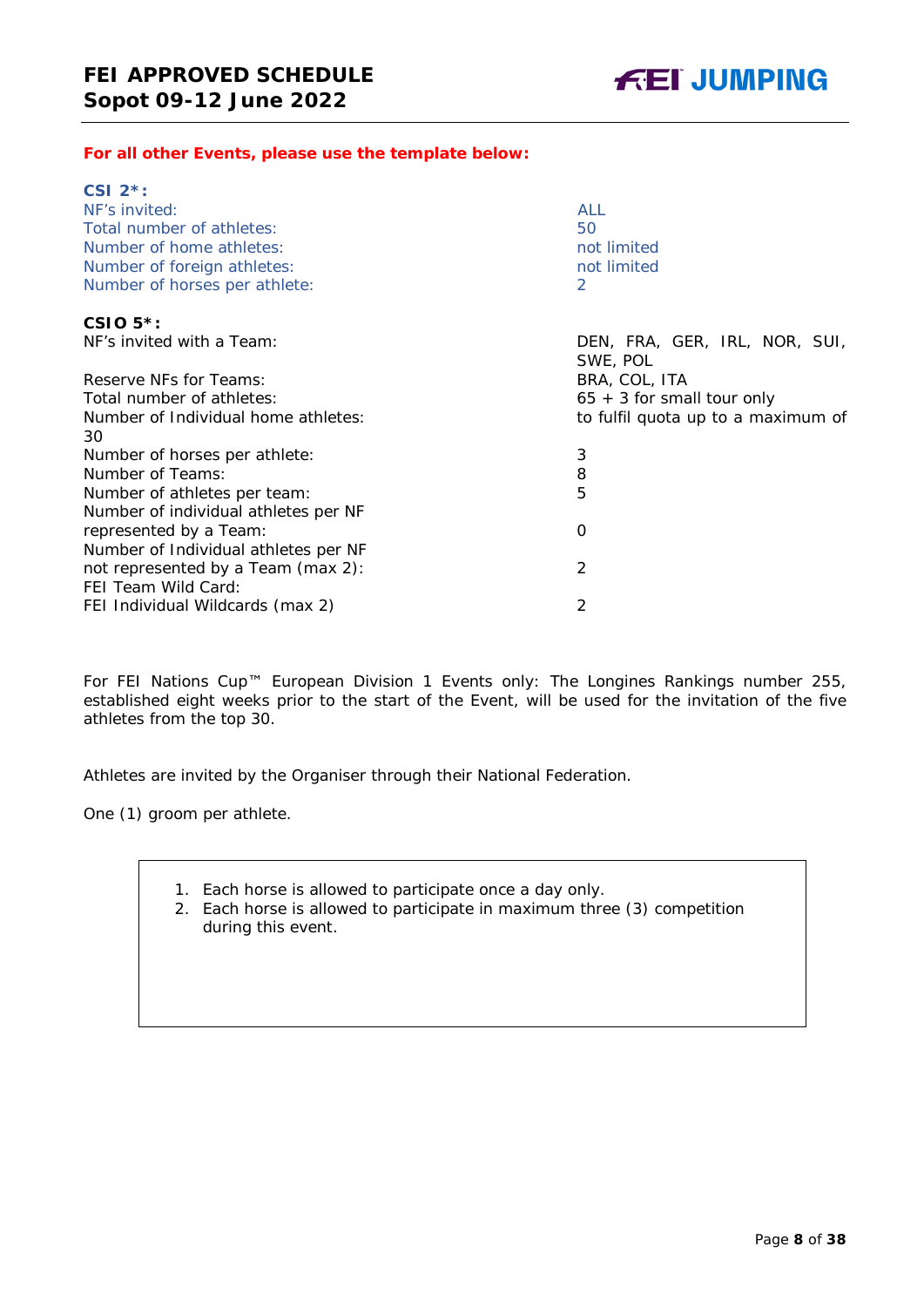## <span id="page-8-0"></span>**VII. ENTRIES**

### **IMPORTANT**

- Entries must be made by NFs through the FEI Entry System for all categories of this Event [\(https://invitation.fei.org/login\)](https://invitation.fei.org/login);
- Additional documentation can be found at: [https://inside.fei.org/fei/your-role/it-services/fei-entry-system/fei-entry-system-jumping;](https://inside.fei.org/fei/your-role/it-services/fei-entry-system/fei-entry-system-jumping)
- All Athletes and Horses participating in any International Competition must be registered with the FEI;
- Athletes and/or Horses present at the Event without having been entered through the FEI's Online Entry System will be automatically disqualified unless compelling circumstances warrant otherwise.

#### <span id="page-8-1"></span>**1. ENTRY DATES AND ENTRY FEES**

Entries have to be in accordance with Art.251 of the FEI Jumping Rules, 27th edition, effective 1 January 2022

#### **Deadlines for Entries:**

Definite Entries: **31.05.2022**

Last date for substitutions: **08.06.2022 1 h before Horse Inspection**

#### **Entry fee per horse** *(per category):* **VAT excluded**

**CSIO 5\*:** 550 EUR (VAT excluded) **CSI 2\*:** 400 EUR (VAT excluded)

All fees will be charged in PLN according to average NBP rate for 08.06.22

**VAT** (in %) **: 8**

Please refer to definition of Entry fees and Compulsory fees in the Glossary of the FEI Jumping Rules 27th edition, effective 1 January 2022, that is copied in Section XIV point 10.

#### **Compulsory fees per horse:**

• EADCMP Fee:  $\Box$  Included in entry fee  $\Box$ Not included in entry fee  $\boxtimes$ Lower Level Events (CIMs) CHF 18 per horse per event Higher Level Events CHF 25 per horse per event

(For definition of CIMs see Appendix E of the FEI General Regulations, all other events not defined as CIMs)

- Fee for manure disposal (at OC discretion; maximum  $\epsilon$  40 per horse per Event). 40 EUR Per horse
- Fee for health/customs-related documents for Horses, if applicable (only if requested) 30 EUR Per horse

#### **All aforementioned amounts are including VAT**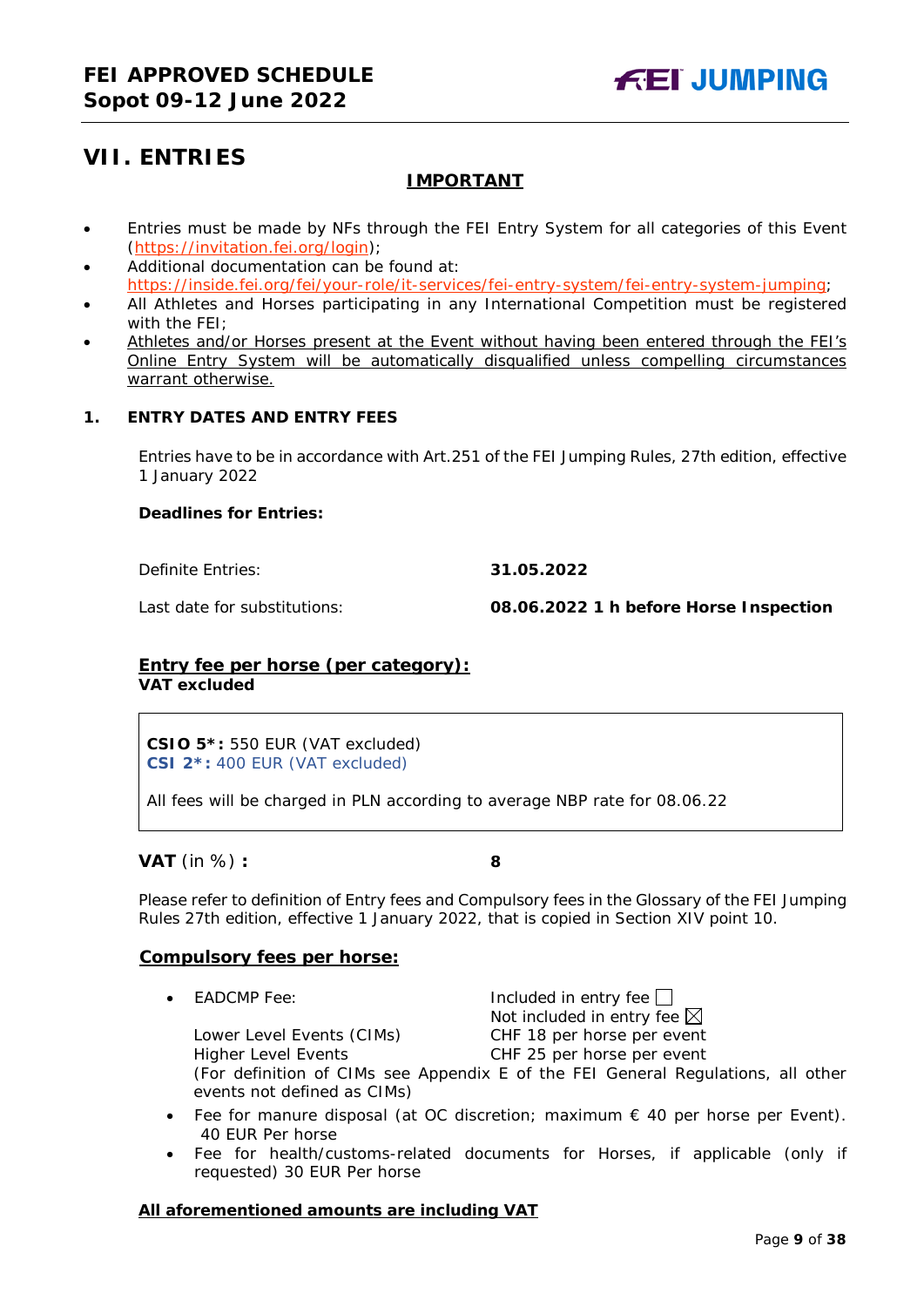

| Total maximum fee per horse:                                   | 70 EUR + EADCMP          |  |  |
|----------------------------------------------------------------|--------------------------|--|--|
| Compulsory fees per athlete:                                   |                          |  |  |
| NF fee if applicable<br>$\bullet$                              | n/a Per athlete          |  |  |
| NF medication control programme fee if applicable<br>$\bullet$ | n/a Per athlete          |  |  |
| Fee for lorry parking if applicable<br>$\bullet$               | 0 Per lorry/caravan      |  |  |
| Fee for electric hook-up for lorry<br>$\bullet$                | 90 EUR Per lorry/caravan |  |  |
| All aforementioned amounts are including VAT                   |                          |  |  |
| Total maximum fee per Athlete:<br>90 FUR                       |                          |  |  |

#### <span id="page-9-0"></span>**2. OTHER FEES**

All other fees must optional fees and be listed hereunder with the details of the amounts to be charged and approved by the FEI. Only fees approved by the FEI and listed in the approved Schedule can be charged by the OC. *Please specify if price per bale or other quantity.*

| Hay:      | free of charge                                                             |
|-----------|----------------------------------------------------------------------------|
| Straw:    | free of charge                                                             |
| Shavings: | 20 EUR; 5 packs $(+/- 20$ kg) for first bedding free<br>(CSIO horses only) |

Other (please specify): TACK BOX: 120 EUR (only upon request in the entry system) Additional day for horse: 50 EUR (must been confirmed with stable manager before arrival)

#### **All aforementioned amounts are including VAT**

VAT number of the organiser: PL 585-10-01-930

#### <span id="page-9-1"></span>**3. NO-SHOWS/LATE WITHDRAWALS**

**NB**: In the case of withdrawals after the date of definite entries or no-shows the athlete or the respective NF will be held liable to reimburse the OC for the actual financial loss incurred by the OC (please refer to Jumping Rules Art. 251.17) as a result of the late withdrawal or no-show.

#### **Amount charged: withdrawal after the date of definite entries: 350 EUR**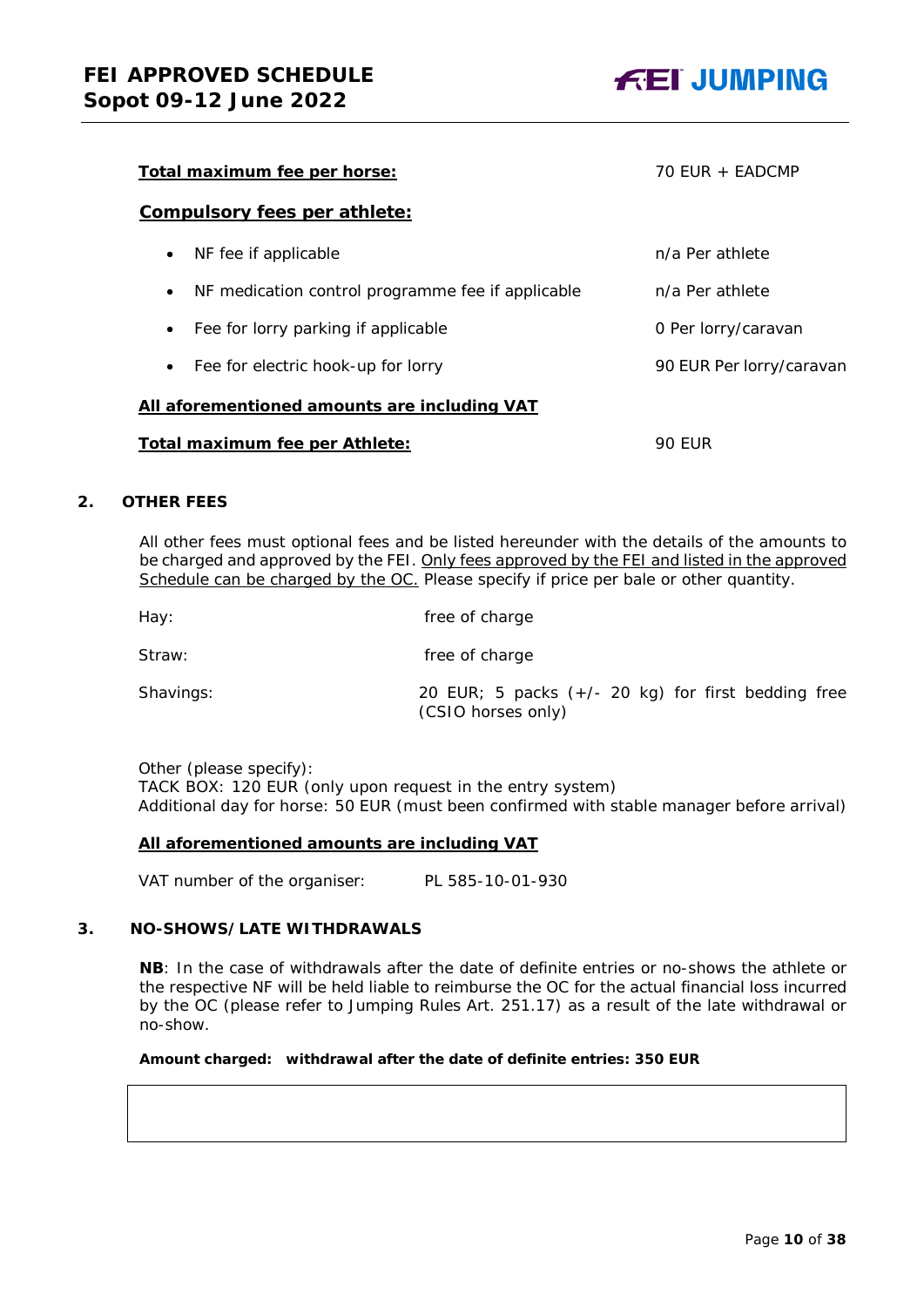## <span id="page-10-0"></span>**VIII. TIMETABLE**

#### **Competitions must not start before 08:00 and must not finish after 23:00, unless prior approval is granted by the FEI.**

#### **As per Jumping Rules Annex VI: combined competitions are not permitted.**

*The scheduling of competitions must take into account mandatory maintenance breaks as follows. In principle, there should be one maintenance break for every 40 starters; at a minimum, it is compulsory to include one maintenance break in competitions with 50-99 starters after half of the starters have competed. Competitions with 100 starters or more must have three maintenance breaks. The start list must indicate when the maintenance break will take place (e.g. after N° 25).*

| (to be provided per category/level if multiple events)                                                                                                            | Dav       | Date                                              | Time                                                         |
|-------------------------------------------------------------------------------------------------------------------------------------------------------------------|-----------|---------------------------------------------------|--------------------------------------------------------------|
| Opening of stables<br>٠<br>Arrivals only between 8 a.m. - 9 p.m.<br>Other time only upon request and acceptation!<br>Examination on Arrival<br>$\bullet$          | Wednesday | 08.06.22                                          | 8:00                                                         |
| Horse Inspection All horses taking part at this Event must be<br>٠<br>present during the first horse inspection, unless unable to do so<br>due to "force majeure" | Wednesday | 08.06.22                                          | $16:00-16:45$<br>stallions only<br>$16:45 - 19:00$<br>others |
| Horse Re-Inspection<br>$\bullet$                                                                                                                                  | Thursday  | 09.06.22                                          | 7:00                                                         |
| 30 min horse exercises at warm up<br>٠                                                                                                                            |           | 1h before 1 <sup>st</sup> competition of each day |                                                              |
| Chefs d'Equipes Meeting at CSIO's (FEI Jumping Rules article<br>٠<br>253) GP draw                                                                                 | Thursday  | 09.06.22                                          | 45 min after last<br>class                                   |
| Galla Dinner - FEI NC draw                                                                                                                                        | Friday    | 10.06.22                                          | <b>TBD</b>                                                   |

|           | Competitions CSIO 5*:                              |     |          |                                 |       | Art              | Prize         |
|-----------|----------------------------------------------------|-----|----------|---------------------------------|-------|------------------|---------------|
|           |                                                    | Day |          | Date                            | Time  |                  | Money         |
|           | Declaration of Starters                            |     |          | the latest 19:00 the day before |       |                  |               |
|           | $CSIO$ 1 – 140 cm in two phases                    |     |          |                                 | 8:00  | 274.1.5.3        | 20 000 PLN    |
| ٠         | CSIO 2 – 150 cm against the clock, $(LR D)$ (GP Q) |     | Thursday | 09.06.22                        | 17:00 | 238.2.1          | 103 500 PLN   |
| $\bullet$ | $CSIO$ 3 – 145 cm against the clock                |     |          |                                 | 9:00  | 238.2.1.         | 20 000 PLN    |
|           | CSIO 4 - 160 cm Longines Grand Prix, (LR A)        |     | Friday   | 10.06.22                        | 17:00 | $273.2.2.2$ (ii) | 605 000 PLN   |
|           | (TV)                                               |     |          |                                 |       | 273.3.3.1        |               |
|           | $CSIO$ 5 – 145 cm against the clock                |     | Saturday | 11.06.22                        | 9:00  | 238.2.1          | 30 000 PLN    |
|           | CSIO $6 - 150$ cm with jump off, (LR D) (TV)       |     |          |                                 | 13:15 | 238.2.2          | 103 500 PLN   |
| $\bullet$ | CSIO $7 - 145$ cm against the clock (LR D)         |     |          |                                 | 8:30  | 238.2.1          | 103 500 PLN   |
| $\bullet$ | CSIO 8 - Longines FEI Jumping Nations Cup™         |     | Sunday   | 12.06.22                        | 12:00 | 264              | 1 173 000 PLN |
|           | of Poland (LR HH) (TV)                             |     |          |                                 |       |                  |               |
|           |                                                    |     |          |                                 |       |                  |               |
| $\bullet$ | <b>Total Prize Money</b>                           |     |          |                                 |       |                  | 2 158 500 PLN |
|           | Prizes in Kind                                     |     |          |                                 |       |                  | N/A           |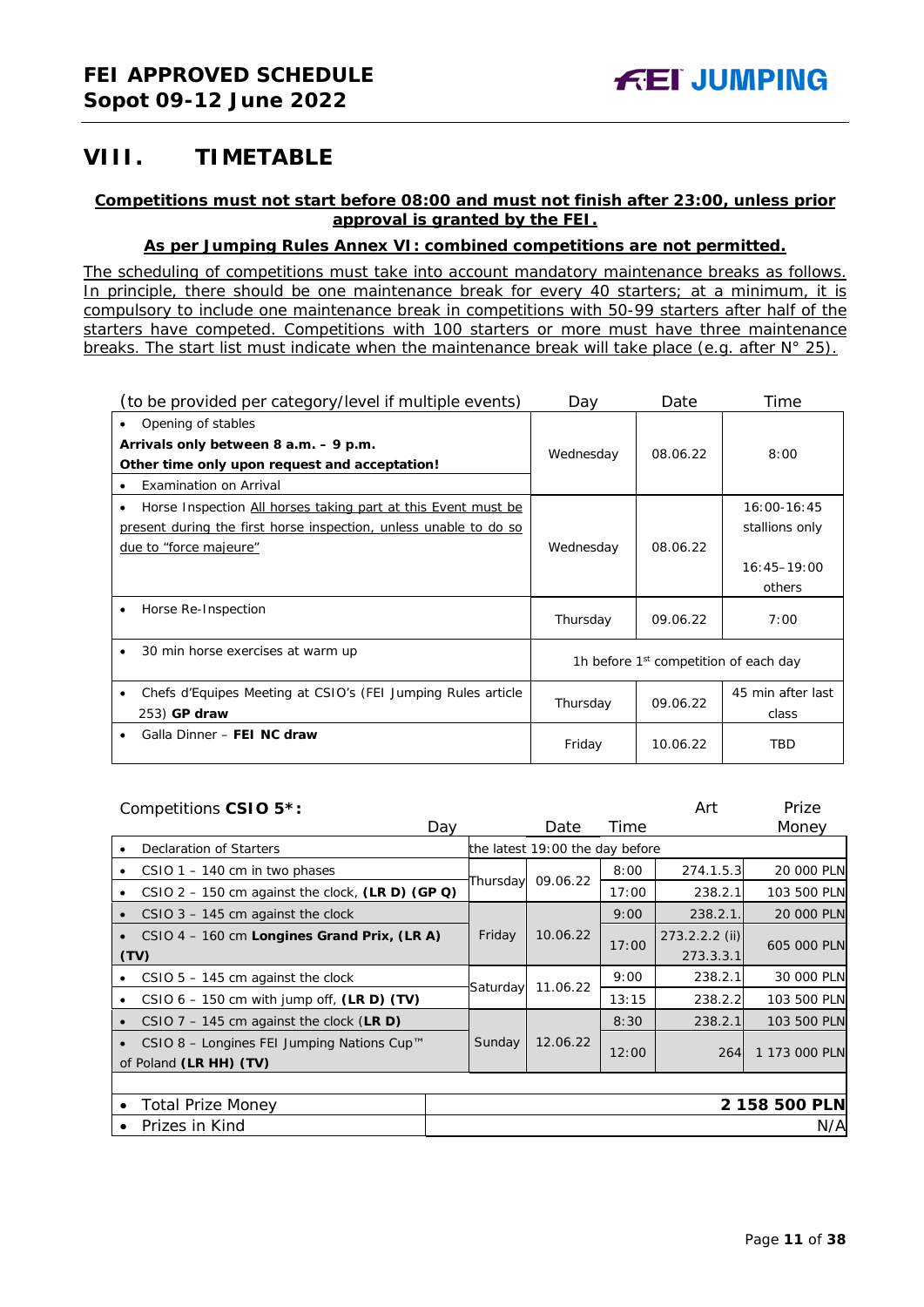

| Competitions CSI 2 <sup>*</sup> :          | Dav      | Date                            | Time  | Art.    | <b>Prize Money</b> |
|--------------------------------------------|----------|---------------------------------|-------|---------|--------------------|
| <b>Declaration of Starters</b><br>۰        |          | the latest 19:00 the day before |       |         |                    |
| $2*1 - 140$ cm against the clock           | Thursday | 09.06.22                        | 13:45 | 238.2.1 | 10 000 PLN         |
| $2*$ 2 – 145 cm against the clock (LR D)   | Friday   | 10.06.22                        | 12:30 | 238.2.1 | 103 500 PLN        |
| $2*3 - 145$ cm GRAND PRIX $-$<br>$\bullet$ | Saturday | 11.06.22                        | 16:30 | 238.2.2 | 103 500 PLN        |
| Memorial of Mr Henryk Adamus (LR D)        |          |                                 |       |         |                    |
|                                            |          |                                 |       |         |                    |
| <b>Total Prize Money</b><br>$\bullet$      |          |                                 |       |         | <b>217 500 PLN</b> |
| Prizes in Kind                             |          |                                 |       |         | N/A                |

## **Overall Prize Money: 2 316 000 PLN**

**Applicable government tax to be deducted from Prize Money (see also XIV.8): 10%**

### **GENERAL CLASSIFICATION AT THE END OF THE COMPETITIONS:**

| Best lady athlete in CSIO GP - | CUP  |
|--------------------------------|------|
| Best home athlete in CSIO GP - | -CUP |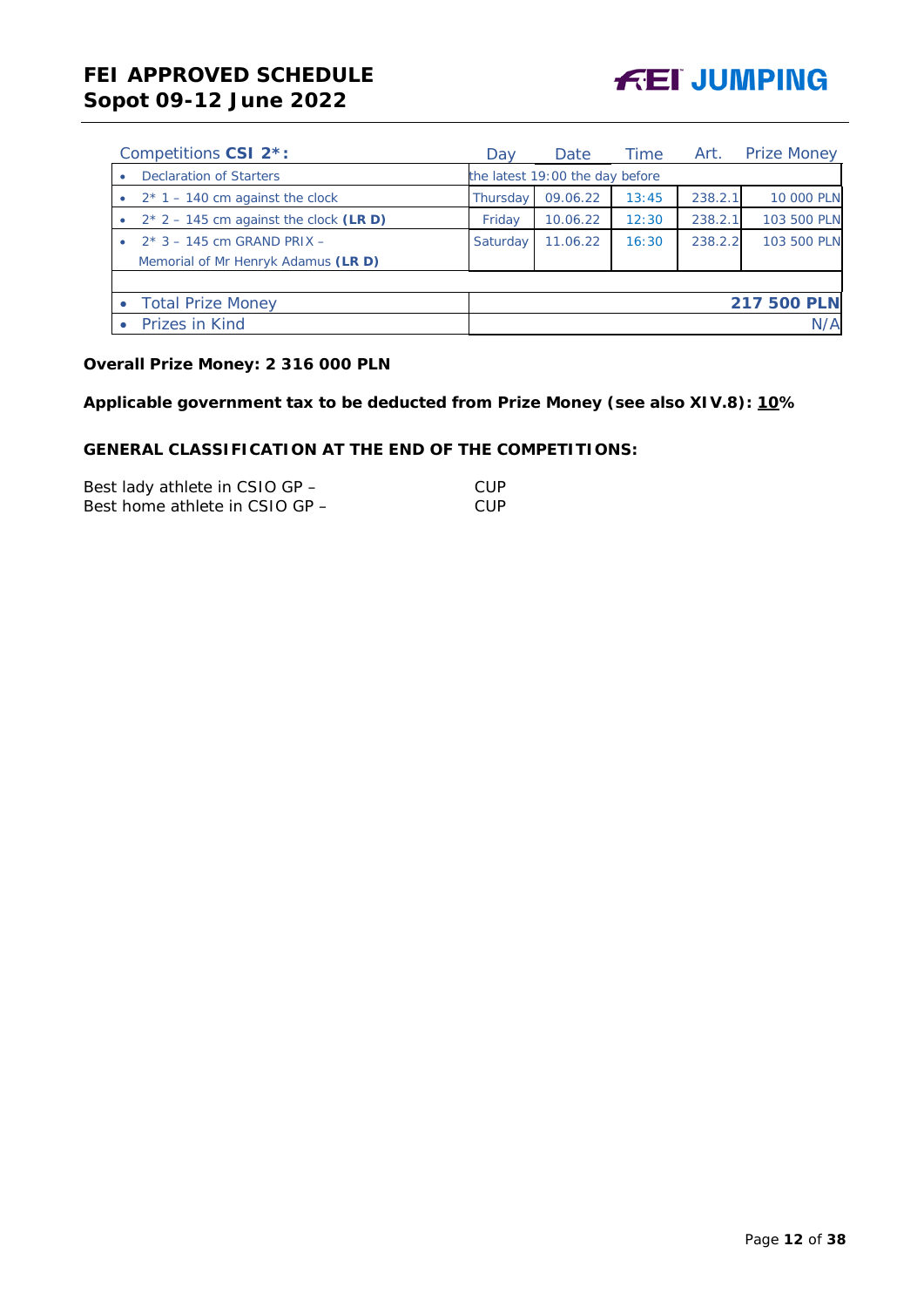## <span id="page-12-0"></span>**IX. COMPETITION DETAIL**

**FIRST DAY: THURSDAY DATE** (dd/mm/yy)**: 09/06/22**

#### **COMPETITION No:** CSIO **1**

Type of Competition: in two phases, both phases against the clock Acc. to Article: 274.1.5.3

| Jump-off (if any)                                                             | no                           |   |
|-------------------------------------------------------------------------------|------------------------------|---|
| Speed/Fixed time                                                              | $350 \text{ m/min}$          |   |
| Height of obstacles:                                                          | 140 cm                       |   |
| Number of horses per athlete                                                  |                              |   |
| Number of Starters (Section XIV.10):                                          | 68                           |   |
| Total prize money:                                                            | 20 000 PLN                   |   |
| Chart to be used:                                                             | 1 $(25\% \text{ to winner})$ | X |
|                                                                               | 2 (33% to winner)            |   |
| Dlogge speakings manau smaunt for each athlete placed 12th and bound. 100 DLN |                              |   |

Please specify prize money amount for each athlete placed  $13<sup>th</sup>$  and beyond: 100 PLN

#### **COMPETITION No:** 2\* **1**

Type of Competition: against the clock Acc. to Article: 238.2.1

Jump-off (if any) no Speed/Fixed time 350 m/min Height of obstacles: 140 cm Number of horses per athlete 2 Number of Starters (Section XIV.10): all invited Total prize money: 10 000 PLN<br>
Chart to be used: 1 (25% to v

1 (25% to winner)  $X$ <br>2 (33% to winner)  $\Box$ 2 (33% to winner)

Please specify prize money amount for each athlete placed 13<sup>th</sup> and beyond: 50 PLN

\* \* \* \* \* \* \* \* \* \* \*

\* \* \* \* \* \* \* \* \* \* \*

#### **COMPETITION No:** CSIO **2**

Type of Competition: against the clock Acc. to Article: 238.2.1

Competition description: **Grand Prix qualifier, LR group D**

| Jump-off (if any)                    | no                                                                                             |
|--------------------------------------|------------------------------------------------------------------------------------------------|
| Speed/Fixed time                     | $375 \text{ m/min}$                                                                            |
| Height of obstacles:                 | 150 cm                                                                                         |
| Number of horses per athlete         |                                                                                                |
| Number of Starters (Section XIV.10): | 65                                                                                             |
| Total prize money:                   | 103 500 PLN                                                                                    |
| Chart to be used:                    | 1 $(25\%$ to winner)<br>X                                                                      |
|                                      | 2 (33% to winner)                                                                              |
|                                      | Please specify prize money amount for each athlete placed 13 <sup>th</sup> and beyond: 250 PLN |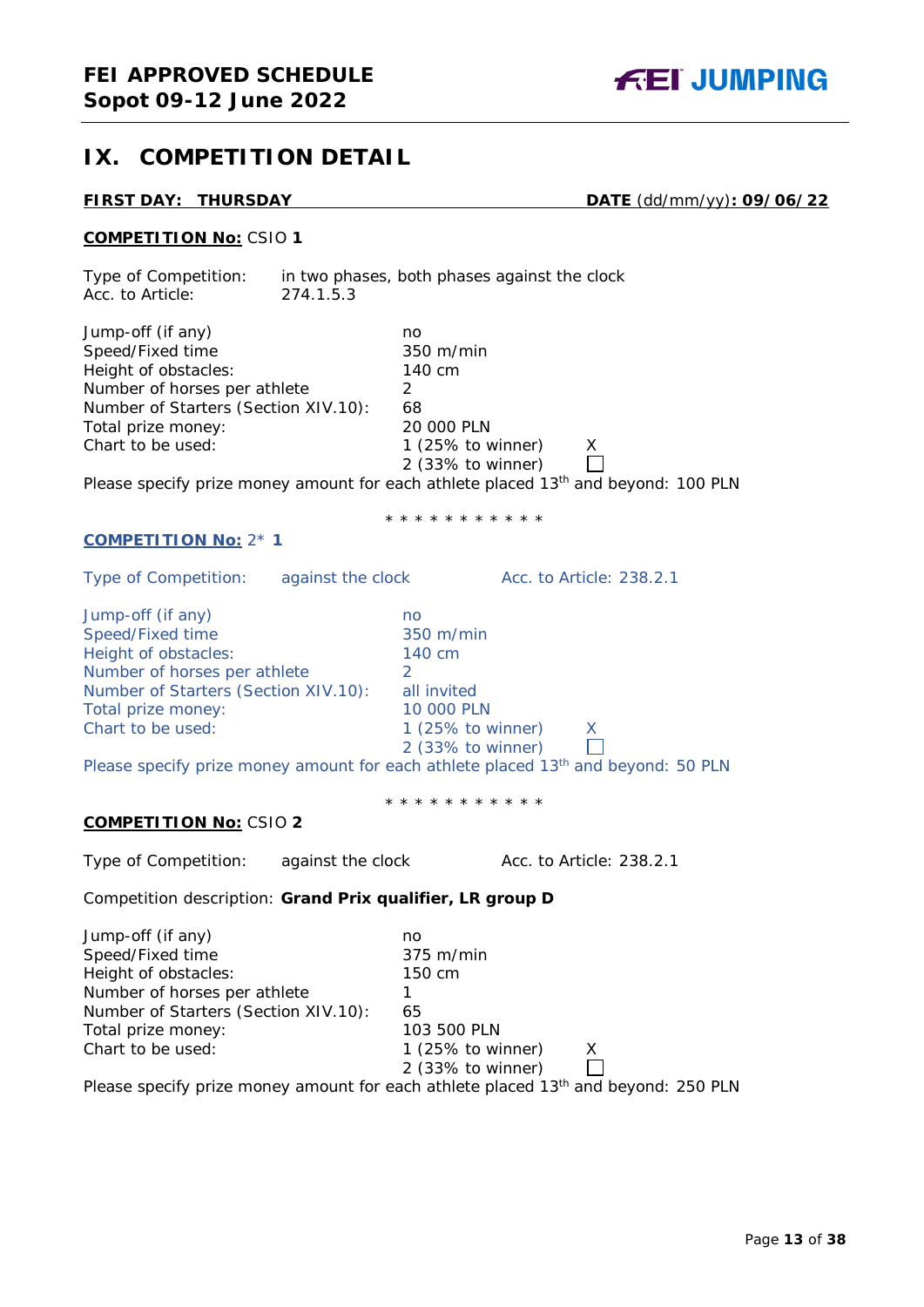## **FEI APPROVED SCHEDULE Sopot 09-12 June 2022**



#### **SECOND DAY: FRIDAY DATE** (dd/mm/yy)**: 10/06/22**

|  | <b>COMPETITION No: CSIO 3</b> |  |
|--|-------------------------------|--|
|  |                               |  |

| Type of Competition: against the clock                                                                                                                                           | Acc. to Article: 238.2.1                                                                                                                                                                                                               |
|----------------------------------------------------------------------------------------------------------------------------------------------------------------------------------|----------------------------------------------------------------------------------------------------------------------------------------------------------------------------------------------------------------------------------------|
| Jump-off (if any)<br>Speed/Fixed time<br>Height of obstacles:<br>Number of horses per athlete<br>Number of Starters (Section XIV.10):<br>Total prize money:<br>Chart to be used: | no<br>350 m/min<br>145 cm<br>1<br>68<br>20 000 PLN<br>1 $(25\% \text{ to winner})$<br>X<br>2 (33% to winner)<br>Please specify prize money amount for each athlete placed 13 <sup>th</sup> and beyond: 100 PLN                         |
|                                                                                                                                                                                  | * * * * * * * * * * *                                                                                                                                                                                                                  |
| <b>COMPETITION No: 2* 2</b>                                                                                                                                                      |                                                                                                                                                                                                                                        |
| Type of Competition: against the clock                                                                                                                                           | Acc. to Article: 238.2.1                                                                                                                                                                                                               |
| Competition description: LR group D                                                                                                                                              |                                                                                                                                                                                                                                        |
| Jump-off (if any)<br>Speed/Fixed time<br>Height of obstacles:<br>Number of horses per athlete<br>Number of Starters (Section XIV.10):<br>Total prize money:<br>Chart to be used: | no<br>375 m/min<br>145 cm<br>$\overline{2}$<br>all invited<br>103 500 PLN<br>1 $(25\% \text{ to winner})$<br>X.<br>2 (33% to winner)<br>Please specify prize money amount for each athlete placed 13 <sup>th</sup> and beyond: 250 PLN |
|                                                                                                                                                                                  | * * * * * * * * * * *                                                                                                                                                                                                                  |
| <b>COMPETITION No: CSIO 4</b>                                                                                                                                                    |                                                                                                                                                                                                                                        |
| Type of Competition:<br>Acc. to Article: 273.2.2.2 (ii), 273.3.3.1, 273.4.3 + JRs Annex VIII, Art. 4                                                                             | <b>LONGINES GRAND PRIX (LR group A)</b>                                                                                                                                                                                                |
| Competition description: Over two rounds Table A against the clock                                                                                                               | 250/ of athletes return for 2nd round becod on penelties and time in 1st round. In any                                                                                                                                                 |

25% of athletes return for 2nd round based on penalties and time in 1st round. In any case all athletes without penalties in the first round return for the second round. Athletes are placed according to penalties in both rounds and time in 2nd round. Athletes not taking part in the second round will be placed according to the Penalties and time in the first round.

#### *Competition counting for CH-M-S 2022 / CH-EU-S 2023 for Athletes and Horses to achieve the MERs, providing the course requirements are met (JRs Annex VIII, Art. 4).*

| Jump-off (if any)                    | no                           |  |
|--------------------------------------|------------------------------|--|
| Speed/Fixed time                     | $400 \text{ m/min}$          |  |
| Height of obstacles:                 | 160 cm                       |  |
| Number of horses per athlete         |                              |  |
| Number of Starters (Section XIV.10): | 50                           |  |
| Total prize money:                   | 605 000 PLN                  |  |
| Chart to be used:                    | 1 $(25\% \text{ to winner})$ |  |
|                                      | 2 (33% to winner)            |  |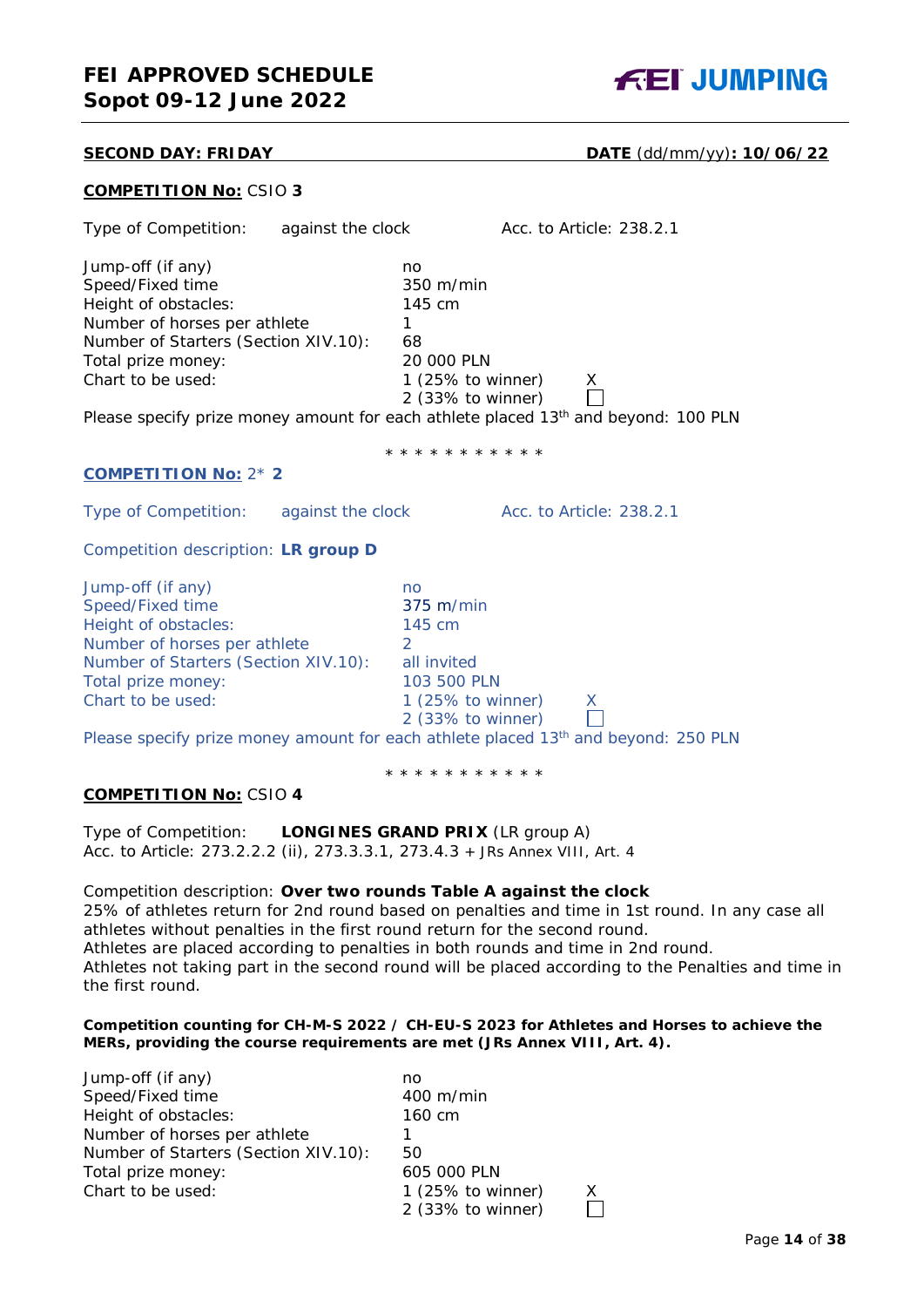Please specify prize money amount for each athlete placed  $13<sup>th</sup>$  and beyond: 750 PLN

#### **GP Qualification system:**

Official team members (maximum  $40 - 8$  teams with five members per team) are automatically qualified for the Grand Prix, as well as those Athletes in accordance with Art. 261 of the FEI Jumping Rules.

The following are automatically qualified for the Grand Prix, if present as official team members or individuals:

- The individual Jumping medal winners (Athletes/Horse Combination) of the last Olympic and Pan American Games, and World and Senior Continental Championships, as well as the first placed Athlete/Horse combination in the last FEI World Cup™ Jumping Final.

- The winners (Athlete/Horse combination) of the Grand Prix at any CSIO5\* event during the previous 12 months.

- The best athletes, not already qualified, qualify from competition no CSIO 2 to reach the 50 starters in total. The rider has to finish the class.

- If already qualified rider neglect or cannot start in Grand Prix the next eligible rider will be chosen from class no CSIO 2, however no later than one hour prior to the Grand Prix

All Athletes taking part in a Grand Prix at a CSIO or a CSI must have completed, with their Grand Prix Horse, the initial round of at least one competition prior to the Grand Prix.

#### *JRs Annex VIII, Art. 4*

*Courses of selected Nations Cup, Grand Prix and FEI World Cup™ Competitions must comply at least with the minimum dimensions and technical requirements outlined under the mandatory requirements below. (At Events where the Schedule indicates that the height of obstacles in a qualifying Competition, e.g. the Grand Prix at a CSI3\*, is 1.50 m, a special mention may be added to the Event Schedule that if the Competition is listed as a qualifying Competition for the Olympic Games, the World or Continental Championship, the compulsory two verticals at 1.60 m will be included in the course without it being considered to be a Competition conducted at a height of 1.60 m.)*

*The Course Designer must clearly identify on the course plan of the Competition the specific obstacles that must be included as per the mandatory requirements below, e.g. planks, wall, gate, narrow obstacle, etc.*

*Mandatory requirements:*

- *The first obstacle must be either a vertical minimum height 1.45 m or an oxer minimum height 1.40 m for the front pole and 1.45 m for the back pole;*
- *At least three of the following five obstacles must be included in the course:*
	- o *One set of planks on flat cups or a vertical of poles with a plank on flat cups as the top element;*
	- o *Triple bar minimum 1.80 m spread and 1.50 m height;*
	- o *One wall or gate;*
	- o *One narrow vertical or spread obstacle with frontal width between 2m50 to 3m00;*
- *Minimum one triple and one double combination (three doubles are not allowed);*
- *The triple combination must have at least one oxer minimum 1m50 height and 1m50 spread, and at least one one-stride distance either from A to B or from B to C;*
- *Approximately 50% of the efforts must be vertical obstacles and 50% must be spread obstacles (e.g. oxer, triple bar, Swedish oxer, narrow oxer etc.). Nevertheless, no more than 55% of the efforts may*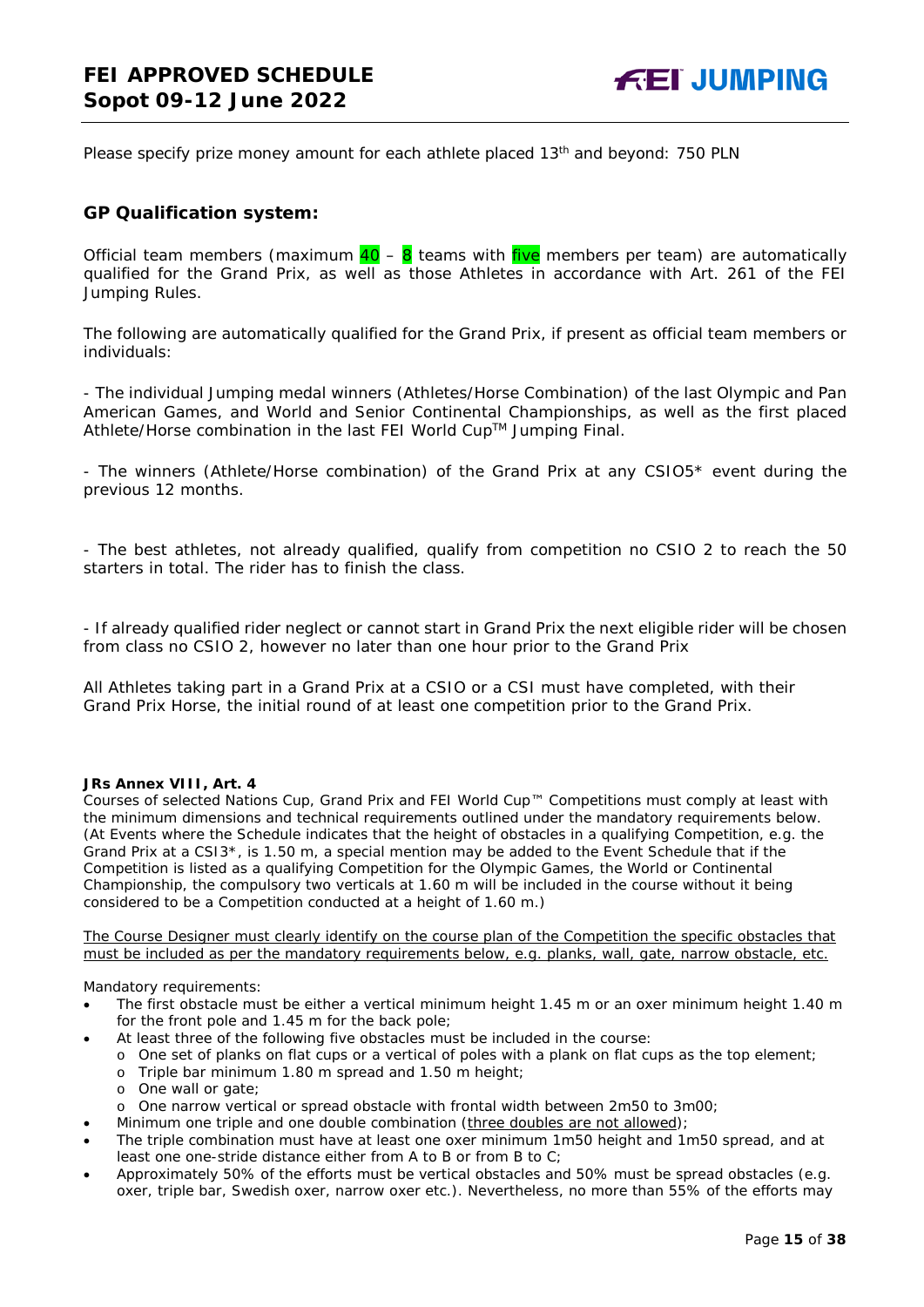

*be vertical and no more than 60% of the efforts may be spread obstacles, including the water jump if there is one (NB: a water jump is compulsory in Nations Cup Competitions, refer to JRs Art. 264.3);* • *Two verticals (other than the wall) must have a height of 1.60 m;\**

- *At least two spread obstacles with minimum height of 1.50 m and minimum spread of 1.60 m;\**
- *Two liverpool obstacles, one vertical and one spread. If the course includes a water jump, a minimum of one liverpool will be allowed;*
- *Bend or straight line of up to six strides between two single obstacles;*
- *Depth of cups: minimum 50% of cups must have a depth of 18mm, for special obstacle material cups may be shallower (refer to JRs Art. 208.6); depth of cups maximum 20mm;*
- *Minimum length of course 400 meters with a minimum speed of 375m/min;*
- *The course will include minimum 12 and maximum 14 obstacles which may vary in height between 1.40 m and 1.60 m;*
- *At least two of the following recommended criteria must be included in the course:*
	- o *One line between two obstacles should be a forward line up to five strides;*
	- o *One bend or straight line up to seven strides with minimum three obstacles;*
	- o *Double combination in a bend or straight line with an obstacle before or after at maximum seven strides;*
	- o *A related distance bend or straight line of up to eight strides leading to the triple combination or up to seven strides following the triple combination;*
	- o *One of the combinations must have a related distance (maximum seven strides) with an obstacle (before or after the combination) in a straight line.*

*\* For Nations Cup Competitions at selected CSIO3\* and CSIO4\* Events, the above requirements relating to the compulsory two verticals of 1.60 m and two spread obstacles with a minimum height/spread of 1.50/1.60 m, take precedence over the requirement established in JRs. Art. 264.3.1 to have two verticals of 1.55 m for 4\* Nations Cups, respectively two verticals of 1.50 m for 3\* Nations Cups, and the requirement to have two spread obstacles with minimum height/spread of 1.45/1.55 m for 3\* Nations Cups.*

*The Foreign Judge is responsible for ensuring that the course is built to the required dimensions and must confirm to the FEI through the Foreign Judge Report whether or not the course requirements have been met and must upload/sent the course plan including all heights and dimensions following the Event.*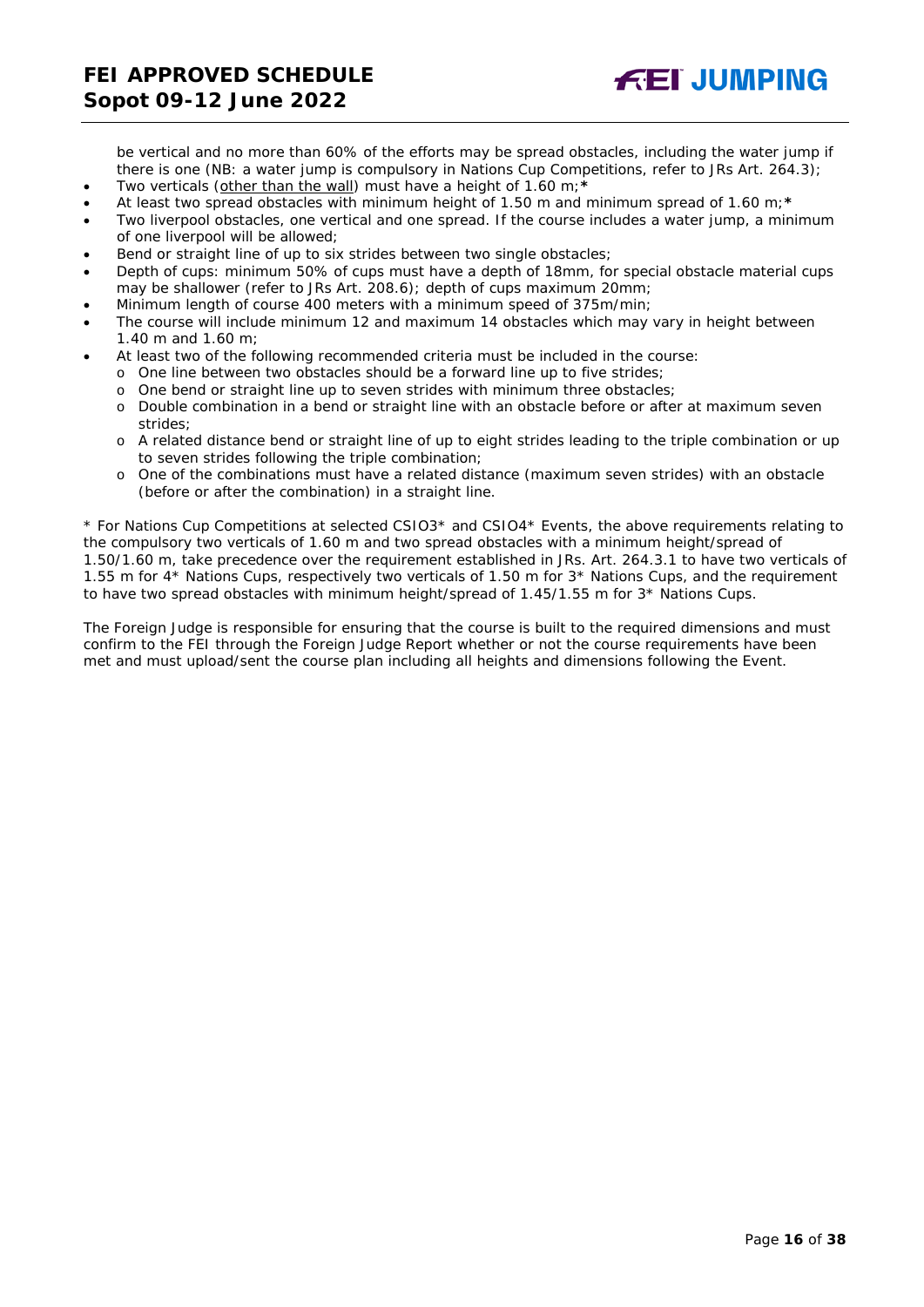

**THIRD DAY: SATURDAY DATE** (dd/mm/yy)**: 11/06/22**

#### **COMPETITION No:** CSIO **5**

| Type of Competition: against the clock                                                                                                                                           |                                                                                                                              | Acc. to Article: 238.2.1                                                                             |
|----------------------------------------------------------------------------------------------------------------------------------------------------------------------------------|------------------------------------------------------------------------------------------------------------------------------|------------------------------------------------------------------------------------------------------|
| Jump-off (if any)<br>Speed/Fixed time<br>Height of obstacles:<br>Number of horses per athlete<br>Number of Starters (Section XIV.10):<br>Total prize money:<br>Chart to be used: | no<br>350 m/min<br>145 cm<br>1.<br>68<br>30 000 PLN<br>1 $(25\% \text{ to winner})$<br>2 (33% to winner)                     | X.<br>Please specify prize money amount for each athlete placed 13 <sup>th</sup> and beyond: 100 PLN |
| <b>COMPETITION No: CSIO 6</b>                                                                                                                                                    | * * * * * * * * * * *                                                                                                        |                                                                                                      |
| Type of Competition:<br>Acc. to Article: 238.2.2<br>Competition description: LR group D                                                                                          | against the clock with one jump off                                                                                          |                                                                                                      |
| Jump-off (if any)<br>Speed/Fixed time<br>Height of obstacles:<br>Number of horses per athlete<br>Number of Starters (Section XIV.10):<br>Total prize money:<br>Chart to be used: | $yes - 1$<br>375 m/min<br>150 cm<br>$\mathbf{1}$<br>65<br>103 500 PLN<br>1 $(25\% \text{ to winner})$<br>$2$ (33% to winner) | X<br>Please specify prize money amount for each athlete placed 13 <sup>th</sup> and beyond: 500 PLN  |
|                                                                                                                                                                                  | * * * * * * * * * * *                                                                                                        |                                                                                                      |
| <b>COMPETITION No: 2*3</b>                                                                                                                                                       |                                                                                                                              |                                                                                                      |
| Type of Competition:                                                                                                                                                             | <b>CSI 2* GRAND PRIX</b>                                                                                                     | Acc. to Article: 238.2.2                                                                             |
| Competition description: Memorial of Mr Henryk Adamus, LR group D                                                                                                                |                                                                                                                              |                                                                                                      |
| Jump-off (if any)<br>Speed/Fixed time<br>Height of obstacles:<br>Number of horses per athlete<br>Number of Starters (Section XIV.10):<br>Total prize money:<br>Chart to be used: | $yes - 1$<br>375 m/min<br>145 cm<br>1<br>50<br>103 500 PLN<br>1 $(25\% \text{ to winner})$<br>2 (33% to winner)              | х                                                                                                    |

Please specify prize money amount for each athlete placed 13<sup>th</sup> and beyond: 250 PLN

All Athletes taking part in a Grand Prix at a CSIO or a CSI must have completed, with their Grand Prix Horse, the initial round of at least one competition among those listed in JRs Art. 261.4.4 prior to the Grand Prix. For competitions run under art 274.2.5 both phases must be completed in order to be eligible for the Grand Prix.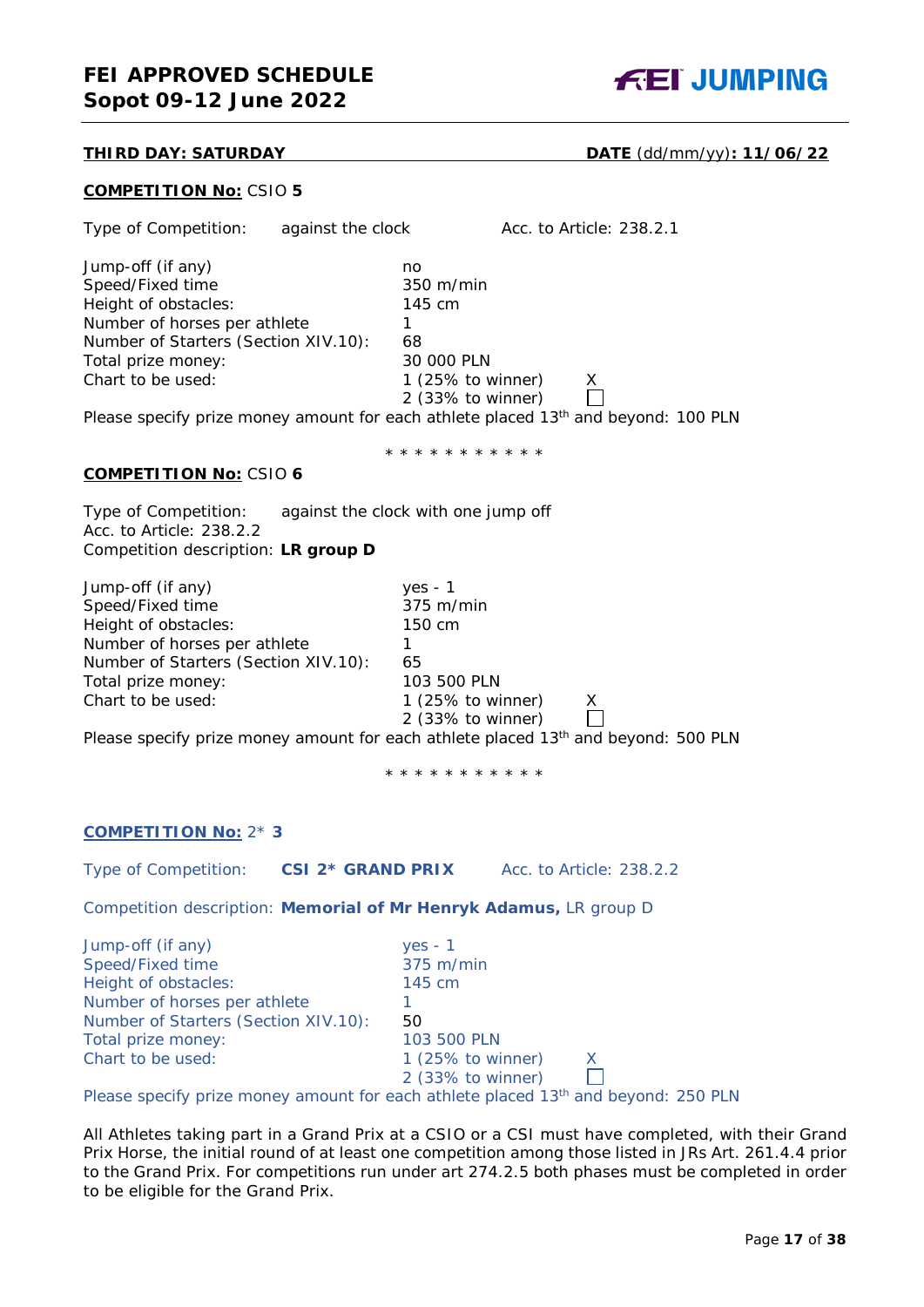

#### \* \* \* \* \* \* \* \* \* \* \*

**FOURTH DAY: SUNDAY DATE** (dd/mm/yy)**: 12/06/22**

#### **COMPETITION No:** CSIO **7**

Type of Competition: against the clock Acc. to Article: 238.2.1 Competition description: **LR group D**

| Jump-off (if any)                                                                                                                                                                                                              | no                           |   |  |
|--------------------------------------------------------------------------------------------------------------------------------------------------------------------------------------------------------------------------------|------------------------------|---|--|
| Speed/Fixed time                                                                                                                                                                                                               | $375 \text{ m/min}$          |   |  |
| Height of obstacles:                                                                                                                                                                                                           | 145 cm                       |   |  |
| Number of horses per athlete                                                                                                                                                                                                   |                              |   |  |
| Number of Starters (Section XIV.10):                                                                                                                                                                                           | 65                           |   |  |
| Total prize money:                                                                                                                                                                                                             | 103 500 PLN                  |   |  |
| Chart to be used:                                                                                                                                                                                                              | 1 $(25\% \text{ to winner})$ | X |  |
|                                                                                                                                                                                                                                | 2 (33% to winner)            |   |  |
| Note that the state of the contract of the state of the state of the state of the state of the State of the State of the State of the State of the State of the State of the State of the State of the State of the State of t |                              |   |  |

Please specify prize money amount for each athlete placed  $13<sup>th</sup>$  and beyond: 250 PLN

#### **COMPETITION No:** CSIO **8**

Type of Competition: **LONGINES FEI NATIONS CUP™ OF POLAND** (LR group HH) Acc. to Article: 264 + FEI Nations Cup™ Rules – CSIO 5\* Division 1 *+ JRs Annex VIII, Art. 4*

Competition description:

Over two identical rounds under Table A against the clock with a jump off if required

#### *Competition counting for CH-M-S 2022 / CH-EU-S 2023 for Athletes and Horses to achieve the MERs, providing the course requirements are met (JRs Annex VIII, Art. 4).*

| Jump-off (if any)                         | $yes - 1$ (if required)               |
|-------------------------------------------|---------------------------------------|
| Speed/Fixed time                          | $400 \text{ m/min}$                   |
| Height of obstacles:                      | 160 cm (2 verticals 1.60m compulsory) |
| Number of horses per athlete              |                                       |
| Maximum number of teams:                  | 8                                     |
| Number of teams in 2 <sup>nd</sup> round: | 8                                     |
| Total prize money:                        | 1 173 000 PLN                         |
| Teams prize money:                        | 938 000 PLN                           |
|                                           | $1st$ place- 32%                      |
|                                           | $2nd$ place- 20%                      |
|                                           | 3rd place- 16%                        |
|                                           | $4th$ place- 12%                      |
|                                           | $5th$ place-8%                        |
|                                           | $6th$ place- 5.5%                     |
|                                           | $7th$ place- 4%                       |
|                                           | 8 <sup>th</sup> place- 2.5%           |
|                                           |                                       |

Individual's prize money: 235 000 PLN

Prize money to the rider(s) with the best performance in both rounds of the FEI Nations Cup™

In the second round, 8 teams will return.

The starting order of the Teams in the 2nd round will be in the reverse order of the total penalties in the first round of the best 3 Athletes in each team. In case of equality of penalties the teams will retain the starting order of the first round. In case of equality of penalties for 1st place after the 2nd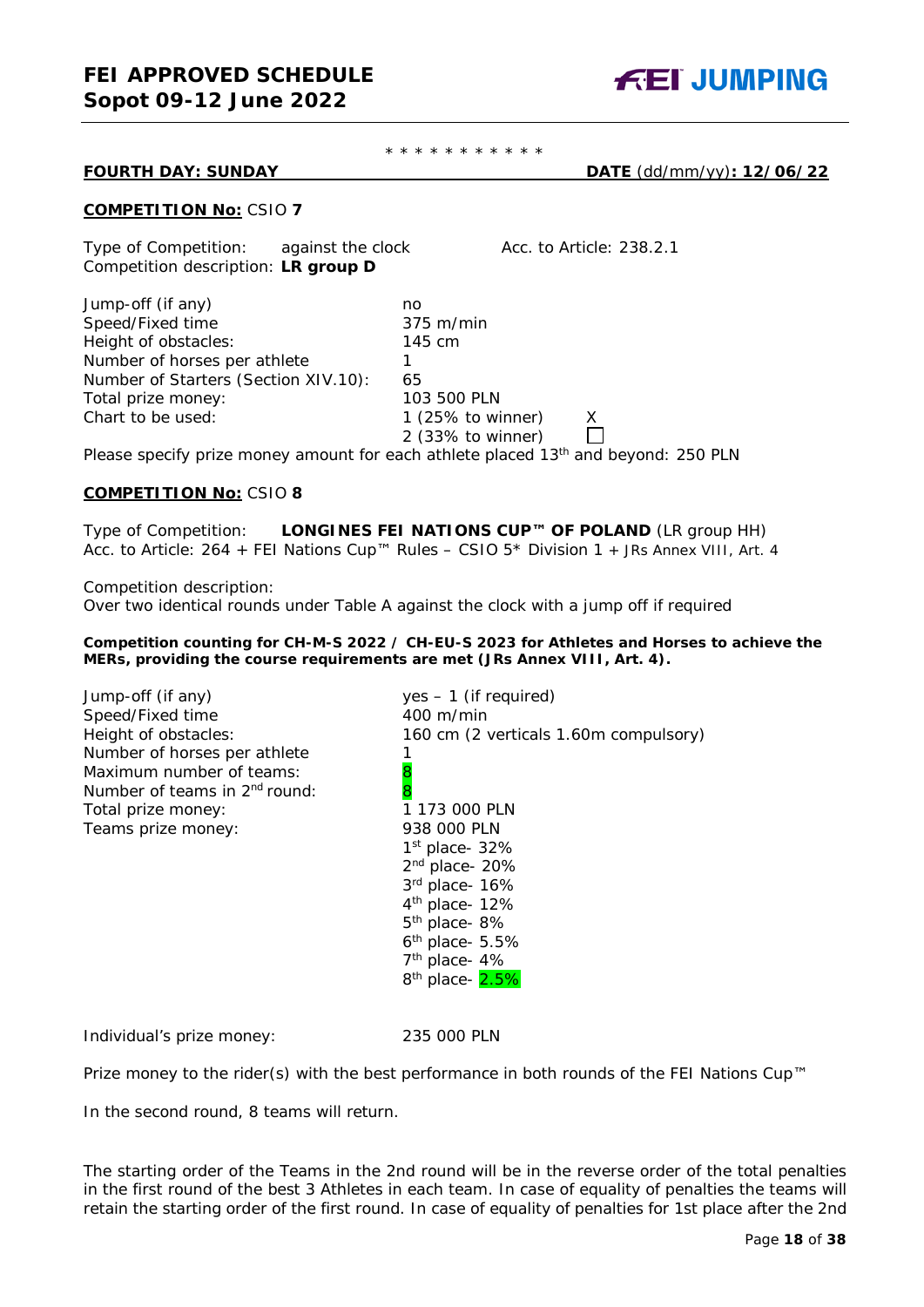round there will be a jump-off with one rider per team. All teams qualified for the second round receive prize-money.

Teams not in the jump-off are placed according to their penalties in both round and the times of their 3 best riders in the second round.

#### *JRs Annex VIII, Art. 4*

*Courses of selected Nations Cup, Grand Prix and FEI World Cup™ Competitions must comply at least with the minimum dimensions and technical requirements outlined under the mandatory requirements below. (At Events where the Schedule indicates that the height of obstacles in a qualifying Competition, e.g. the Grand Prix at a CSI3\*, is 1.50 m, a special mention may be added to the Event Schedule that if the Competition is listed as a qualifying Competition for the Olympic Games, the World or Continental Championship, the compulsory two verticals at 1.60 m will be included in the course without it being considered to be a Competition conducted at a height of 1.60 m.)*

*The Course Designer must clearly identify on the course plan of the Competition the specific obstacles that must be included as per the mandatory requirements below, e.g. planks, wall, gate, narrow obstacle, etc.*

#### *Mandatory requirements:*

- *The first obstacle must be either a vertical minimum height 1.45 m or an oxer minimum height 1.40 m for the front pole and 1.45 m for the back pole;*
	- *At least three of the following five obstacles must be included in the course:*
		- o *One set of planks on flat cups or a vertical of poles with a plank on flat cups as the top element;*
		- o *Triple bar minimum 1.80 m spread and 1.50 m height;*
		- o *One wall or gate;*
	- o *One narrow vertical or spread obstacle with frontal width between 2m50 to 3m00;*
- *Minimum one triple and one double combination (three doubles are not allowed);*
- *The triple combination must have at least one oxer minimum 1m50 height and 1m50 spread, and at least one one-stride distance either from A to B or from B to C;*
- *Approximately 50% of the efforts must be vertical obstacles and 50% must be spread obstacles (e.g. oxer, triple bar, Swedish oxer, narrow oxer etc.). Nevertheless, no more than 55% of the efforts may be vertical and no more than 60% of the efforts may be spread obstacles, including the water jump if there is one (NB: a water jump is compulsory in Nations Cup Competitions, refer to JRs Art. 264.3);*
- *Two verticals (other than the wall) must have a height of 1.60 m;\**
- *At least two spread obstacles with minimum height of 1.50 m and minimum spread of 1.60 m;\**
- *Two liverpool obstacles, one vertical and one spread. If the course includes a water jump, a minimum of one liverpool will be allowed;*
- *Bend or straight line of up to six strides between two single obstacles;*
- *Depth of cups: minimum 50% of cups must have a depth of 18mm, for special obstacle material cups may be shallower (refer to JRs Art. 208.6); depth of cups maximum 20mm;*
- *Minimum length of course 400 meters with a minimum speed of 375m/min;*
- *The course will include minimum 12 and maximum 14 obstacles which may vary in height between 1.40 m and 1.60 m;*
- *At least two of the following recommended criteria must be included in the course:*
	- o *One line between two obstacles should be a forward line up to five strides;*
	- o *One bend or straight line up to seven strides with minimum three obstacles;*
	- o *Double combination in a bend or straight line with an obstacle before or after at maximum seven strides;*
	- o *A related distance bend or straight line of up to eight strides leading to the triple combination or up to seven strides following the triple combination;*
	- o *One of the combinations must have a related distance (maximum seven strides) with an obstacle (before or after the combination) in a straight line.*

*\* For Nations Cup Competitions at selected CSIO3\* and CSIO4\* Events, the above requirements relating to the compulsory two verticals of 1.60 m and two spread obstacles with a minimum height/spread of 1.50/1.60 m, take precedence over the requirement established in JRs. Art. 264.3.1 to have two verticals of 1.55 m for 4\* Nations Cups, respectively two verticals of 1.50 m for 3\* Nations Cups, and the requirement to have two spread obstacles with minimum height/spread of 1.45/1.55 m for 3\* Nations Cups.*

*The Foreign Judge is responsible for ensuring that the course is built to the required dimensions and must confirm to the FEI through the Foreign Judge Report whether or not the course requirements have been met and must upload/sent the course plan including all heights and dimensions following the Event*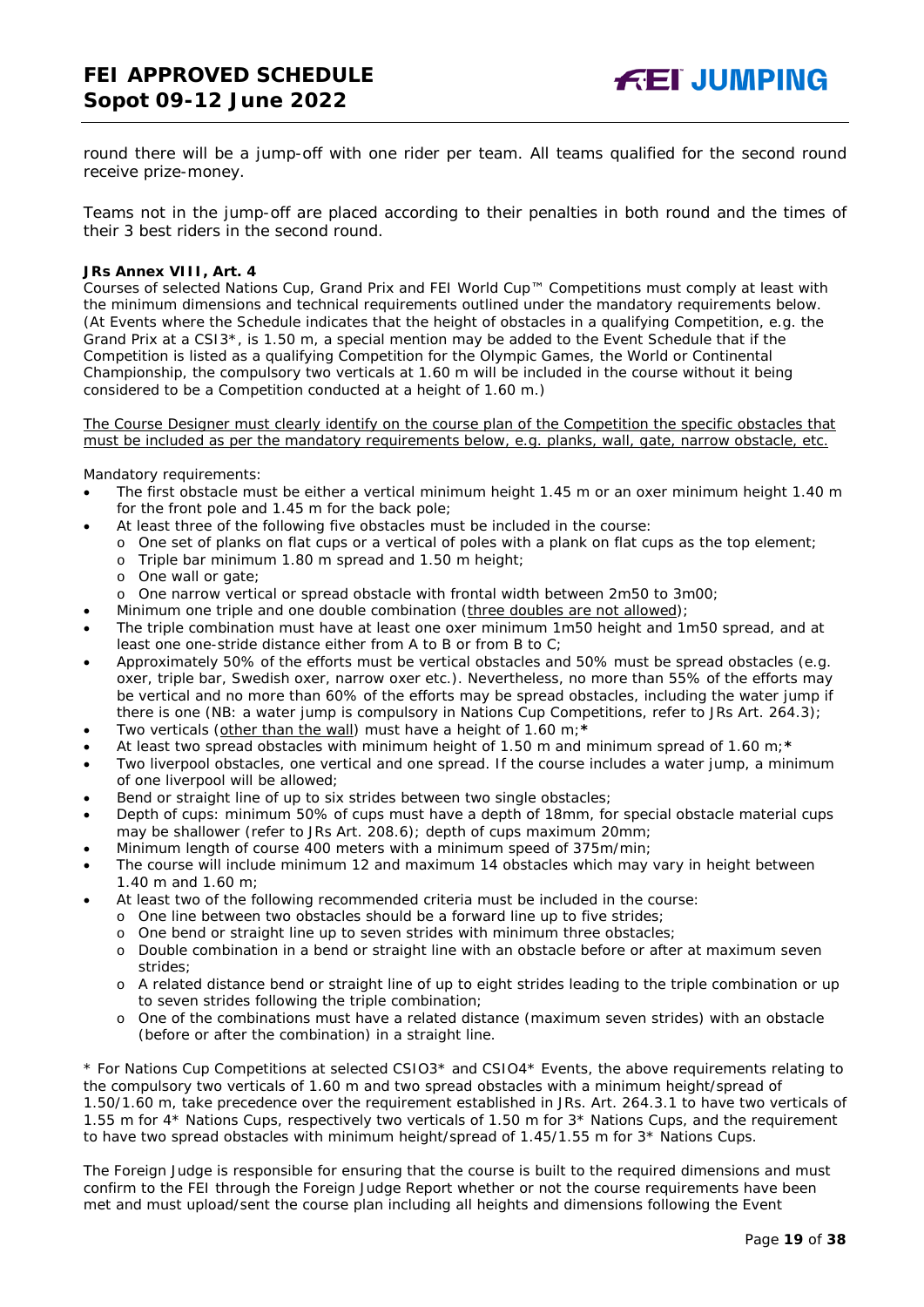## <span id="page-19-0"></span>**X. FACILITIES OFFERED**

#### <span id="page-19-1"></span>**1. ATHLETES Accommodation – CSIO's Team Athletes only**

| Hotel:                                                          |  |                                                                                   |
|-----------------------------------------------------------------|--|-----------------------------------------------------------------------------------|
| Address:                                                        |  |                                                                                   |
| Telephone:                                                      |  |                                                                                   |
| At the expense of: The Organiser $\boxtimes$ or Athletes $\Box$ |  |                                                                                   |
|                                                                 |  | Accommodated (bed and breakfast) from 08.06 to 12.06 - details in the table below |

#### **Meals – CSIO's Athletes only**

At the expense of: The Organiser  $\boxtimes$  or Athletes  $\Box$ Meals provided from to

Details in the table below

#### <span id="page-19-2"></span>**2. GROOMS- CSIO'S TEAMS GROOMS ONLY**

#### **Accommodation.**

Requests for accommodation must be sent with entries. At the expense of: The Organiser  $\boxtimes$  or Athletes  $\Box$ Accommodated (bed and breakfast) from 08.06 to 12.06 - ONLY FOR TEAM GROOMS

#### **Meals.**

At the expense of: The Organiser  $\boxtimes$  or Athletes  $\Box$ Meals provided from 08.06 to 12.06 - details in the table below .

Accommodation for team grooms will be available only if requested with the Athlete's entries and provided room is for the groom of the Athlete concerned; if the groom transfers the room to another person the Athlete will be liable to reimburse the OC for the cost of the room.

**NB**: If applicable, Organiser must provide proper sanitary conditions. The showering facilities should be sufficient for both male and female grooms with hot and cold water. Shower facilities as well as restrooms should at all times be in a state of cleanliness.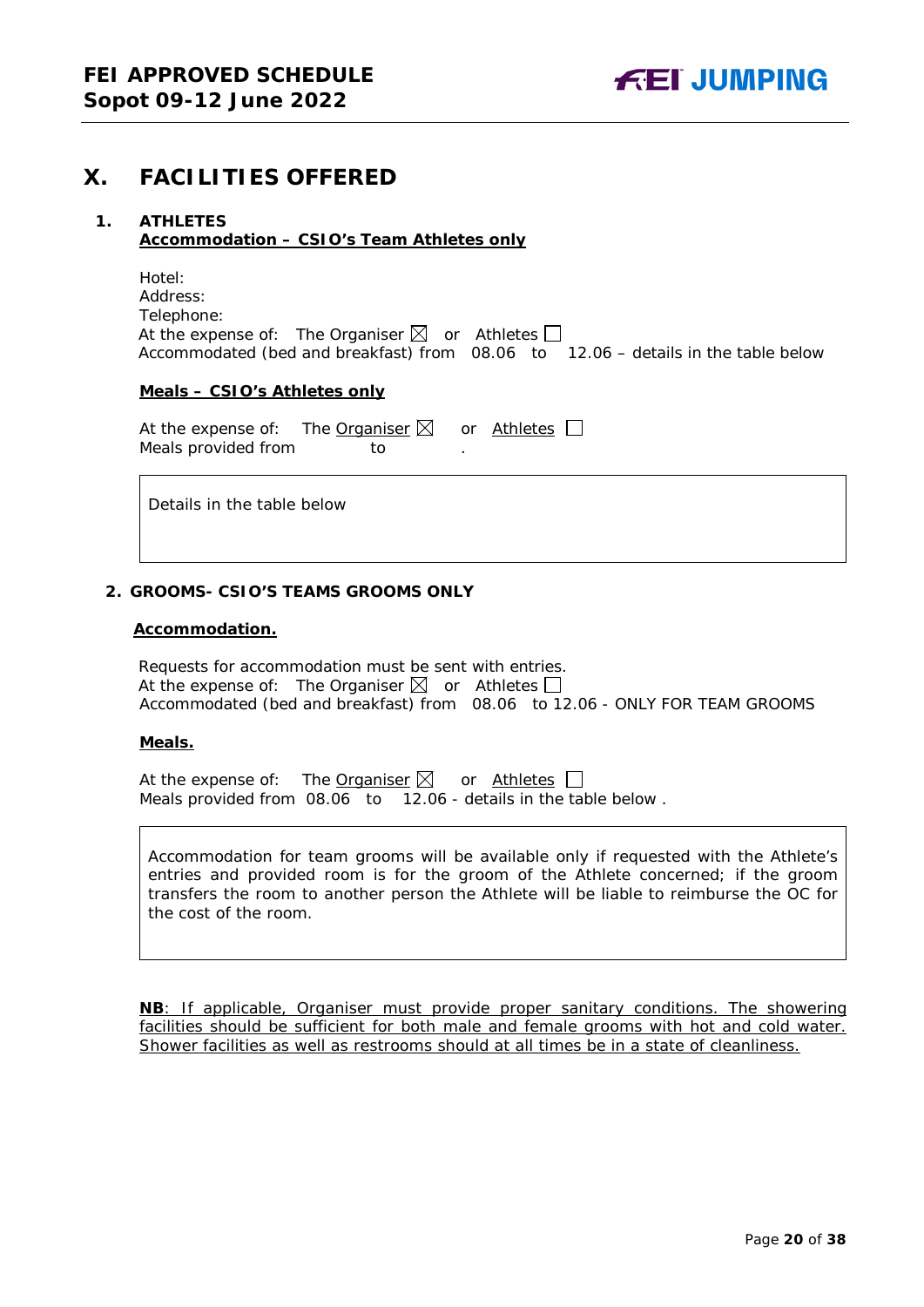

|                                  | <b>Accommodation</b>                  | <b>Lunch &amp; Dinner</b>              |                                                        |
|----------------------------------|---------------------------------------|----------------------------------------|--------------------------------------------------------|
|                                  | <b>Sopot Marriott</b><br>Resort & Spa | $5*$ Club<br>VIP Tent at main<br>arena | <b>Unicorn</b><br><b>Restaurant</b><br>at Indoor Arena |
| CSIO Team athlete                | $8 - 12.06$<br>At OC expense          | $9 - 12.06$<br>At OC expense           | 8.06<br>at OC expense                                  |
| Chef d'Equipe                    | $8 - 12.06$<br>At OC expense          | $9 - 12.06$<br>At OC expense           | 8.06<br>at OC expense                                  |
| Individual CSIO athlete          |                                       | $9 - 12.06$<br>At OC expense           | 8.06<br>at OC expense                                  |
| Team groom CSIO                  |                                       |                                        | $8 - 12.06$<br>at OC Expense                           |
| Individual CSIO athlete<br>groom |                                       |                                        |                                                        |
| Team Veterinarian                |                                       | Meals from $8 - 12.06$ at OC expense   |                                                        |

## <span id="page-20-0"></span>**XI. LOGISTICAL/ADMINISTRATIVE/TECHNICAL INFORMATION**

#### <span id="page-20-1"></span>**1. DRAW**

List of Draws, time, date and location: **Grand Prix** – Thursday, 45 min after last class of the day, Show Office **FEI NC** – Friday, during Gala Dinner

#### <span id="page-20-2"></span>**2. COMPETITION ARENA(S)**

| Dimensions:      | $105 \times 60 \text{ m}$ |
|------------------|---------------------------|
| Type of Footing: | fiber sand                |

#### <span id="page-20-3"></span>**3. PRACTICE ARENA(S)**

| Dimensions:                                            | $30 \times 70$ |
|--------------------------------------------------------|----------------|
| Type of Footing:                                       | fiber sand     |
| Distant and a series of the local contract of the U.S. | 10010          |

| Dimensions:      | 100 x 60 |
|------------------|----------|
| Type of Footing: | grass    |

Indoor (orange hall) FLATWORK ONLY Dimensions: 80 x 40<br>Type of Footing: fiber sand Type of Footing:

Riders must have the possibility to exercise their horses in an exercise area under a Steward's supervision at least 30 minutes per day outside of the competition warm-up period. Details of opening times of exercise areas must be included in the timetable.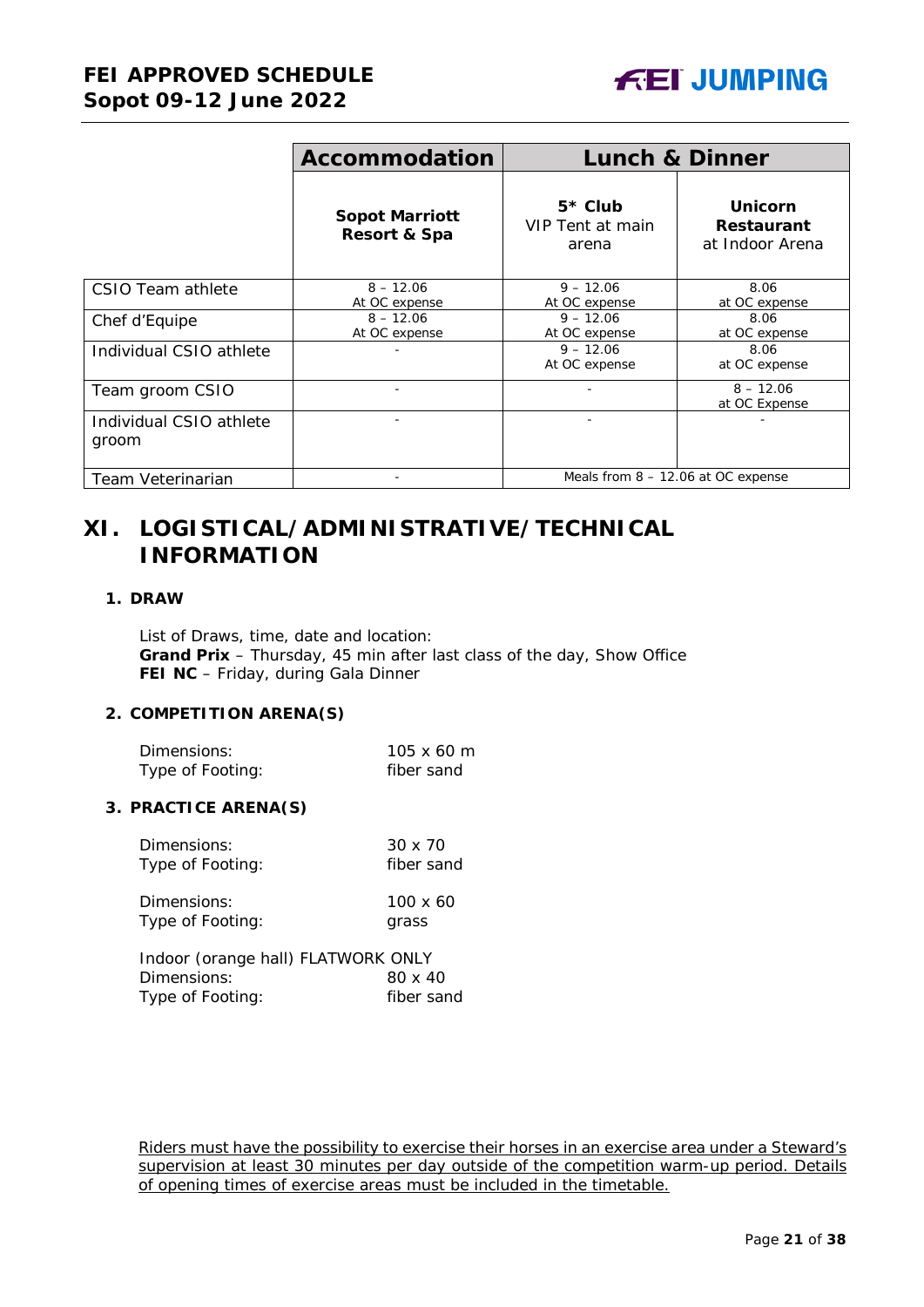

#### <span id="page-21-0"></span>**4. STABLES**

Size of boxes 3 m x 3 m (at least 3m x 3m) **An adequate number of stables must be at least 4m x 3m to accommodate the larger Horses.**

The following stable security regulations MUST BE obeyed:

•Smoking is strictly prohibited in the entire stable area

•Open fires (e.g. camping stoves) are strictly prohibited

•Only the actually needed amount of feed supplies may be stored in the stables

•Open space and entry ways between the stables may not be obstructed by trucks or lorries

•Horses must be stabled in the boxes assigned to them on the showground within FEI stable area for the duration of the event.

•Horses may not be unloaded on their arrival without authorization of the stable manager.

•Stables can be allocated on arrival but PLEASE MAKE SURE SPECIAL REQUEST (e.g. stallions) with definite entries.

•Entry to the stables between 11.00 PM and 06.30 AM is allowed with authorization of the Stewards only, unless in an emergency

•Horse may not leave their boxes without the head number

#### <span id="page-21-1"></span>**5. SAFETY CUPS**

Name of Manufacturer: Caro Cardinali & Rothenberger GmbH Germany

#### <span id="page-21-2"></span>**6. TIMING DEVICE**

Name of Manufacturer: ALGE Model: TIMY PXE / Photocells RLS 1n / Wireless transmitters TED-TX10 / RX10 FEI Report number: Timmer: 22020008A / Photocells: 22030010B / Wireless transmmiters: 22020013C

#### <span id="page-21-3"></span>**7. SCORING/TIMING PROVIDER**

Will you use a FEI Certified Service Provider to manage the scoring and timing at your Event?

*(The list of certified Service Providers is available here:* [https://inside.fei.org/fei/your](https://inside.fei.org/fei/your-role/it-services/it-providers/list)[role/it-services/it-providers/list](https://inside.fei.org/fei/your-role/it-services/it-providers/list)*)*

#### Yes  $\boxtimes$

Name of the company: Longines Timing / Hippo Data GmbH FEI Certified Service Provider ID number: GT11V808AKSCH Contact person at Event Name: JENS FETH FEI ID number: 10081662 Contact email: *jf@hippodata.net*

#### *Please fill in Annex XV – FEI Entry System for the Timing Provider*

The FEI may require to be provided with real time results data feed of your Events according to FEI requirements; in this case you and your provider will be informed accordingly.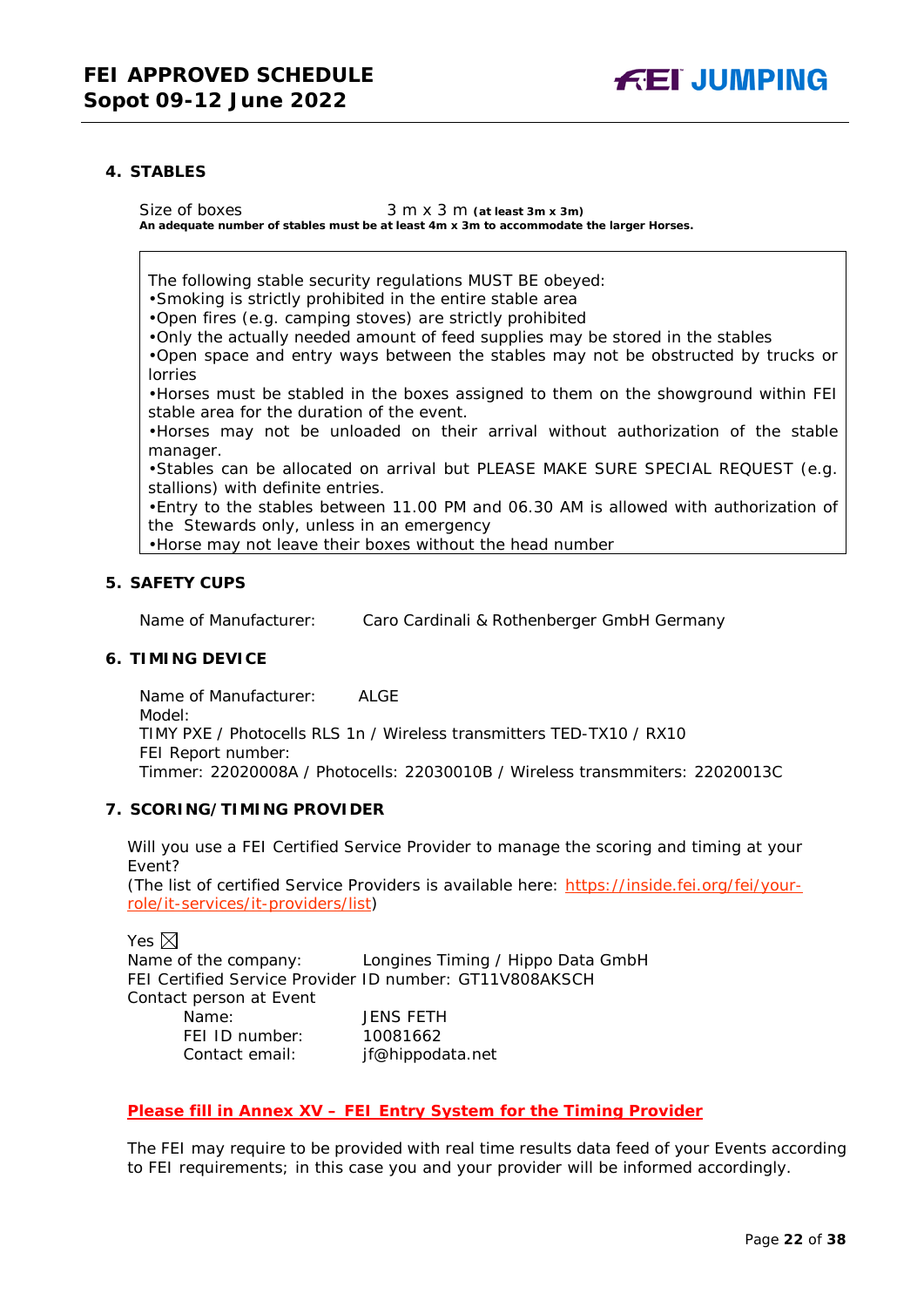#### <span id="page-22-0"></span>**8. OTHER TECHNOLOGY/SERVICE PROVIDER(S)**

Will you use other technology/service provider(s) at your event?

No  $\boxtimes$ 

#### <span id="page-22-1"></span>**9. PRIZE GIVING CEREMONY**

The owner of the winning horse/pony must be invited to the prize giving ceremony for the Grand Prix, if present at the event.

The number of athletes required to present themselves for the prize-giving ceremony of each competition is 3.

All Prize Giving Ceremonies must strictly follow the **Covid-19 guidelines for Prize giving protocols and media activities.**

#### <span id="page-22-2"></span>**10.ADVERTISING ON ATHLETES AND HORSES**

At CSI events, and all competitions except for the Nations Cup, athletes are authorised to carry the logo of their personal sponsor in accordance with the articles 256.3 and 257.3 of the FEI Jumping Rules.

The Chief Steward will check that the advertising on athletes and horses complies with these Articles.

#### <span id="page-22-3"></span>**11.TICKETING**

Are you selling tickets for spectators to attend your event: Yes  $\boxtimes$  No  $\Box$ Name of your ticketing provider: ToBilet Web address to buy ticket: tobilet.pl

#### <span id="page-22-4"></span>**12.BETTING**

Betting will be authorised by the Organiser: Yes  $\Box$  No  $\boxtimes$ 

#### <span id="page-22-5"></span>**13.TRANSPORT REIMBURSMENT HORSES / PONIES**

Transport expenses to be paid by: The **Organiser**  $\Box$  at per km. The Athlete  $\boxtimes$ 

#### <span id="page-22-6"></span>**14.WELCOME**

The time and date of arrival of athletes, horses and their means of transport must be given to the Organiser in order to facilitate their arrival.

#### <span id="page-22-7"></span>**15.LOCAL TRANSPORTATION - ARRANGEMENTS FROM HOTEL TO SHOWGROUNDS** Walking distance  $\boxtimes$

Organiser Shuttle Service  $\boxtimes$ Public Transport  $\boxtimes$  to be paid by the Organiser  $\Box$  / the Athlete  $\boxtimes$ If paid by Athlete approximate cost per round trip: 20 PLN Other: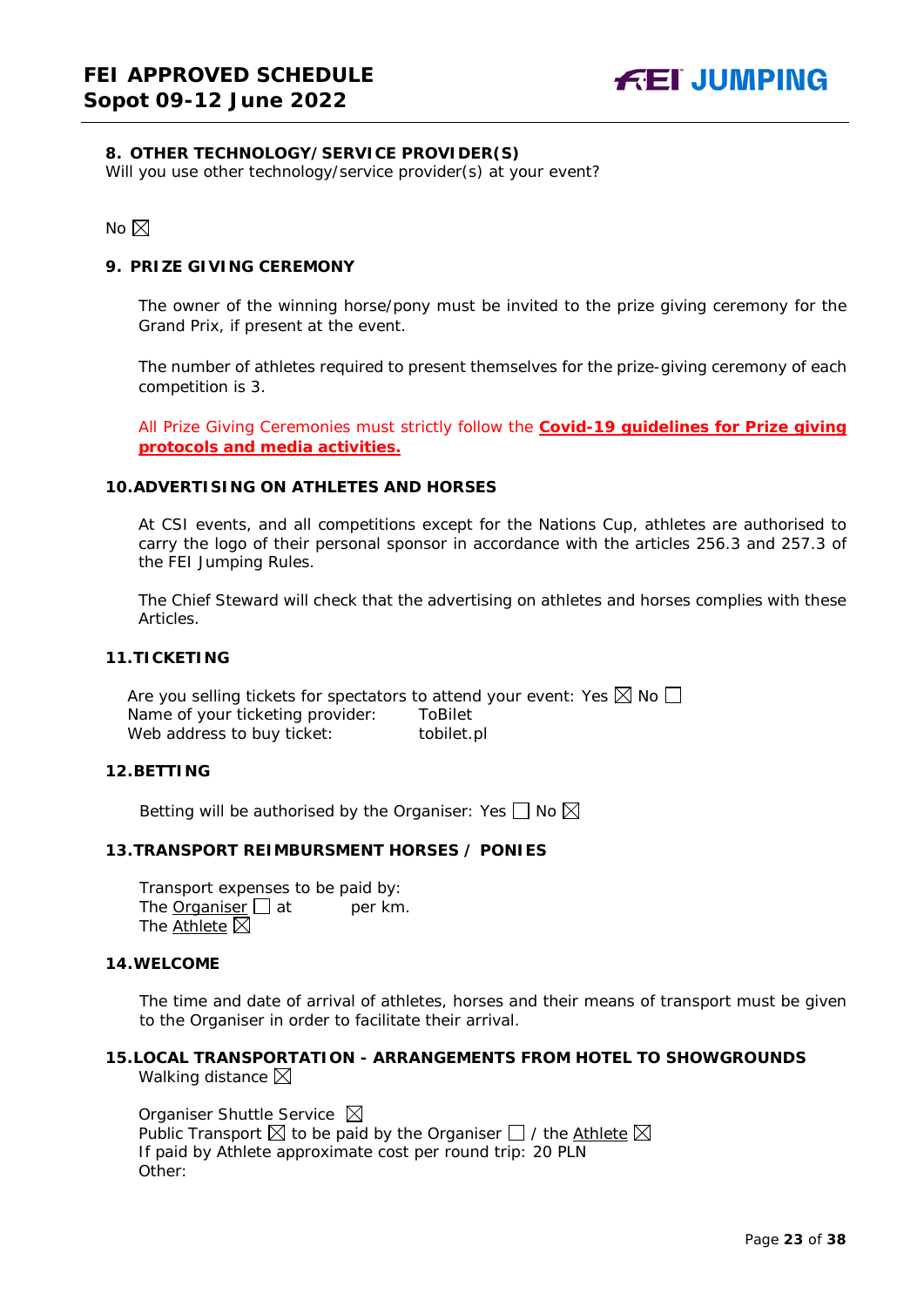#### <span id="page-23-0"></span>**16.ENTRY RIGHT TO SHOWGROUNDS/ACCREDITED PERSONS**

Entry right to the stable area according to FEI Veterinary Regulations Articles 1008-1009.

NUMBER OF ACCREDITED PERSONS:

Athlete: 1<br>Partner: 1 Partner: 1<br>Groom: 1 Groom: 1 Horse Owner: 2 two (2) accreditations per horse acc. to FEI-Passport

#### <span id="page-23-1"></span>**17.SUSTAINABILITY**

Please consider the environment when organising an FEI Event. Please find useful information on FEI Sustainability here: [http://inside.fei.org/fei/your](http://inside.fei.org/fei/your-role/organisers/handbook)[role/organisers/handbook](http://inside.fei.org/fei/your-role/organisers/handbook)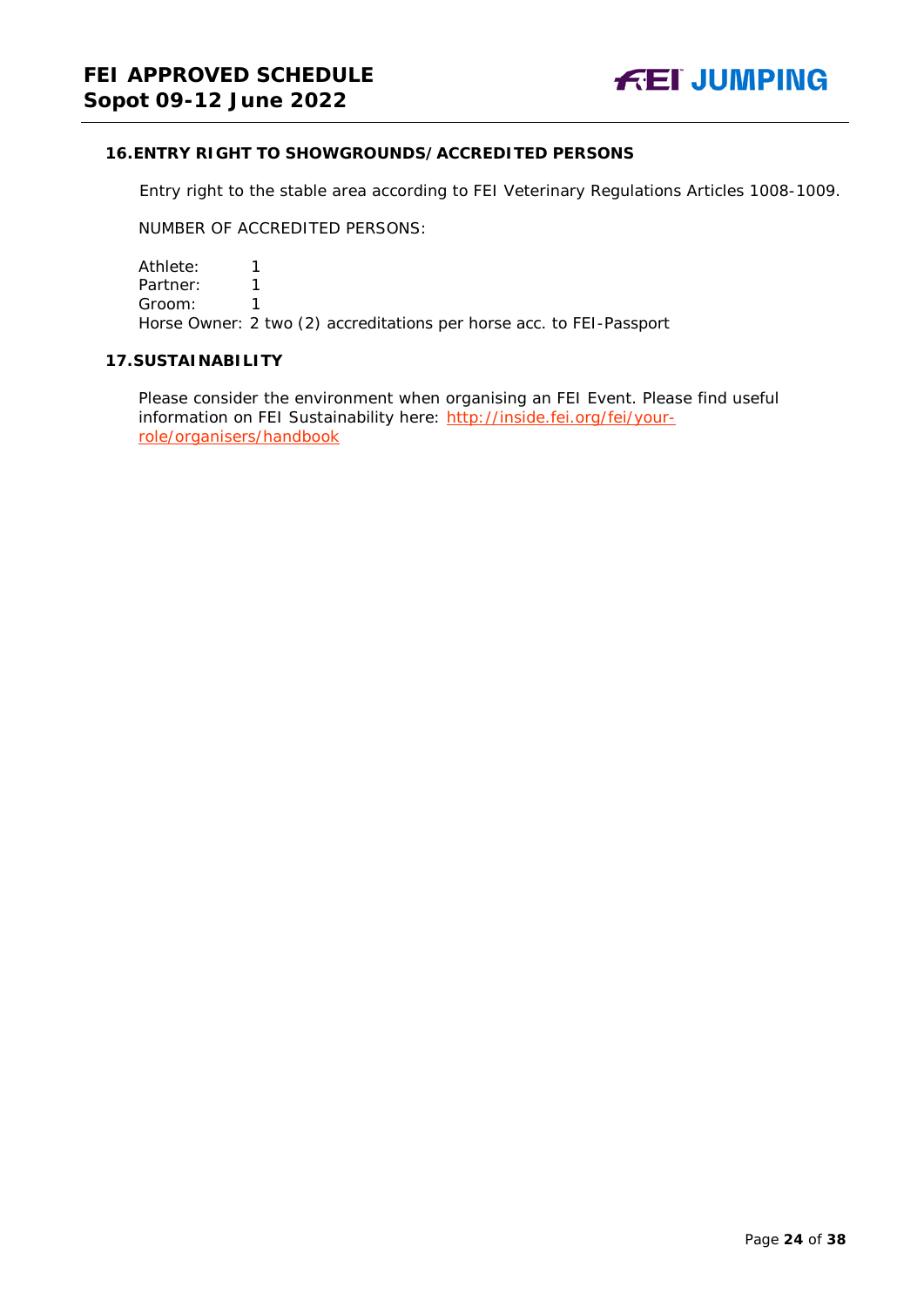## <span id="page-24-0"></span>**XII. VETERINARY MATTERS**

#### <span id="page-24-1"></span>**1. CUSTOMS FORMALITIES**

Contact details for Customs Formalities:

| Name:          | C. HARTWIG         |
|----------------|--------------------|
| Address:       | GDYNIA, SLASKA \$& |
| Telephone:     | +48 58 772 50 00   |
| Fax:           |                    |
| Email:         | chg@chg.pl         |
| Opening hours: | 7-17               |

Space for organiser to include details if necessary

#### <span id="page-24-2"></span>**2. HEALTH REQUIREMENTS**

#### **GENERAL**

In accordance with the FEI Code of Conduct for the Welfare of the Horse it is imperative that all Horses at FEI Events are physically fit and free from infectious disease before being allowed to compete.

#### **ENTRY OF HORSES**

Required health tests and vaccinations: Quarantine period: Specimen Import Licence applied:

For questions or problems, please contact your Government Veterinary Services.

Space for organiser to include details if necessary

#### <span id="page-24-3"></span>**3. NATIONAL REQUIREMENTS**

If applicable please provide:

Space for organiser to include details if necessary

#### <span id="page-24-4"></span>**4. PONIES**

FEI Veterinary Regulations, Chapter IX and Annex IX: For all Pony Events, Ponies must be available for Pony Measurement if requested by the FEI.

#### <span id="page-24-5"></span>**5. INJURY SURVEILLANCE**

FEI Veterinary Regulations, Chapter VIII:

Horses participating in FEI Events are subject to injury surveillance protocols; and in the event of fatality, a post mortem examination.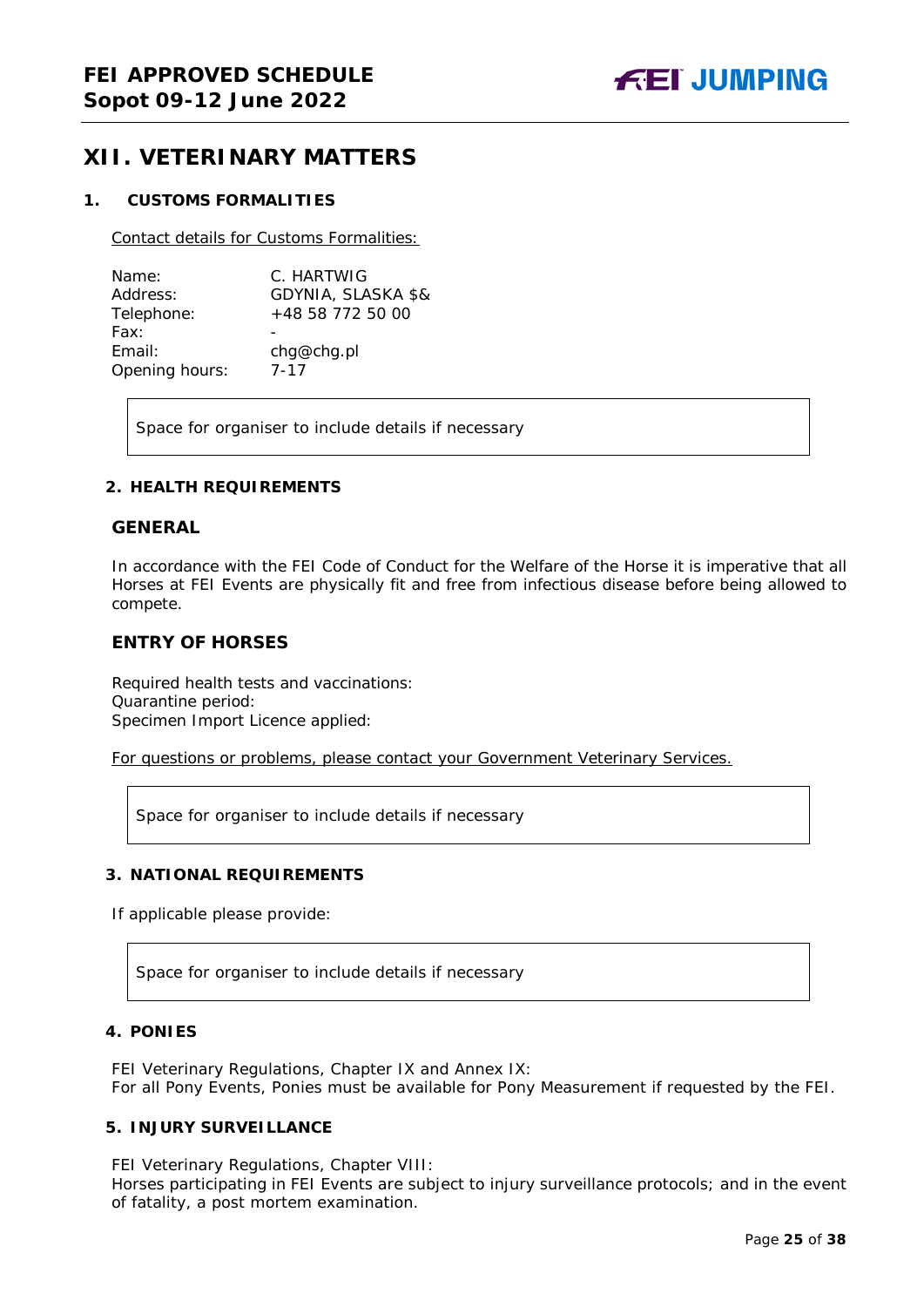#### <span id="page-25-0"></span>**6. TRANSPORT OF HORSES**

Horses must be fit to travel and be transported in suitable vehicles for the transport of horses. Any government requirements for disease testing and control must be requested well in advance, to ensure that the horse is in compliance by the time of arrival at the border of the country where the Event is taking place. Athletes, or their representatives, have the responsibility to comply with national legislation in both their country of origin and the host nation of the Event. Where necessary athletes must contact local government authorities or veterinary advisors for information regarding animal health requirements and transport legislation. Within the European Union (EU), this includes EU Council Regulation (EC) No 1/2005 concerning the protection of animals during transport within the Member States of the EU.

#### <span id="page-25-1"></span>**7. VENUE ARRIVAL INFORMATION & FITNESS TO COMPETE**

#### **7.1. PASSPORTS. FEI General Regulations, Art. 137**

#### **For all issues relating to FEI Horse Passports/FEI Recognition Cards please contact your National Federation.**

All Horses competing at FEI Events must be registered with the FEI.

FEI Passports or FEI Recognition Cards (for those Horses with a national passport approved by the FEI) are compulsory for FEI Events.

NB: Horses entered in CIMs and in CSIP in their country of residence are not required to have an FEI Passport or FEI Recognition Card but must be properly registered with the FEI and identifiable (FEI General Regulations, Art. 137.2).

Athletes who do not present a Horse's Passport and/or Recognition Card, or one that is not correctly validated or fail to meet other passport requirements will be **subject to Sanctions in accordance with Annex VI of the FEI Veterinary Regulations** and may not be allowed to compete.

**NB** for Horses permanently resident in a Member State of the European Union: all Horses must have a national EU passport in compliance with EU Regulations to which a FEI Recognition card is applied. The exception to this being Horses in possession of an FEI passport which has been continually revalidated without interruption.

#### **7.2. VACCINATIONS - EQUINE INFLUENZA. FEI Veterinary Regulations, Art. 1003**

Horses competing at FEI Events must comply with the requirements for Equine Influenza vaccination in accordance with the Veterinary Regulations and as summarised below.

| <b>VACCINATION</b>    | <b>PROTOCOL</b>                                                                         | <b>ELIGIBILITY TO ENTER</b><br><b>VENUE</b>                                                                                                                              |
|-----------------------|-----------------------------------------------------------------------------------------|--------------------------------------------------------------------------------------------------------------------------------------------------------------------------|
| <b>Primary Course</b> | 1 <sup>st</sup> Vaccination: day 0                                                      | May compete 7 days after the                                                                                                                                             |
|                       | 2 <sup>nd</sup> Vaccination: day 21-92                                                  | 2 <sup>nd</sup> Vaccination                                                                                                                                              |
| <b>First Booster</b>  | Within 7 months of the 2 <sup>nd</sup><br>vaccination<br>the<br>Primary<br>of<br>Course | May compete for 6 months $+21$<br>days after the 2 <sup>nd</sup> vaccination of<br>the Primary Course<br>Must not compete in the 7 days<br>after receiving a vaccination |
| <b>Boosters</b>       | MINIMUM: within one year of<br>previous booster vaccination<br>IF COMPETING: must be in | been<br>Must<br>vaccinated<br>have<br>within 6 months $+21$ days<br>before arriving at the Event                                                                         |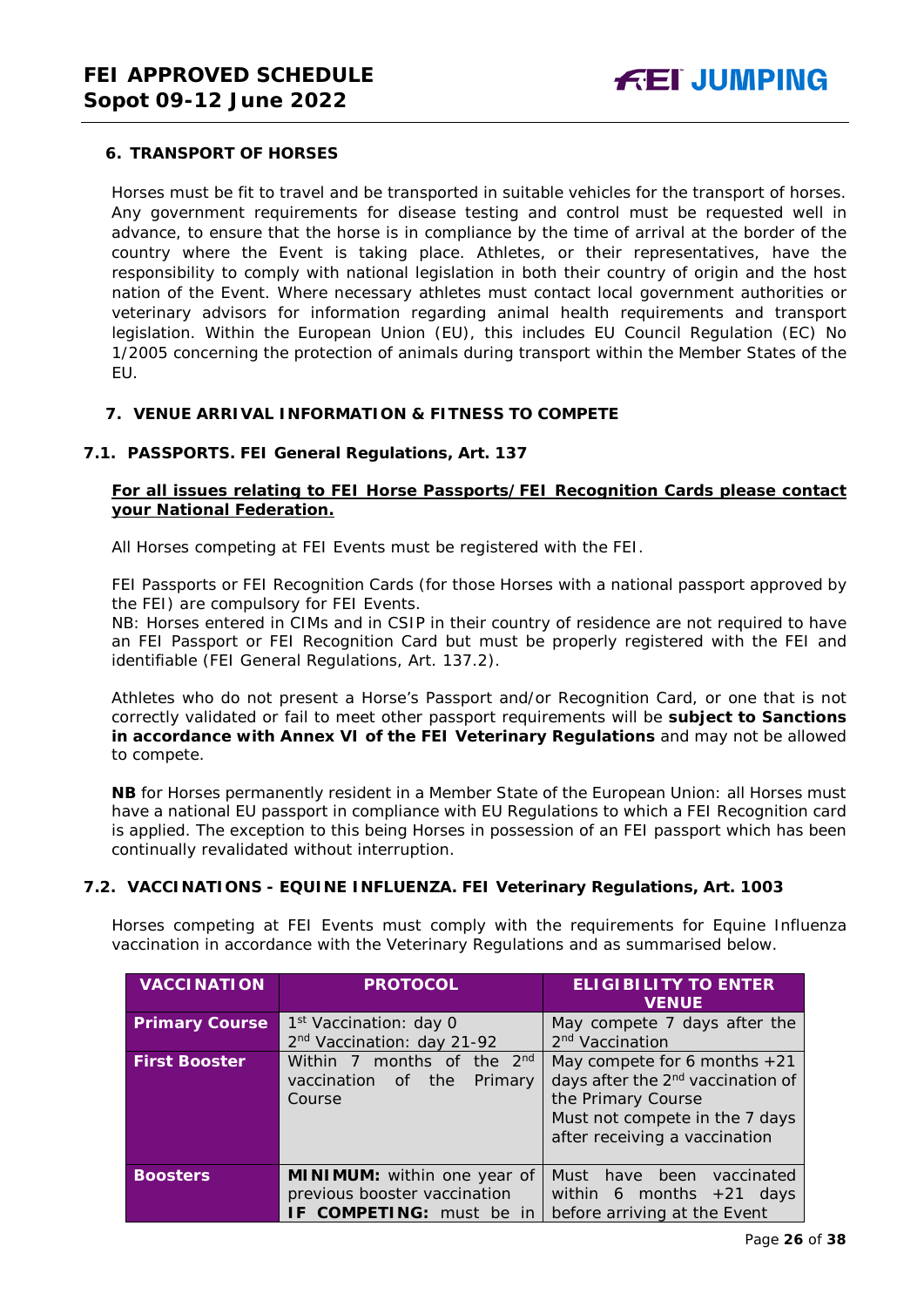| the 6 months $+21$ days of the   Must not compete in the 7 days |                               |
|-----------------------------------------------------------------|-------------------------------|
| booster previous vaccination                                    | after receiving a vaccination |

All FEI registered Horses intending to compete at FEI Events (including CIMs) must be vaccinated against Equine Influenza in accordance with these VRs. The exception being if the applicable domestic legislation prevents the use of Equine Influenza vaccines within the relevant territory

#### **7.3. EXAMINATION ON ARRIVAL. FEI Veterinary Regulations, Art. 1031**

On arrival at an Event venue, all Horses must undergo an examination by a veterinarian to confirm their identification from their passport and micro-chip ID (where present), their vaccination status and general health. To protect all horses attending events, any Horse with a questionable health status concerning vaccination, disease or other concerns, must be stabled within the isolation facilities provided by the Organising Committee pending a decision on entering the venue. PRs must fulfil the Horse Health Requirements via the FEI HorseApp in advance of the event which will be checked at the Examination on Arrival.

#### **7.4. HORSE INSPECTIONS. FEI Veterinary Regulations, Art. 1034-1042**

All Horses will be assessed for their fitness to compete during the Horse Inspection. Any Horse demonstrating questionable fitness may be referred to the Holding Box for further veterinary examination. Horses not deemed fit to compete by the Inspection Panel will not be permitted to compete.

#### **7.5. LIMB SENSITIVITY EXAMINATION. FEI Veterinary Regulations, Art. 1048-1053 and Annex VIII**

All Horses are subject to examination under the protocol for abnormal limb sensitivity throughout the period of an Event. For Jumping that includes, but is not limited to, between rounds and before the Jump Off. Horses may be examined once or on multiple occasions during the Period of an Event.

Horses may be selected for examination under the protocol randomly or they may be targeted. All Horses selected to be tested must submit promptly to the examination or are subject to immediate disqualification. There is no obligation to examine any specific number of Horses at an Event.

#### <span id="page-26-0"></span>**8. EQUINE ANTI-DOPING AND CONTROLLED MEDICATION PROGRAMME (EADCMP). FEI VETERINARY REGULATIONS, CHAPTER VII**

#### **8.1. SAMPLING. FEI Veterinary Regulations, Chapter VII**

All horses competing at FEI Events may be subject to sampling for the presence of Prohibited Substances in accordance with the Anti-Doping and Controlled Medication Regulations (EADCMRs). Horses may be selected for sampling in accordance with obligatory testing, targeted or random sampling procedures. Refer to FEI Financial Charges for details of fees relating to Equine and Human Anti-Doping program (EADCMP), which OCs/NFs have the right to charge to the athlete (applicable for all FEI events worldwide).

### **8.2. ELECTIVE TESTING. FEI VETERINARY REGULATIONS ARTICLES 1058**

Elective Testing may be carried out prior to an Event to check for the presence of Prohibited Substances. Please refer to <https://inside.fei.org/fei/cleansport/horses> for information and details.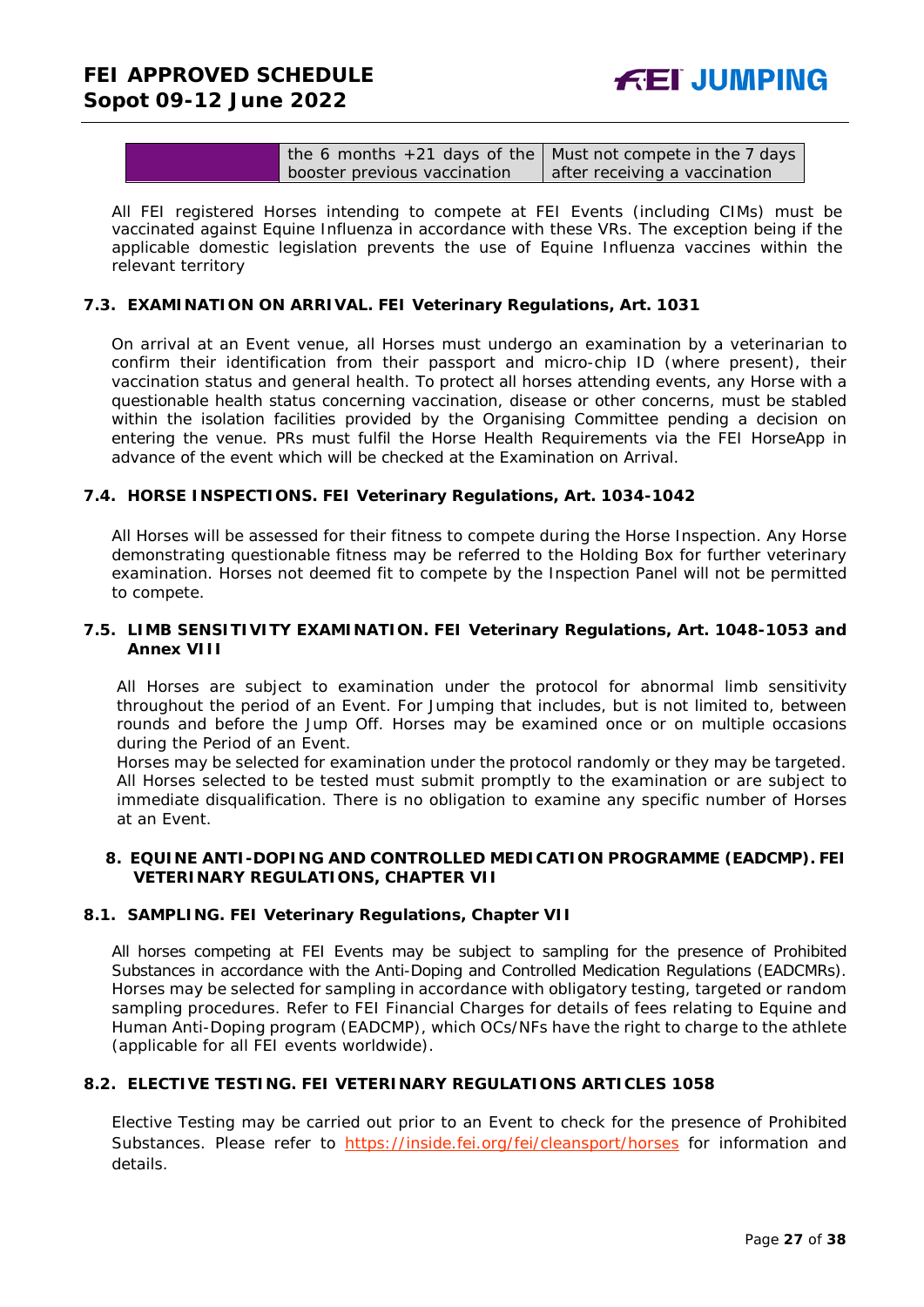## <span id="page-27-0"></span>**XIII. HUMAN ANTI-DOPING**

Athletes can be tested at any FEI Event, by the FEI or by other Anti-Doping Organisations with Testing jurisdiction. Organisers will have the responsibility to provide facilities and staff/volunteers to facilitate such Testing if requested by the FEI as outlined in article 22.3 of the FEI's Anti-doping Rules for Human Athletes (ADRHA).

The ADRHA rules are published on the FEI website at [http://inside.fei.org/content/anti-doping](http://inside.fei.org/content/anti-doping-rules)[rules.](http://inside.fei.org/content/anti-doping-rules)

## <span id="page-27-1"></span>**XIV. ADDITIONAL INFORMATION**

#### <span id="page-27-2"></span>**1. THE FEI POLICY FOR ENHANCED COMPETITION SAFETY DURING THE COVID-19 PANDEMIC**

The FEI Policy for Enhanced Competition Safety during the Covid-19 Pandemic ("Policy") (https://inside.fei.org/system/files/FEI%20Policy%20for%20Enhanced%20Competition%2 0Safety%20during%20the%20Covid-19%20Pandemic%20-

%20Effective%201%20July%202020%20-%20Updated%2012%20October%202020.pdf) is mandatory and applies for any FEI Event taking place **as of 1 July 2020**. The Policy has been developed based on currently accepted best practices by the WHO and US Center for Disease Control (CDC) and will be continually reviewed and updated as more information becomes available. It is not intended to replace the applicable guidance and policies from domestic government and health authorities, but to supplement their recommendations with sport specific considerations.

The OC shall submit the risk assessment and mitigation plan (including name and contact details of the person in charge) to the FEI as an annex to the Event Schedule, **at the latest ten (10) working days before the event's deadline for Definite Entries**.

Events for which the FEI has not received the documented risk assessment and mitigation measures plan in accordance with article 2.1.g) of the Policy **will be removed from the FEI calendar** in accordance with Article 112.3 of the FEI General Regulations.

#### **ASSUMPTION OF RISK / WAIVER OF LIABILITY**

In consideration of being allowed to participate in the Event and related activities, all Participants (as defined in the Policy) acknowledge, appreciate, and agree that:

- 1. Participation includes possible exposure to and illness from infectious diseases including but not limited to COVID-19. While particular rules and personal discipline may reduce this risk, the risk of serious illness and death does exist; and,
- 2. The Participants knowingly and freely assume all such risks, both known and unknown, even if arising from the negligence of the OC or others, and assume full responsibility for their participation; and,
- 3. The Participants willingly agree to comply with the stated and customary terms and conditions for participation as regards protection against infectious diseases. If, however, a Participant observes any unusual or significant hazard during his/her presence or participation, the Participant will remove himself/herself from participation and bring such to the attention of the nearest official immediately; and,
- 4. The Participants, for themselves and on behalf of their heirs, assigns, personal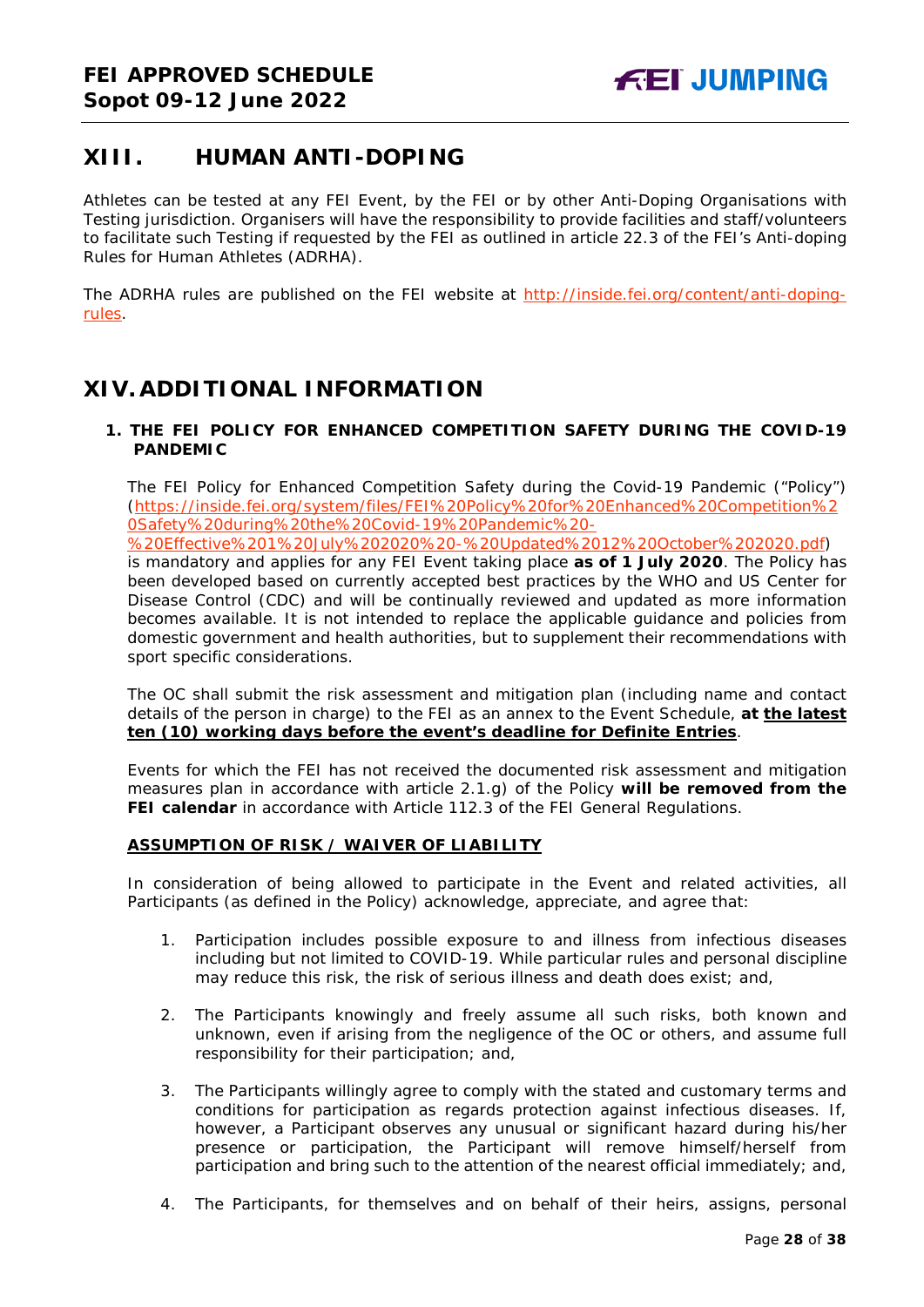representatives and next of kin, HEREBY RELEASE AND HOLD HARMLESS THE OC AND THE FEI, their officers, officials, agents, and/or employees, other participants, sponsoring agencies, sponsors, advertisers, and if applicable, owners and lessors of premises used to conduct the event ("RELEASEES"), WITH RESPECT TO ANY AND ALL ILLNESS, DISABILITY, DEATH, or loss or damage to person or property, WHETHER ARISING FROM THE NEGLIGENCE OF RELEASEES OR OTHERWISE, to the fullest extent permitted by law.

The Participants confirm to have read this release of liability and assumption of risk agreement, fully understand its terms, understand that they have given up substantial rights.

#### <span id="page-28-0"></span>**2. INSURANCES AND NATIONAL REQUIREMENTS**

Equestrian sports involve inherent dangerous risks. To the greatest extent permitted by law, the FEI and the FEI Event Organiser shall NOT be liable for any damages relating to loss of property or injury of any kind to Athletes, Owners, Support Personnel or Horses at or in connection with an FEI Event and the FEI expressly excludes all such liability.

#### **2.1. ATHLETES, OWNERS AND SUPPORT PERSONNEL**

#### **2.1.1. Personal Accident and Health Insurance**

It is your responsibility as an Athlete/Owner/ Support Personnel to ensure that you have adequate personal accident insurance in place to cover your participation at FEI Events and in particular to insure against any personal injury or medical expenses arising from an accident, injury or illness which may occur at a FEI Event.

You should check with your National Federation to confirm if your National Federation's insurance policy (if any) covers personal accidents and/or illnesses which may occur when you are attending/participating in FEI Events.

If your National Federation does not have a personal accident/health insurance policy or if the National Federation's insurance policy does not cover personal accident or health claims, then you should obtain your own personal accident and health insurance policy to cover your attendance/participation at FEI Events.

#### **2.1.2. Personal Property Insurance**

You should also ensure that you are insured against property loss, theft or damage which may occur at an FEI Event.

Again, the advice is to check with your National Federation to confirm if they have an insurance policy in place which would cover you in case of such property loss, theft or damage. If not, then you should obtain your own personal property insurance to cover such situations.

#### **2.1.3. Press Equipment**

Press equipment and other items left in the Press workroom, Press lockers, the Press Tribune or anywhere on the showgrounds are left entirely at the owner's risk. The Organising Committee does not accept any responsibility for any loss or damage to such equipment or items. Members of the Press are advised not to leave any equipment or personal items unattended.

#### **2.2. ATHLETES AND OWNERS**

#### **2.2.1. Third Party Liability Insurance**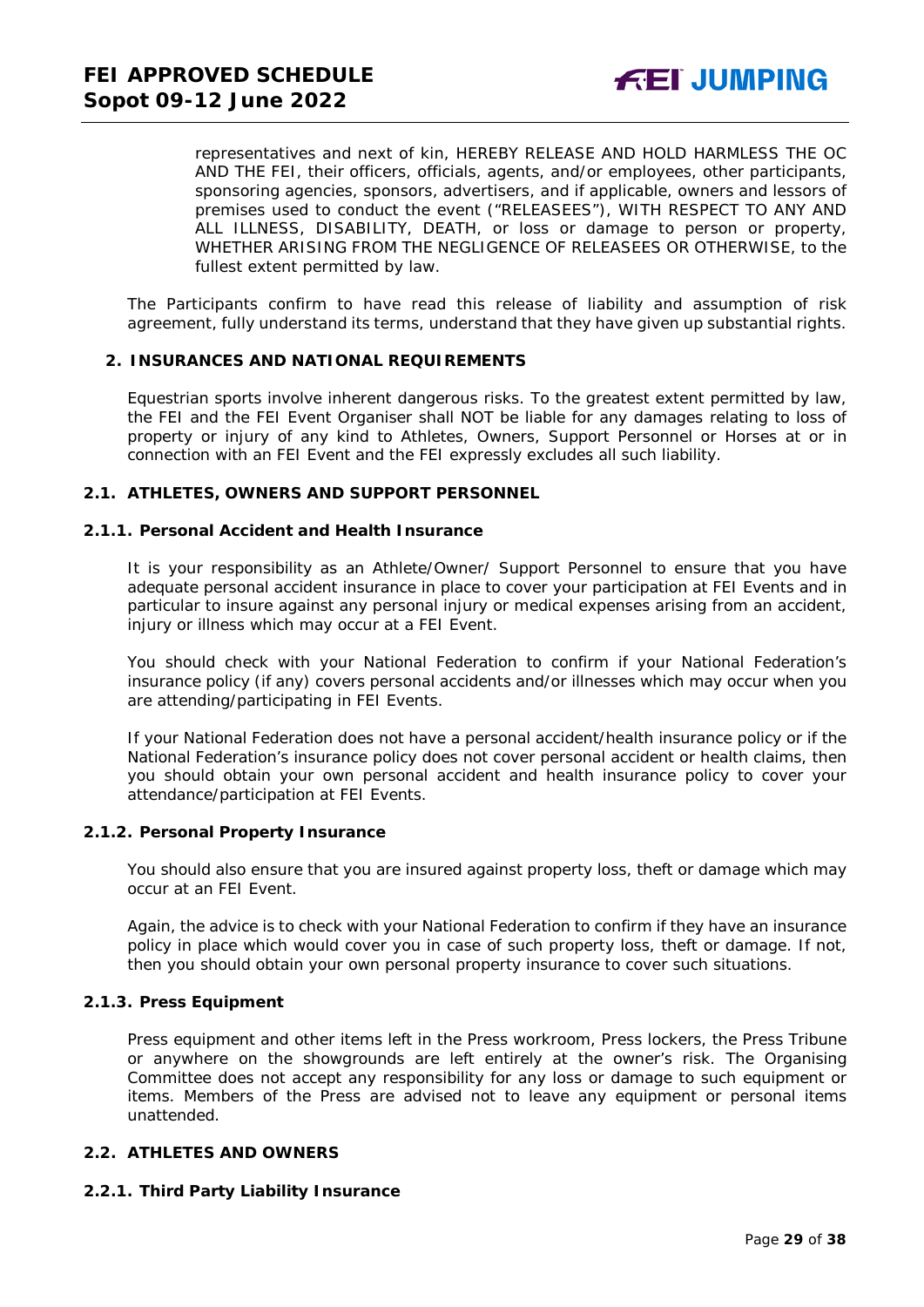As an Athlete/Owner you are personally responsible for damages to third parties caused by you, your employees, Support Personnel, your agents or your Horses. You are, therefore, strongly advised to take out third-party liability insurance providing full coverage in relation to FEI Events at home and abroad, and to keep the policy up to date.

The FEI and the Organiser will NOT be responsible for any damage caused to third parties by you, your employees, Support Personnel, your agents or your Horses.

#### **2.2.2. Additional Liability Information**

#### **2.2.3. Horse Insurance**

As an Owner you should ensure that your Horses are adequately insured against any injuries or illnesses they may sustain while participating at a FEI Event.

#### <span id="page-29-0"></span>**3. PROTESTS/APPEALS**

To be valid, all Protests and Appeals must be made in writing and accompanied by a deposit of CHF 150.- or equivalent, as mentioned in the FEI General Regulations (Art. 161-162) available at the following link:

<https://inside.fei.org/content/general-regs-statutes>

#### <span id="page-29-1"></span>**4. SCHOOLING DURING COMPETITIONS**

Athletes wishing to school during speed competitions (Table A and Table C) must inform the OC before these competitions begin. These athletes will start first in these competitions.

#### <span id="page-29-2"></span>**5. STEWARDING**

- If an athlete is uncertain as to whether the boots they intends to use during an event are allowed, they or their representative should show the boots to the Chief Steward for their opinion before the boots are used in training or in competition.
- In addition, athletes are to be made aware that hind boots must be removed and placed again on the horse's legs in the presence of a Steward while in the warm-up arena prior to entering the competition arena for certain competitions. (If bandages are used in place of boots, athletes are not required to remove the bandages in the warm-up arena.) This procedure is compulsory for competitions for which boot and bandage control is mandatory, that is the Nations Cup, Grand Prix, and the competition with the highest prize money, and is at the discretion of the Chief Steward for other competitions.
- As an alternative to carrying out this procedure at the time designated by the Steward an athlete may ask their groom to take the boots to the in-gate and place them on the horse's legs in front of the Steward prior to the combination entering the arena.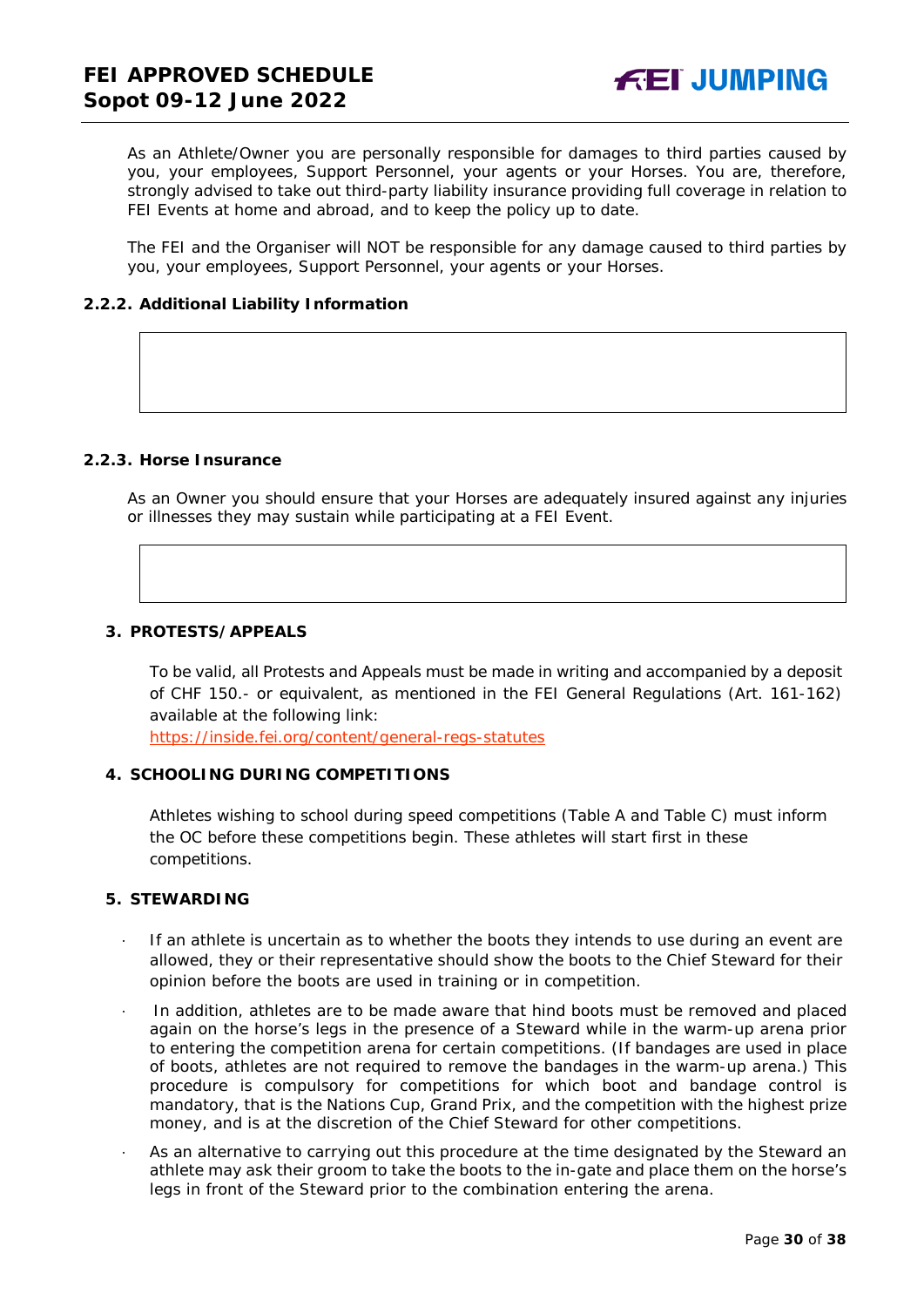- The Steward has the authority to intervene if a boot is deemed excessively tight by instructing that the boot be removed and put on again correctly. *[Stewards are to note that it is normal for a horse's gait to be somewhat affected immediately after boots have been removed and re-placed.]* If an athlete or his/her groom refuses to remove and replace the boot(s) when instructed to do so by the Steward, a Yellow Warning Card will be issued to the athlete in question.
- · If it is deemed impossible or unsafe to remove the hind boots in the warm-up arena prior to the combination entering the competition arena, due to an extremely excited or nervous horse, the boots of the horse in question are to be removed by the athlete/groom following the athlete's round upon leaving the arena and inspected by the Steward. This inspection may be carried out during the boot and bandage control if the boot and bandage control is carried out for the competition in question.
- This procedure does not replace boot and bandage control after completion of an athlete's round for competitions for which boot and bandage control is mandatory (refer to JRs Art. 244.1).

#### <span id="page-30-0"></span>**6. DISPUTES**

In the event of any discussion concerning the interpretation of the schedule (in translated languages), the English version will be decisive.

#### <span id="page-30-1"></span>**7. MODIFICATION TO SCHEDULE**

In exceptional circumstances, together with the approval of Chefs d'Equipe, host NF delegate, if any, and the Ground Jury, the Organiser may change the schedule in order to clarify any matter arising from an omission or due to unforeseen circumstances. Any such changes must be notified to all athletes and officials as soon as possible and they must be reported to the FEI Secretary General by the Technical Delegate, the President of the Ground Jury or the Foreign Judge, as applicable.

#### <span id="page-30-2"></span>**8. ADDITIONAL INFORMATION FROM THE OC**

CVED reference number: 22644401 Sopot, Polna 1 street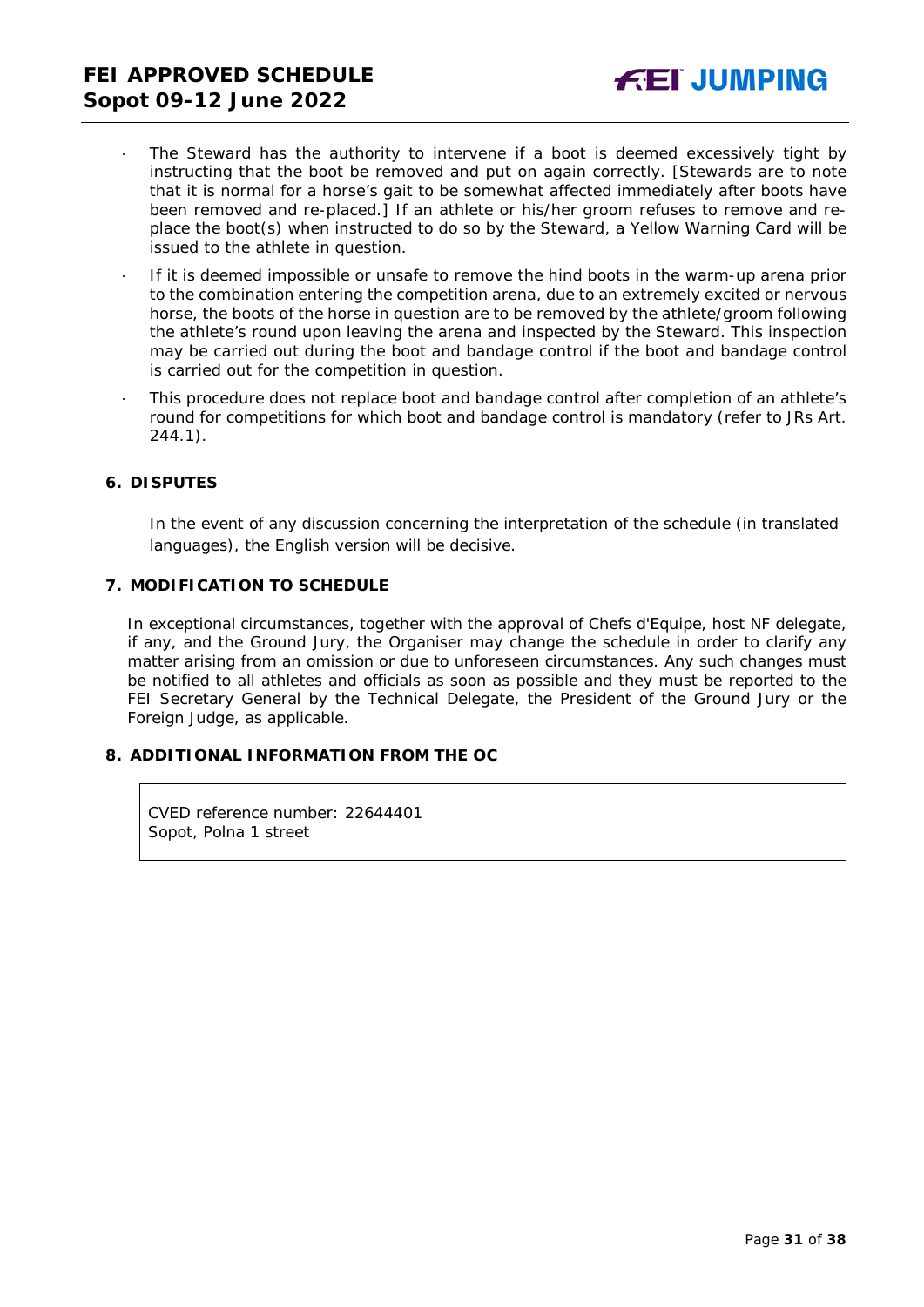#### **Age of Athletes and Horses according to the Event's Category**

| <b>Event's Category</b>                                                                                   | Age of Athletes (Refer to JRs 255)                                                                                             | <b>Age of Horses</b>      |
|-----------------------------------------------------------------------------------------------------------|--------------------------------------------------------------------------------------------------------------------------------|---------------------------|
| <b>Olympic Games/WEG</b>                                                                                  | As of 18 <sup>th</sup> year                                                                                                    | Min 9 y.o.                |
| <b>Continental Championships Senior</b>                                                                   | As of 18 <sup>th</sup> year                                                                                                    | Min 8 y.o.                |
| Regional Championships/Games                                                                              | As of 18 <sup>th</sup> year                                                                                                    | Min. 8 y.o.               |
|                                                                                                           | As of 16 <sup>th</sup> year if height of obstacles max.1.40m (JRs                                                              | Min. 7 y.o. if height of  |
|                                                                                                           | Annex IX, Art. 6.1)                                                                                                            | obstacles max. 1.40m      |
|                                                                                                           |                                                                                                                                | (JRs Art. 254.1.1)        |
| <b>World Cup Final</b>                                                                                    | As of 18th year                                                                                                                | Min. 9 y.o.               |
| <b>Nations Cup Final</b>                                                                                  | As of 18th year                                                                                                                | Min. 8 y.o.               |
| CSIO(-W)3*-5*/CSI-W3*-5*                                                                                  |                                                                                                                                |                           |
| Grand Prix, World Cup, Nations Cup, Power and Skill, Derby or                                             |                                                                                                                                |                           |
| Competition with the highest prize money                                                                  | As of 18 <sup>th</sup> year                                                                                                    | Min. 7 y.o.               |
| <b>Other Competitions</b>                                                                                 | As of 16 <sup>th</sup> year                                                                                                    |                           |
| Other Competitions if height max. 1.40m                                                                   | As of 14 <sup>th</sup> year                                                                                                    |                           |
| Other Competitions if height max. 1.30m                                                                   | As of 12 <sup>th</sup> year                                                                                                    |                           |
| CSIO-W1*-2*                                                                                               |                                                                                                                                |                           |
| Grand Prix, World Cup, Nations Cup, Power and Skill, Derby or<br>Competition with the highest prize money | As of 18 <sup>th</sup> year                                                                                                    |                           |
| <b>Other Competitions</b>                                                                                 | As of 16 <sup>th</sup> year                                                                                                    | Min. 7 y.o.               |
| Other Competitions if height max. 1.40m                                                                   | As of 14 <sup>th</sup> year                                                                                                    |                           |
| Other Competitions if height max. 1.30m                                                                   | As of 12 <sup>th</sup> year                                                                                                    |                           |
| CSI01*-2*                                                                                                 |                                                                                                                                |                           |
| Grand Prix, Nations Cup, Power and Skill, Derby or Competition                                            |                                                                                                                                |                           |
| with the highest prize money                                                                              | As of 18 <sup>th</sup> year                                                                                                    |                           |
| <b>Other Competitions</b>                                                                                 | As of 16 <sup>th</sup> year                                                                                                    | Min. 6 y.o. $*$           |
| Other Competitions if height max. 1.40m                                                                   | As of 14 <sup>th</sup> year                                                                                                    |                           |
| Other Competitions if height max. 1.30m                                                                   | As of 12 <sup>th</sup> year                                                                                                    |                           |
| $CSI-W2*$                                                                                                 |                                                                                                                                |                           |
| World Cup, Power and Skill or Derby                                                                       | As of 18 <sup>th</sup> year                                                                                                    |                           |
| Grand Prix, if not the World Cup Competition and other                                                    |                                                                                                                                |                           |
| Competitions                                                                                              | As of 16 <sup>th</sup> year                                                                                                    | Min. 7 y.o.               |
| Grand Prix, if not the World Cup Competition and other                                                    |                                                                                                                                |                           |
| Competitions if height max. 1.40m<br>Grand Prix, if not the World Cup Competition and other               | As of 14 <sup>th</sup> year                                                                                                    |                           |
| Competitions if height max. 1.30m                                                                         | As of 12 <sup>th</sup> year                                                                                                    |                           |
| $CSI-W1*$                                                                                                 |                                                                                                                                |                           |
| World Cup, Power and Skill or Derby                                                                       | As of 18 <sup>th</sup> year                                                                                                    |                           |
| Grand Prix, if not the World Cup Competition and other                                                    |                                                                                                                                |                           |
| Competitions if height max. 1.40m                                                                         | As of 14 <sup>th</sup> year                                                                                                    | Min. 7 y.o.               |
| Grand Prix, if not the World Cup Competition and other                                                    |                                                                                                                                |                           |
| Competitions if height max. 1.30m                                                                         | As of 12 <sup>th</sup> year                                                                                                    |                           |
| $CSI3*-5*$                                                                                                |                                                                                                                                |                           |
| Grand Prix, Power and Skill, Derby or Competition with the                                                |                                                                                                                                |                           |
| highest prize money                                                                                       | As of 18 <sup>th</sup> year                                                                                                    | Min. 7 y.o.               |
| <b>Other Competitions</b>                                                                                 | As of 16 <sup>th</sup> year                                                                                                    |                           |
| Other Competitions if height max. 1.40m                                                                   | As of 14 <sup>th</sup> year                                                                                                    |                           |
| Other Competitions if height max. 1.30m<br>$CSI2*$                                                        | As of 12 <sup>th</sup> year                                                                                                    |                           |
| Power and Skill or Derby                                                                                  | As of 18th year                                                                                                                |                           |
| Grand Prix and other Competitions                                                                         | As of 16 <sup>th</sup> year                                                                                                    | Min. 6 y.o.               |
| Grand Prix and other Competitions if height max. 1.40m                                                    | As of 14 <sup>th</sup> year                                                                                                    |                           |
| Grand Prix and other Competitions if height max. 1.30m                                                    | As of 12 <sup>th</sup> year                                                                                                    |                           |
| $CSI1*$                                                                                                   |                                                                                                                                |                           |
| Power and Skill or Derby                                                                                  | As of 18 <sup>th</sup> year                                                                                                    |                           |
| Grand Prix and other Competitions if height max. 1.40m                                                    | As of 14 <sup>th</sup> year                                                                                                    | Min. 6 y.o.               |
| Grand Prix and other Competitions if height max. 1.30m                                                    | As of 12 <sup>th</sup> year                                                                                                    |                           |
| CH-Y                                                                                                      | As of 16 <sup>th</sup> year to end 21 <sup>st</sup> year                                                                       | Min. 7 y.o.               |
| CSI/CSIO-Y                                                                                                | As of 16 <sup>th</sup> year to end 21 <sup>st</sup> year                                                                       | Min. 7 y.o.               |
| CH-J                                                                                                      | As of 14 <sup>th</sup> year to end 18 <sup>th</sup> year                                                                       | Min. 7 y.o.               |
| CSI/CSIO-J                                                                                                | As of 14 <sup>th</sup> year to end 18 <sup>th</sup> year                                                                       | Min. 6 y.o.               |
| CSI/CSIO-Ch/CH-Ch                                                                                         | As of 12 <sup>th</sup> year to end 14 <sup>th</sup> year                                                                       | Min. 6 y.o.               |
| CSI/CSIOP/CH-P                                                                                            | As of 12 <sup>th</sup> year to end 16 <sup>th</sup> year                                                                       | Min. 6 y.o.               |
| <b>CSIU-25</b>                                                                                            | Ponies must be registered as ponies with FEI<br>As of 16 <sup>th</sup> year to end 25 <sup>th</sup> year for all CSIU-25 comp. |                           |
|                                                                                                           | As of 14 <sup>th</sup> year if height max. 1.40m (to end 25 <sup>th</sup> year)                                                | Min. 7 y.o.               |
| <b>CSIV</b>                                                                                               | As of 45 <sup>th</sup> year                                                                                                    | Min. 6 y.o.               |
| <b>CSIAm</b>                                                                                              | As of 14 <sup>th</sup> year for all CSIAm comp.                                                                                |                           |
|                                                                                                           | As of 12 <sup>th</sup> year until end of 13 <sup>th</sup> year if competition height                                           | Min. 6 y.o.               |
|                                                                                                           | is max. 1.30m                                                                                                                  |                           |
| <b>CSIYH</b>                                                                                              | Per Art. 255.2                                                                                                                 | Min. 5 y.o. - Max. 8 y.o. |
| CH-M-YH-S                                                                                                 | As of 18th year or 16 year for athletes qualified with the                                                                     | 5 y.o. / 6 y.o. / 7 y.o.  |
|                                                                                                           | same horse                                                                                                                     |                           |

\*Art. 254.1.1: Horses entered for CSIO2\* Events at which the Nations Cup is built to the dimensions set forth in JRs Art. 264.3 for 2\* Events must be at least 6 years old; Horses entered for CSIO2\* Events at which the Nations Cup is built to the dimensions set forth in JRs Art. 264.3 for 3\* Events or higher must be at least 7 years old.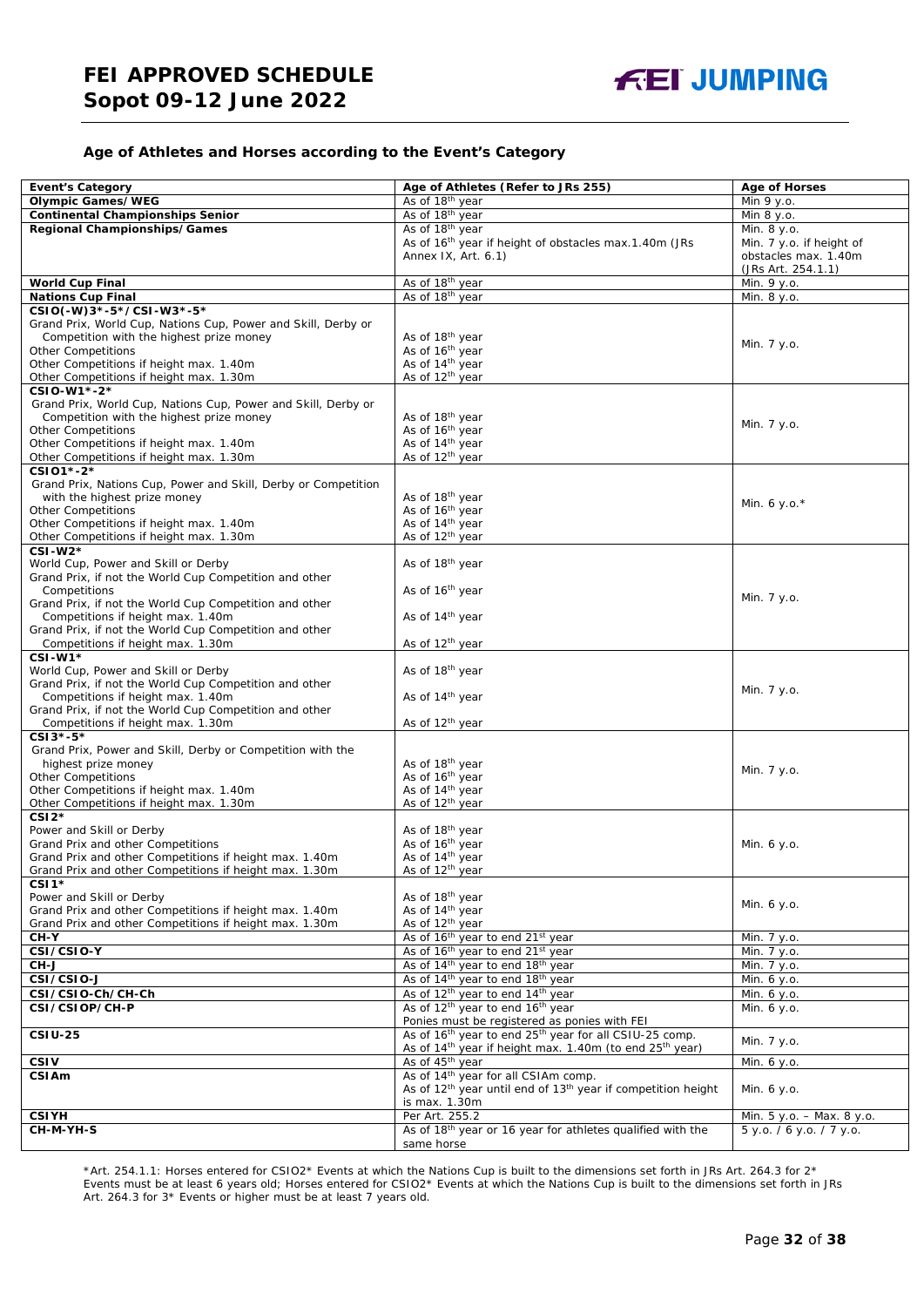#### <span id="page-32-0"></span>**9. PRIZE MONEY DISTRIBUTION**

Prize Money Distribution Chart 1: Prize money distribution with 25% of prize money for the winner updated 06.12.2021

| N° of<br>starters                                                                          | up to 11                                                                                                                                                                                                                                                                                                            |                | $12 - 48$ | 49-100           |                                                           |
|--------------------------------------------------------------------------------------------|---------------------------------------------------------------------------------------------------------------------------------------------------------------------------------------------------------------------------------------------------------------------------------------------------------------------|----------------|-----------|------------------|-----------------------------------------------------------|
| N° of<br>prizes                                                                            | Same as the number of starters who finish the competition                                                                                                                                                                                                                                                           | 12             |           | First 12 acc. to | percentages be-<br>low; extra prizes<br>for 13th to last* |
| Prize<br>money                                                                             | Example: Competition prize money = $40'000$ .-                                                                                                                                                                                                                                                                      |                |           |                  | $100\% = 40'000$ $100\% = 40'000$                         |
|                                                                                            |                                                                                                                                                                                                                                                                                                                     | %              |           | %                |                                                           |
| $\mathbf{1}$                                                                               | All athletes who complete the competition receive prize money,                                                                                                                                                                                                                                                      | 25             | 10'000    | 25               | 10'000                                                    |
| $\overline{2}$                                                                             | to be distributed according to the percentages at right from the                                                                                                                                                                                                                                                    | 20             | 8000      | 20               | 8000                                                      |
| 3                                                                                          | 1st placed to the last placed athlete. The remaining prizes, i.e.<br>the prizes foreseen up to 12 <sup>th</sup> place, are then distributed in                                                                                                                                                                      | 15             | 6000      | 15               | 6000                                                      |
| 4                                                                                          | descending order starting again with the 1st placed athlete until                                                                                                                                                                                                                                                   | 10             | 4000      | 10               | 4000                                                      |
| 5                                                                                          | there are no more prizes to be distributed. See examples below.                                                                                                                                                                                                                                                     | $\overline{7}$ | 2800      | $\overline{7}$   | 2800                                                      |
| 6<br>5 athletes: winner gets prize for 1 <sup>#</sup> (25%) and the other athletes get the |                                                                                                                                                                                                                                                                                                                     |                | 2200      | 5.5              | 2200                                                      |
| $\overline{7}$                                                                             | relevant percentages down to the last athlete, i.e. 5 <sup>th</sup> place (7%). The prize for<br>$6th$ (5.5%) is then given to the winner, the prize for 7 <sup>th</sup> (4%) is given to the 2 <sup>nd</sup>                                                                                                       | 4              | 1600      | $\frac{4}{3}$    | 1600                                                      |
| 8                                                                                          | placed athlete, the prize for 8th (3%) is given to the 3rd placed athlete, the prize                                                                                                                                                                                                                                | 3              | 1200      | 3                | 1200                                                      |
| $\mathbf Q$                                                                                | for 9 <sup>th</sup> (3%) is given to the 4 <sup>th</sup> placed athlete and the prize for 10 <sup>th</sup> (2.5%) is<br>given to the 5 <sup>th</sup> placed athlete. The prize for $11^{th}$ (2.5%) is then given to the $1^{th}$                                                                                   | 3              | 1200      | $\overline{3}$   | 1200                                                      |
| 10                                                                                         | place athlete and the prize for 12 <sup>th</sup> (2.5%) is given to the 2 <sup>nd</sup> placed athlete.                                                                                                                                                                                                             | 2.5            | 1000      | 2.5              | 1000                                                      |
| 11                                                                                         | 10 athletes: winner gets prize for 1 <sup>st</sup> (25%) and 11 <sup>th</sup> (2.5%), second placed<br>gets prize for 2 <sup>nd</sup> (20%) and 12 <sup>th</sup> (2.5%); the remaining athletes receive the<br>prize money for their placing as per the percentages from 3 <sup>rd</sup> to 10 <sup>th</sup> place. | 2.5            | 1000      | 2.5              | 1000                                                      |
| 12                                                                                         | n/a                                                                                                                                                                                                                                                                                                                 | 2.5            | 1000      | 2.5              | 1000                                                      |
| Total                                                                                      | 40'000                                                                                                                                                                                                                                                                                                              | 100%           | 40'000    | 100%             | 40'000                                                    |
| 13                                                                                         |                                                                                                                                                                                                                                                                                                                     |                |           |                  | Extra prizes for 13th                                     |
| 14                                                                                         |                                                                                                                                                                                                                                                                                                                     |                |           | to last place*   |                                                           |
| 15                                                                                         |                                                                                                                                                                                                                                                                                                                     |                |           |                  |                                                           |
| 16                                                                                         |                                                                                                                                                                                                                                                                                                                     |                |           |                  |                                                           |
| Total                                                                                      |                                                                                                                                                                                                                                                                                                                     |                |           |                  |                                                           |
|                                                                                            | * The OC must provide additional prizes for the remaining placed athletes to fulfil quota of one prize<br>per four athletes. The amount to be given to each of these athletes must be stated in the Schedule.                                                                                                       |                |           |                  |                                                           |

Prize Money Distribution Chart 2: Prize money distribution with 33% of prize money for the winner updated 06.12.2021

| N° of<br>starters | up to $11$                                                                                                                                                                                                                                                          |                | $12 - 48$ | 49-100           |                                                                       |
|-------------------|---------------------------------------------------------------------------------------------------------------------------------------------------------------------------------------------------------------------------------------------------------------------|----------------|-----------|------------------|-----------------------------------------------------------------------|
| N° of<br>prizes   | Same as the number of starters who finish the competition                                                                                                                                                                                                           | 12             |           | First 12 acc. to | percentages be-<br>low; extra prizes<br>for 13 <sup>th</sup> to last* |
| Prize<br>money    | Example: Competition prize money = 40'000.-                                                                                                                                                                                                                         |                |           |                  | $100\% = 40'000$ $100\% = 40'000$                                     |
|                   |                                                                                                                                                                                                                                                                     | $\frac{9}{6}$  |           | %                |                                                                       |
| $\mathbf{1}$      | All athletes who complete the competition receive prize money,                                                                                                                                                                                                      | 33             | 13'200    | 33               | 13'200                                                                |
| $\overline{2}$    | to be distributed according to the percentages at right from the                                                                                                                                                                                                    | 20             | 8000      | 20               | 8000                                                                  |
| 3                 | 1st placed to the last placed athlete. The remaining prizes, i.e.<br>the prizes foreseen up to 12 <sup>th</sup> place, are then distributed in                                                                                                                      | 15             | 6000      | 15               | 6000                                                                  |
| 4                 | descending order starting again with the 1st placed athlete until                                                                                                                                                                                                   | 10             | 4000      | 10               | 4000                                                                  |
| 5                 | there are no more prizes to be distributed. See examples below.                                                                                                                                                                                                     | 6              | 2400      | 6                | 2400                                                                  |
| 6                 | 5 athletes: winner gets prize for $1st$ (25%) and the other athletes get the                                                                                                                                                                                        |                |           | 4.5              | 1800                                                                  |
| $\overline{7}$    | relevant percentages down to the last athlete, i.e. 5 <sup>th</sup> place (7%). The prize for<br>6 <sup>th</sup> (5.5%) is then given to the winner, the prize for 7 <sup>th</sup> (4%) is given to the 2 <sup>nd</sup>                                             | 3              | 1200      | $\overline{3}$   | 1200                                                                  |
| 8                 | placed athlete, the prize for 8th (3%) is given to the 3 <sup>rd</sup> placed athlete, the prize                                                                                                                                                                    | 2.5            | 1000      | 2.5              | 1000                                                                  |
| $\mathbf Q$       | for 9th (3%) is given to the 4th placed athlete and the prize for 10th (2.5%) is<br>given to the 5 <sup>th</sup> placed athlete. The prize for 11 <sup>th</sup> (2.5%) is then given to the 1 <sup>st</sup>                                                         | $\overline{2}$ | 800       | $\overline{2}$   | 800                                                                   |
| 10                | place athlete and the prize for 12 <sup>th</sup> (2.5%) is given to the 2 <sup>rd</sup> placed athlete.                                                                                                                                                             | $\overline{2}$ | 800       | $\overline{2}$   | 800                                                                   |
| 11                | 10 athletes: winner gets prize for 1st (25%) and 11th (2.5%), second placed<br>gets prize for 2 <sup>nd</sup> (20%) and 12 <sup>th</sup> (2.5%); the remaining athletes receive the<br>prize money for their placing as per the percentages from 3rd to 10th place. | $\mathbf{1}$   | 400       | $\mathbf{1}$     | 400                                                                   |
| 12                | n/a                                                                                                                                                                                                                                                                 | 1              | 400       | 1                | 400                                                                   |
| Total             | 40'000                                                                                                                                                                                                                                                              | 100%           | 40'000    | 100%             | 40'000                                                                |
| 13                |                                                                                                                                                                                                                                                                     |                |           | to last place*   | Extra prizes for 13th                                                 |
| 14                |                                                                                                                                                                                                                                                                     |                |           |                  |                                                                       |
| 15                |                                                                                                                                                                                                                                                                     |                |           |                  |                                                                       |
| 16<br>Total       |                                                                                                                                                                                                                                                                     |                |           |                  |                                                                       |
|                   |                                                                                                                                                                                                                                                                     |                |           |                  |                                                                       |
|                   | * The OC must provide additional prizes for the remaining placed athletes to fulfil quota of one prize<br>per four athletes. The amount to be given to each of these athletes must be stated in the Schedule.                                                       |                |           |                  |                                                                       |

In case of a tie for the 12<sup>th</sup> place in a competition with 12 to 48 starters, the prize money foreseen for the 12<sup>th</sup> place will be divided equally among the athletes concerned.

#### **For Competitions run in two rounds with more than 12 starters in 2nd round:**

*OCs that indicate in the schedule that a specific number (that is more than 12) of athletes will return for the second round will be permitted to distribute the prize money for that competition among all the athletes taking part in the second round, even if the second round is followed by a jump-off in case of a tie on penalties for first place after the second round.*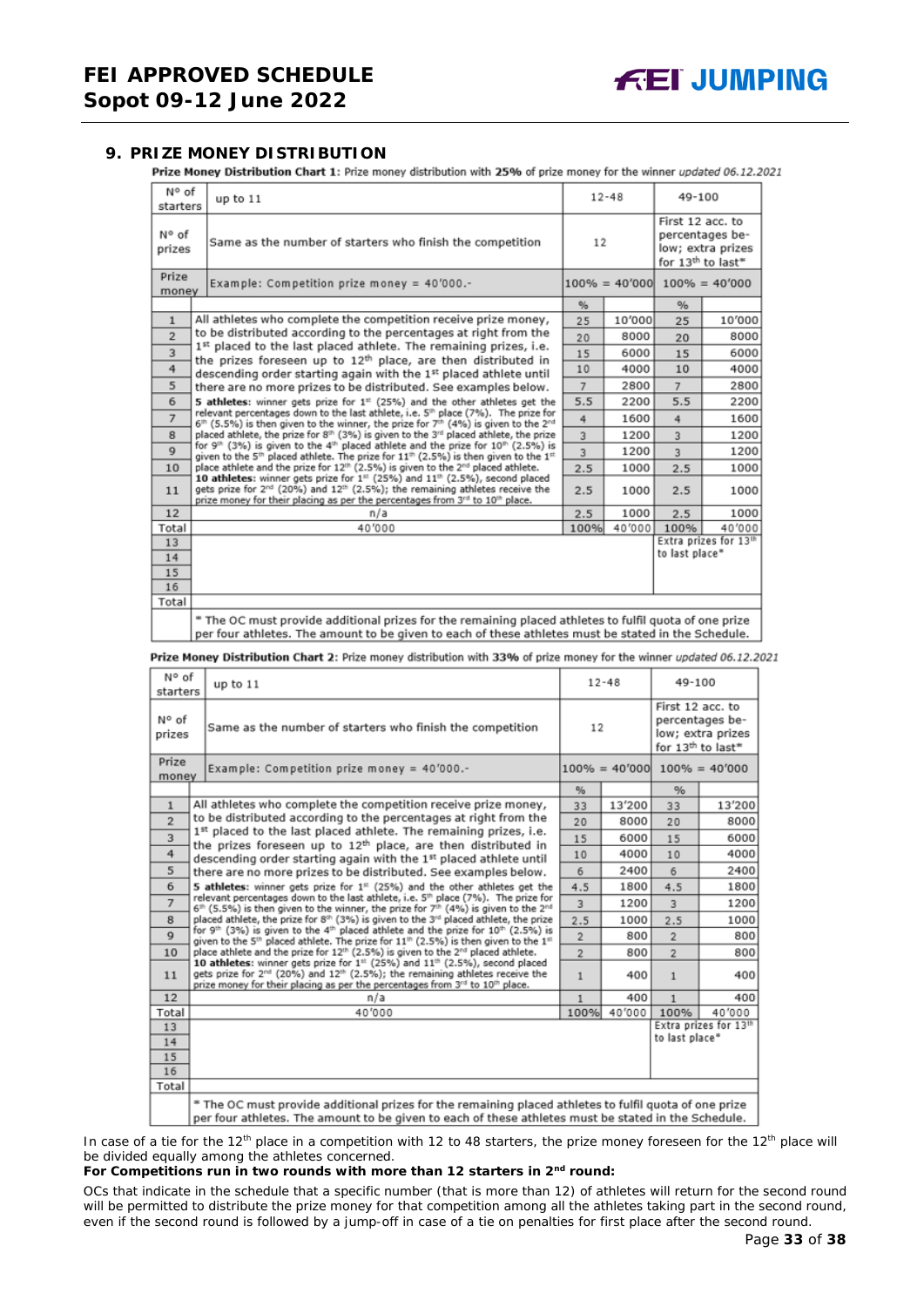#### **DEDUCTIONS FROM PRIZE MONEY AT COMPETITIONS:**

**Full details of any deductions from prize money must be outlined in the schedule. This includes government taxes. If it is necessary for Organisers to deduct such taxes, they must provide participants with an official form indicating the amount of tax deducted.** 

#### **The tax form must be provided to the athletes upon arrival and returned to the Organiser prior to departing.**

ATTENTION:All prizes above 2000 PLN are subject to Polish income tax – 10 %. The amount of prize money for one Athlete above 3.000 PLN will be transferred into the account of the riders up to 7 days after the last day of the show. We will ask all the riders during check in at the show office at the day of arrival, to fill in the document with their bank account details (Name of the Bank, Account Holder, Account Number, Iban Number, Swift Code). Please make sure that you have all the bank account details with you and you fill in everything correctly! If the document will not be completed correctly it will be impossible to transfer the money!

#### **IMPORTANT**

#### **The total amount of prize money shown for each Competition in the schedule must be distributed. (FEI General Regulations articles 127 and 128)**

For details of the prize money breakdown for each competition please refer to the tables at the end of this document; the Organiser must specify which of the two (2) tables will be used. The total prize money for the Competition must be distributed among the first twelve (12) placed athletes.

The Organiser must provide additional created prizes for athletes placed beyond twelfth  $(12^{th})$  place. The minimum amount for each of these additional prizes, for athletes placed from thirteenth (13<sup>th</sup>) to last place, must be clearly specified in the approved schedule and not exceed the prize money of the athlete placed twelfth  $(12<sup>th</sup>)$ 

#### <span id="page-33-0"></span>**10.MAXIMUM NUMBER OF STARTERS PER COMPETITION**

#### **\*Annex VI FEI Jumping Rules:**

Maximum 100 starters per Competition other than the GP. If more than 100 starters are declared, the OC must split the Competition into the number of groups required to ensure that there are no more than 100 starters in any group, and provide the same amount of prize money as indicated for the original Competition for each group. The additional prize money provided by the OC is not taken into consideration with regard to the overall prize money that determines the star level of the Event or the Longines Ranking point group of the Competition, if applicable.

OCs may apply either of the following methods for splitting the Competition:

The competition is split into the number of groups required before it starts. There may be athletes with multiple horses in each group but all horses of any one athlete must be in the same group. If it is not possible to have groups of equal size there may be a different number of starters in each group;

OR

The competition is run as one single competition and split afterward into the number of groups required to ensure that there are no more than 100 starters in any group, and the classification established as follows: the athlete with the best score is the winner of the first group, the athlete with the second best score is the winner of the second group and so on until prizes have been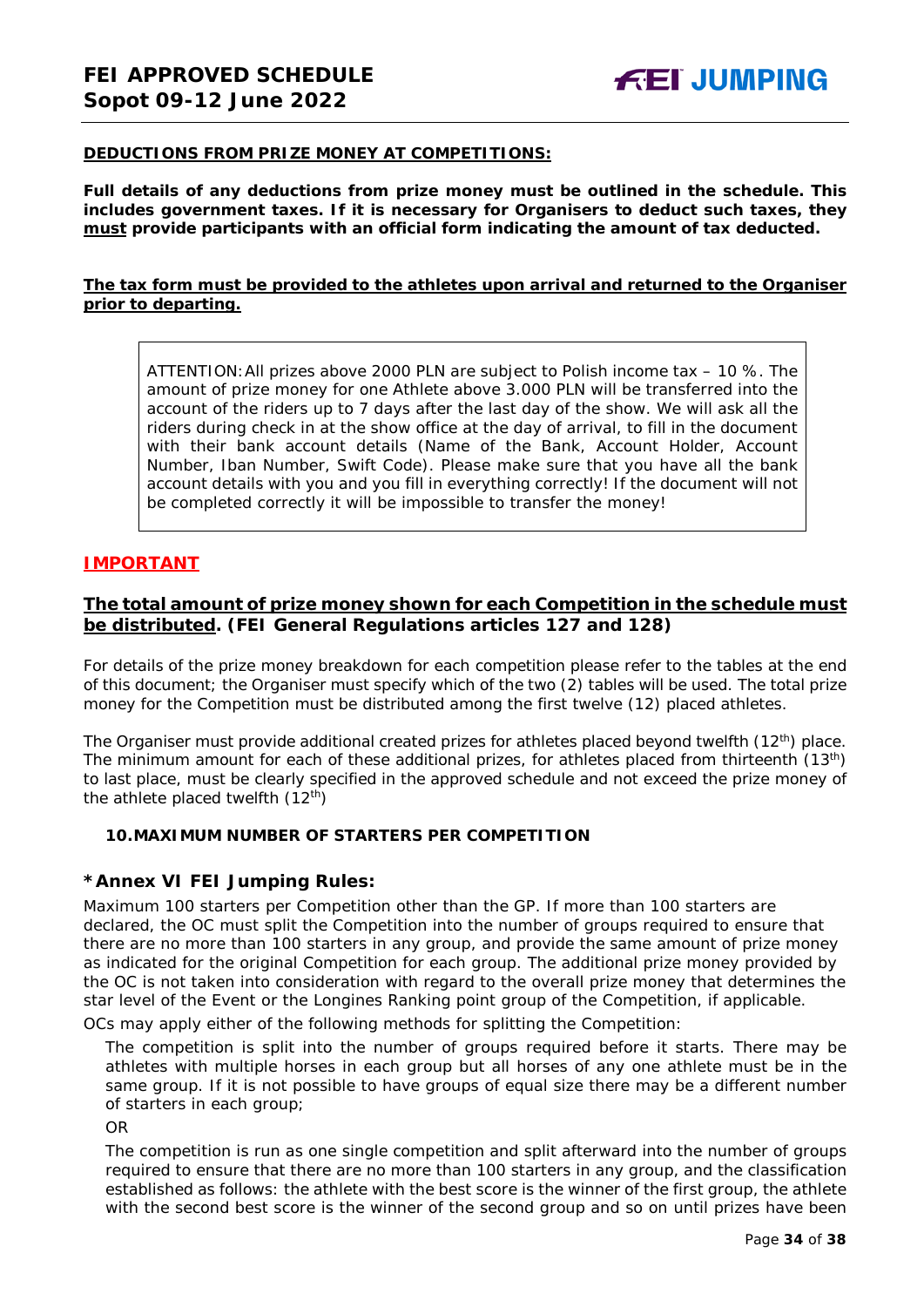allocated to 25% of the total number of starters. *NB: In this case separate results must be sent to the FEI for each of the groups, e.g. results for Competition 1a and for Competition 1b (and for Competition 1c if the original Competition was split into three groups, etc).*

In both cases above each group must offer the same amount of prize money as indicated for the original Competition. For the avoidance of doubt, it is the number of declared starters in the Competition, not the final number of starters that determines whether the Competition must be split.

As all FEI World Cup™ Competitions have the status of a Grand Prix, the minimum prize money requirements for the Grand Prix are applicable to the FEI World Cup™ Competition. For CSI-W Events with a Grand Prix Competition in addition to the FEI World Cup™ Competition, the minimum prize money requirements for the Grand Prix apply only to the FEI World Cup™ Competition; the Grand Prix Competition at such Events cannot offer more prize money than the prize money offered for the FEI World Cup™ Competition.

#### <span id="page-34-0"></span>**11. GLOSSARY**

#### **\*Glossary FEI Jumping Rules:**

**Fees:**

- Compulsory Fee: Compulsory Fees are fees that may be charged by the OC for costs/services not included in the Entry Fee. Compulsory Fees, if charged, must be paid by the Athletes concerned as outlined below. Only the following Compulsory Fees may be charged by the OC, providing full details of the amount to be charged is included in the Schedule and approved by the FEI:
	- NF fee if applicable
	- NF medication control programme fee if applicable
	- FEI EADCMR fee if applicable (OC to indicate in the Schedule if the EADCMR fee is included in the Entry Fee or not)
	- Fee for health/customs-related documents for Horses if these have been requested by the Athlete.
	- Fee for manure disposal (maximum  $\epsilon$  40 per horse per Event)
	- Fee for lorry parking if applicable (The fee indicated in the Schedule may only be charged per lorry not per Athlete.)
	- Fee for electric hook-up for lorry (The fee indicated in the Schedule may only be charged per lorry, not per Athlete.)
- Discretionary Fee: Discretionary Fees are fees that may be charged for optional commodities/services that may be purchased by an Athlete if he so chooses and that do not affect the equity of the Athlete's right to compete at the Event or the well-being of the Horse, such as:
	- VIP or premium parking
	- VIP table
	- Extra box for tack or for non-competing Horse
	- Extra bedding and/or fodder (details to be included e.g. shavings, straw, hay)
	- Premium stabling (all stabling at the Event must meet minimum FEI requirements)
- Entry Fee: The Entry Fee is the fee charged to participate in an Event with one Horse and covers the following:
	- Stabling of one Horse for the duration of the Event (includes cleaning and disinfecting stables before the event, including between Events that are part of Tours, water and electricity in the stables, first bedding or a fixed amount of bedding depending on the type of event and 24 hour security services for the stables)
	- Use of all facilities at the Event (no infrastructure fees may be charged)
	- Right to participate in all Competitions in accordance with the conditions in the Schedule (no nomination fees or start fees may be charged)
	- Administrative/Office fees (includes all services relating to administration of the Event and running of the Competitions: data/results/timing services, bookkeeping and accreditation services)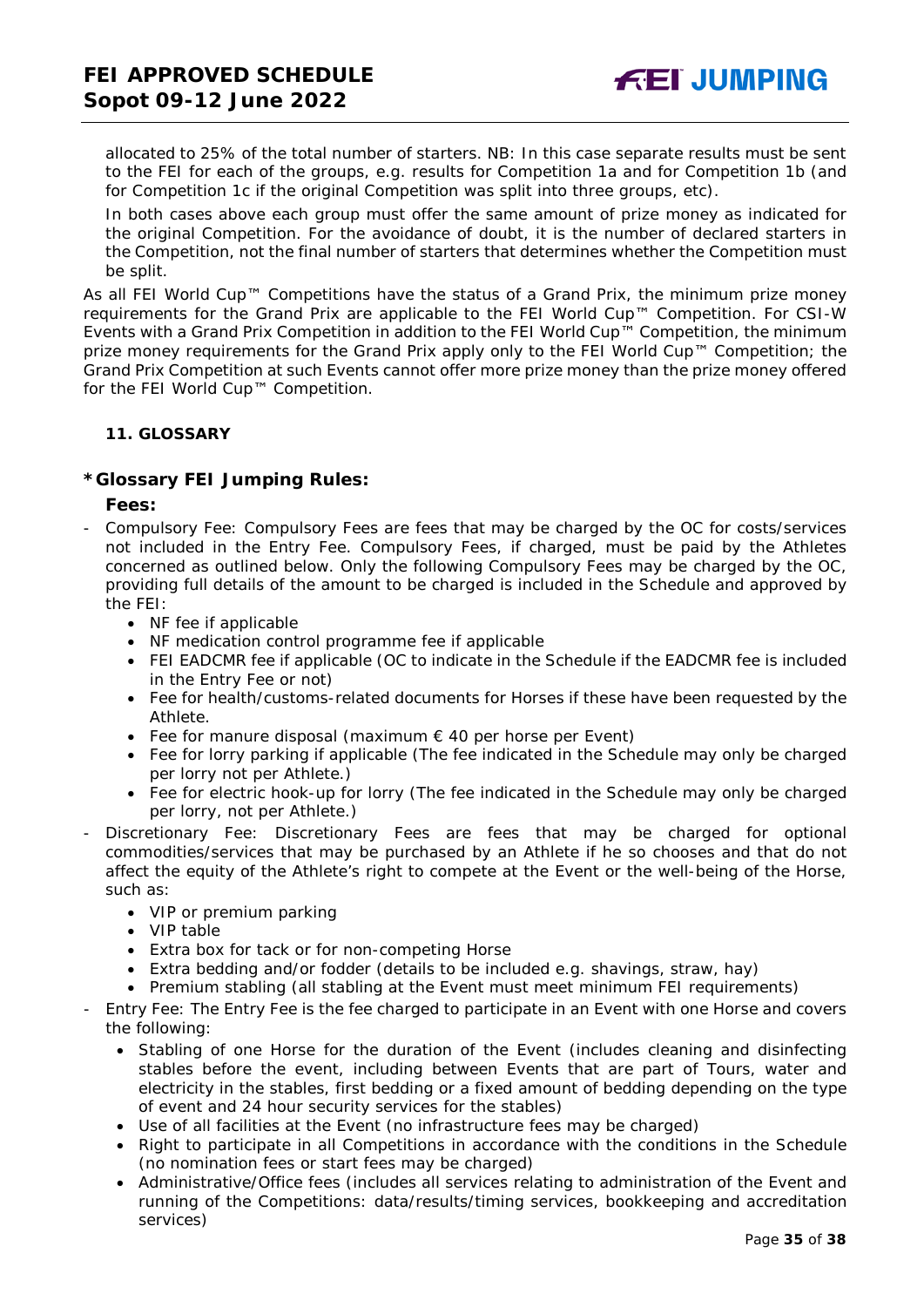## <span id="page-35-0"></span>**XV. ANNEXES**

### **1. FEI ENTRY SYSTEM**

Please fill the form below in order to provide you and the other members of your committee or your IT Providers access to the FEI Entry System.

| FEI $1D^1$ :                            | 10108040                       |                      |  |
|-----------------------------------------|--------------------------------|----------------------|--|
| Name*:                                  | KOCZUROWSKA WAWRZKIEWICZ       |                      |  |
| First Name*:                            | <b>KAJA</b>                    |                      |  |
| $E$ -Mail*:                             | kkoczurowska@sopot.pl          |                      |  |
| Access Rights*:                         | $\boxtimes$ Admin <sup>2</sup> | Consult $3$          |  |
| Events <sup>4</sup> :                   |                                |                      |  |
|                                         |                                |                      |  |
| FEI $1D^1$ :                            | 10083948                       |                      |  |
| Name*:                                  | <b>KOMOROWSKA</b>              |                      |  |
| First Name*:                            | <b>AGATA</b>                   |                      |  |
| $E$ -Mail*:                             | agatajarzycka@gmail.com        |                      |  |
| Access Rights*:                         | $\boxtimes$ Admin <sup>2</sup> | Consult <sup>3</sup> |  |
| Events $4$ :                            |                                |                      |  |
| FEI $ID^1$ :                            | 10065014                       |                      |  |
| Name*:                                  | <b>PAWLAK</b>                  |                      |  |
| First Name*:                            | <b>LESZEK</b>                  |                      |  |
| $E$ -Mail*:                             | leszekpawlak@icloud.com        |                      |  |
| Access Rights*:                         | $\boxtimes$ Admin <sup>2</sup> | Consult <sup>3</sup> |  |
| Events <sup>4</sup> :                   |                                |                      |  |
| Please add:                             |                                |                      |  |
| WANTKE Marcin (Admin), 10101848         |                                |                      |  |
| WOCHOWSKA Agnieszka (Consult), 10151385 |                                |                      |  |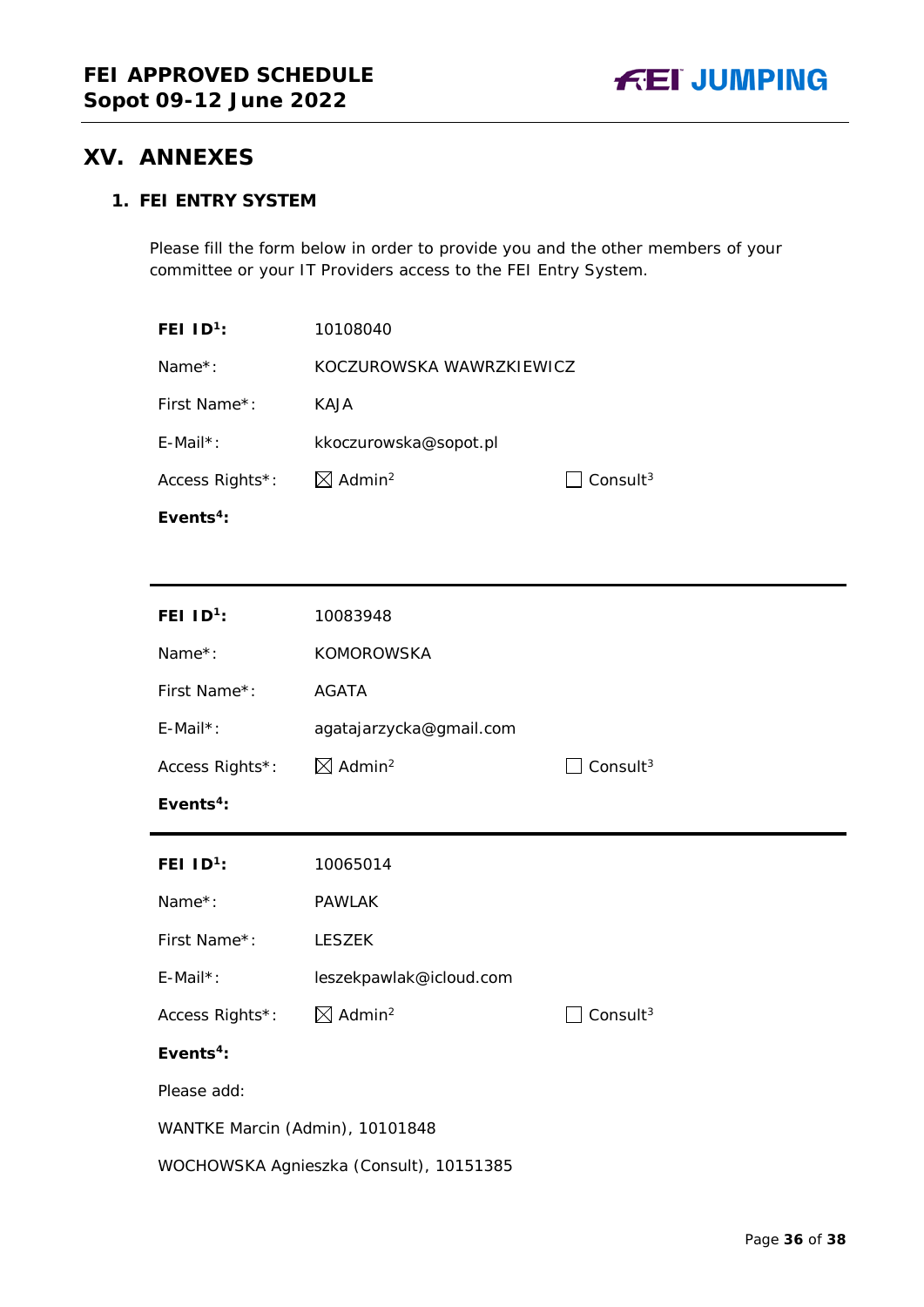KOCIK Alicja (Consult), 10148973

MAZIARKA Agnieszka (Consult), 10268635

- <sup>1</sup> If already have an FEI user account.
- <sup>2</sup> Provides you the required access to manage entries and substitutions and download entries/lists.
- <sup>3</sup> You are just able to consult and download the entries/lists.
- <sup>4</sup> Leave the field blank if the user deals with the entries of all events in the show.
- **\* Mandatory Fields**